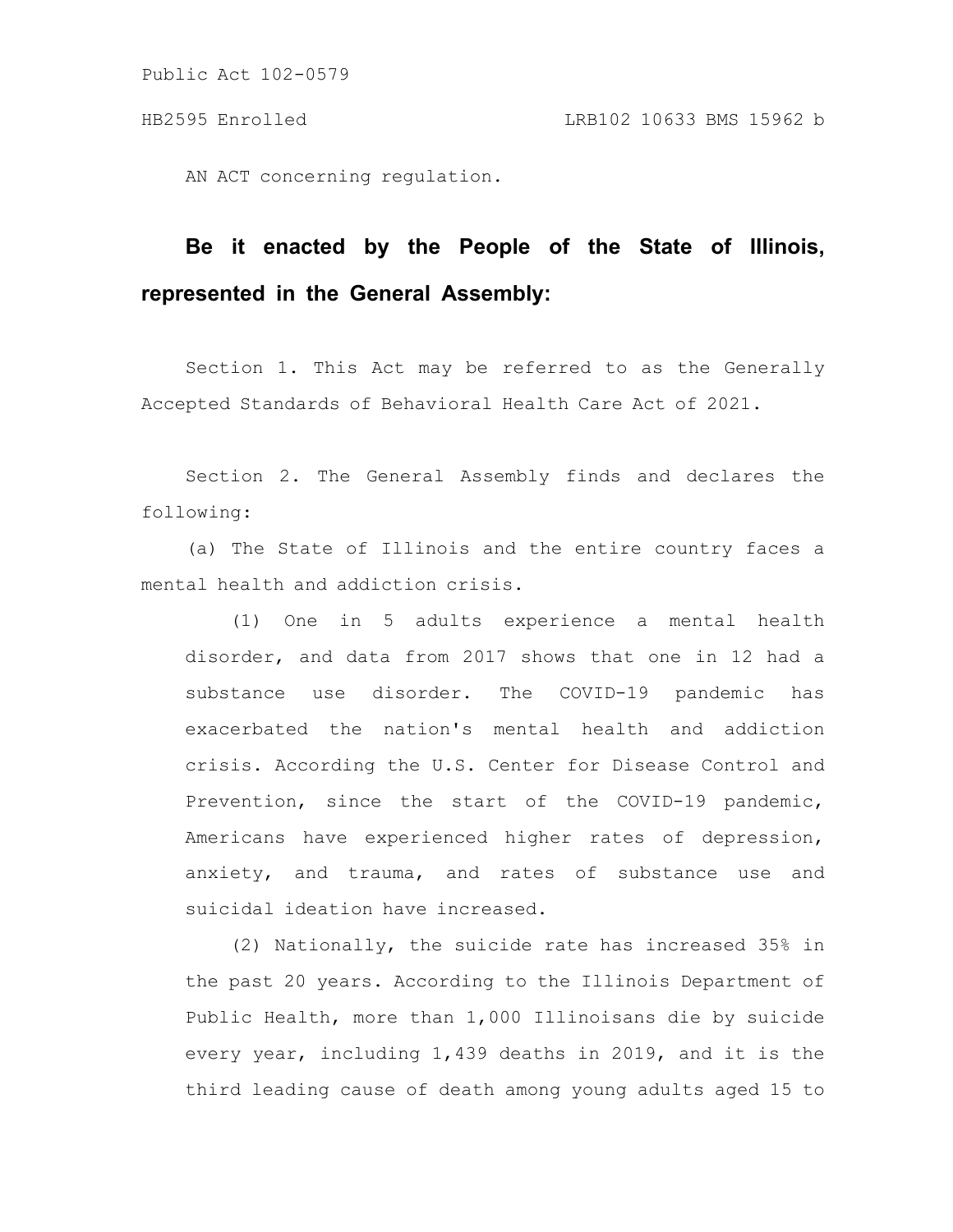34.

(3) Between 2013 and 2019, Illinois saw a 1,861% increase in synthetic opioid overdose deaths and a 68% increase in heroin overdose deaths. In 2019 alone, there were 2.3 and 2 times as many opioid deaths as homicides and car crash deaths, respectively.

(4) Communities of color are disproportionately impacted by lack of access to and inequities in mental health and substance use disorder care.

(A) According to the Substance Abuse and Mental Health Services Administration, two-thirds of Black and Hispanic Americans with a mental illness and nearly 90% with a substance use disorder do not receive medically necessary treatment.

(B) Data from the U.S. Census Bureau demonstrates that Black Americans saw the highest increases in rates of anxiety and depression in 2020.

(C) Data from the Illinois Department of Public Health reveals that Black Illinoisans are hospitalized for opioid overdoses at a rate 6 times higher than white Illinoisans.

(D) In the first half of 2020, the number of suicides among Black Chicagoans had increased 106% from the previous year. Nationally, from 2001 to 2017, suicide rates doubled among Black girls aged 13 to 19 and increased 60% for Black boys of the same age.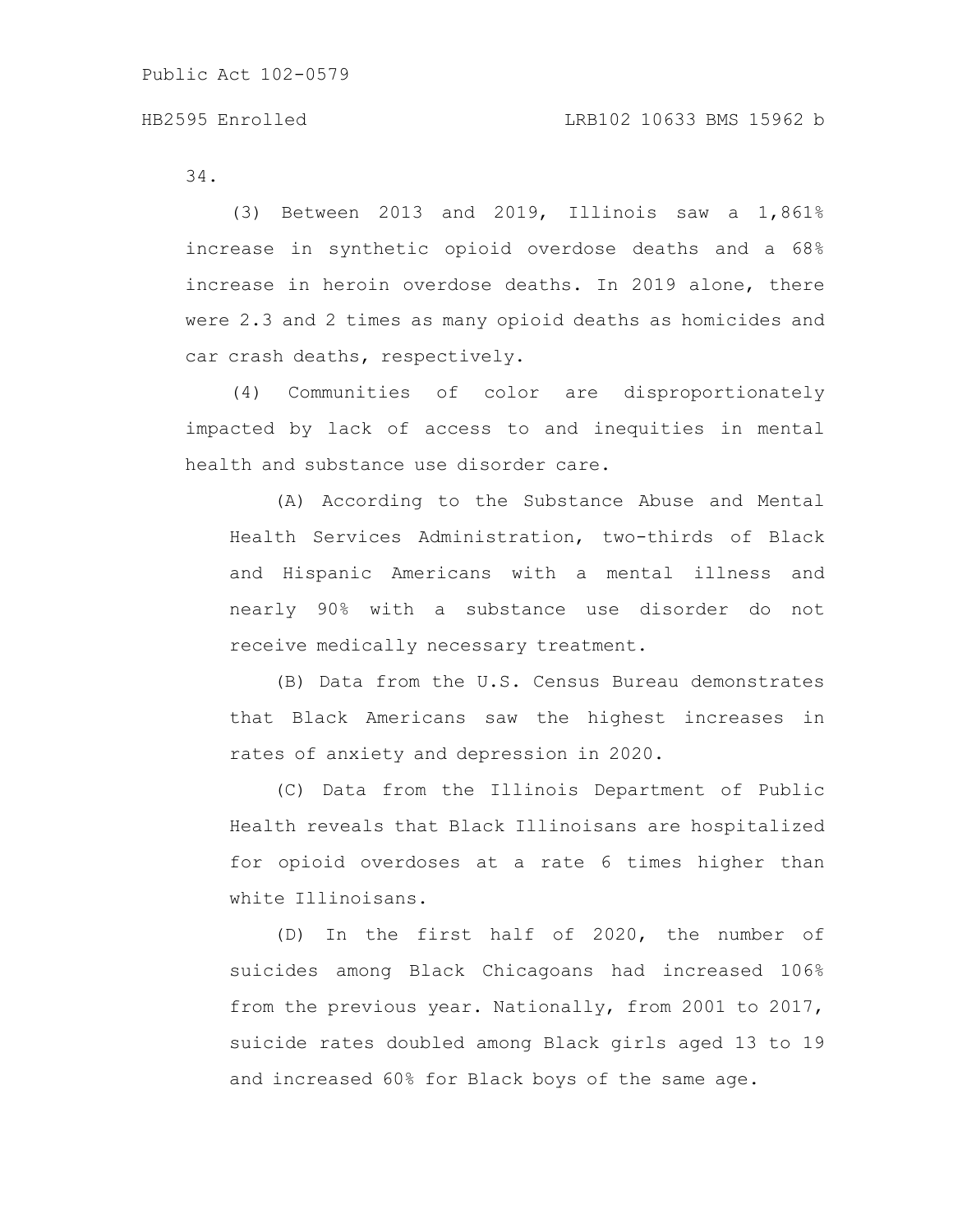# HB2595 Enrolled LRB102 10633 BMS 15962 b

(E) According to the Substance Abuse and Mental Health Services Administration, between 2008 and 2018 there were significant increases in serious mental illness and suicide ideation in Hispanics aged 18 to 25 and there remains a large gap in treatment need among Hispanics.

(5) According to the U.S. Center for Disease Control and Prevention, children with adverse childhood experiences are more likely to experience negative outcomes like post-traumatic stress disorder, increased anxiety and depression, suicide, and substance use. A 2020 report from Mental Health America shows that 62.1% of Illinois youth with severe depression do not receive any mental health treatment. Survey results found that 80% of college students report that COVID-19 has negatively impacted their mental health.

(6) In rural communities, between 2001 and 2015, the suicide rate increased by 27%, and between 1999 and 2015 the overdose rate increased 325%.

(7) According to the U.S. Department of Veterans Affairs, 154 veterans died by suicide in 2018, which accounts for more than 10% of all suicide deaths reported by the Illinois Department of Public Health in the same year, despite only accounting for approximately 5.7% of the State's total population. Nationally, between 2008 and 2017, more than 6,000 veterans died by suicide each year.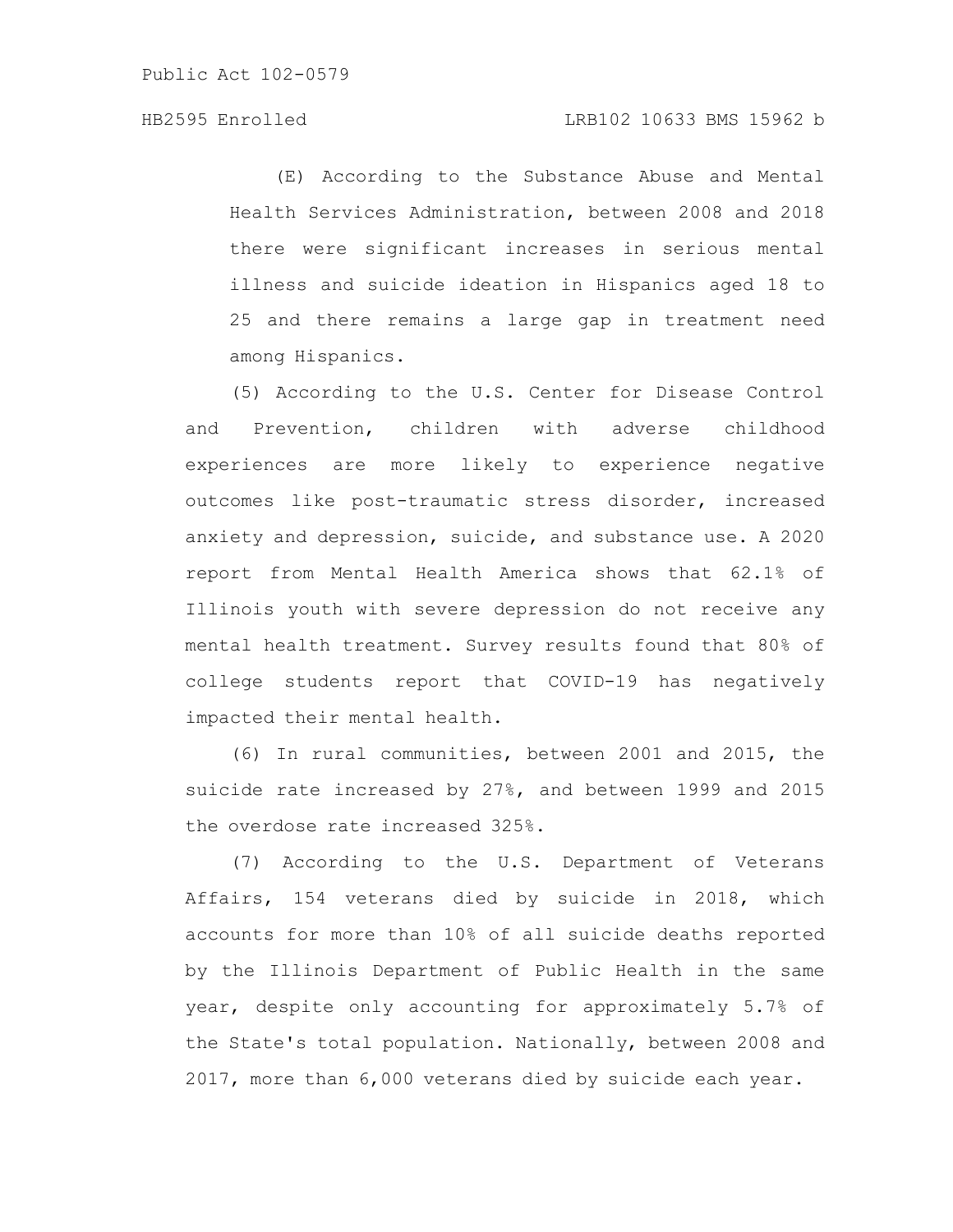(8) According to the National Alliance on Mental Illness, 2,000,000 people with mental illness are incarcerated every year, where they do not receive the treatment they need.

(b) A recent landmark federal court ruling offers a concrete demonstration of how the mental health and addiction crisis described in subsection (a) is worsened through the denial of medically necessary mental health and substance use disorder treatment.

(1) In March 2019, the United States District Court of the Northern District of California ruled in Wit v. United Behavioral Health, 2019 WL 1033730 (Wit; N.D.CA Mar. 5, 2019), that United Behavioral Health created flawed level of care placement criteria that were inconsistent with generally accepted standards of mental health and substance use disorder care in order to "mitigate" the requirements of the federal Mental Health Parity and Addiction Equity Act of 2008.

(2) As described by the federal court in Wit, the 8 generally accepted standards of mental health and substance use disorder care require all of the following:

(A) Effective treatment of underlying conditions, rather than mere amelioration of current symptoms, such as suicidality or psychosis.

(B) Treatment of co-occurring behavioral health disorders or medical conditions in a coordinated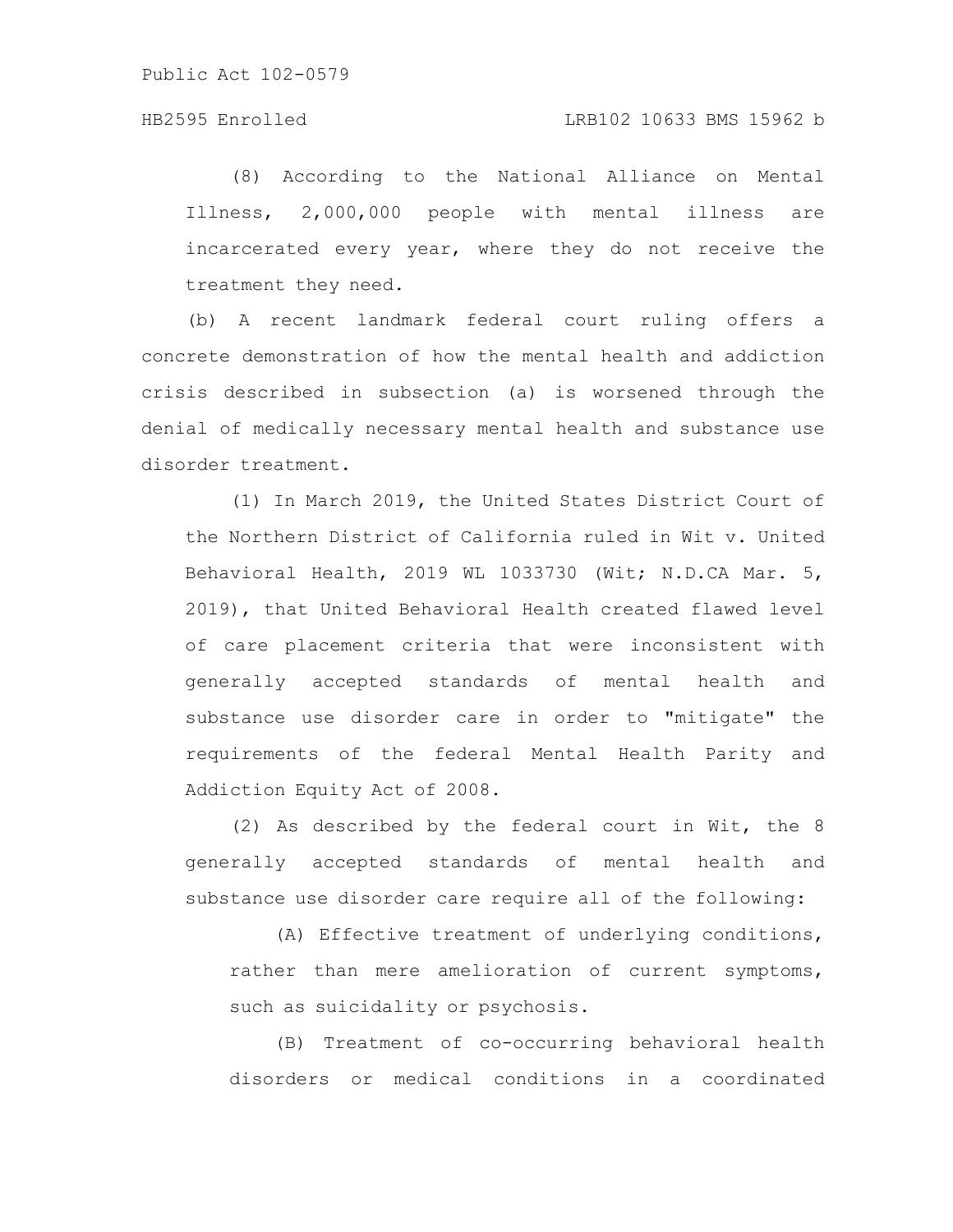manner.

(C) Treatment at the least intensive and restrictive level of care that is safe and effective and meets the needs of the patient's condition; a lower level or less intensive care is appropriate only if it is safe and just as effective as treatment at a higher level or service intensity.

(D) Erring on the side of caution, by placing patients in higher levels of care when there is ambiguity as to the appropriate level of care, or when the recommended level of care is not available.

(E) Treatment to maintain functioning or prevent deterioration.

(F) Treatment of mental health and substance use disorders for an appropriate duration based on individual patient needs rather than on specific time limits.

(G) Accounting for the unique needs of children and adolescents when making level of care decisions.

(H) Applying multidimensional assessments of patient needs when making determinations regarding the appropriate level of care.

(3) The court in Wit found that all parties' expert witnesses regarded the American Society of Addiction Medicine (ASAM) criteria for substance use disorders and Level of Care Utilization System (LOCUS), Child and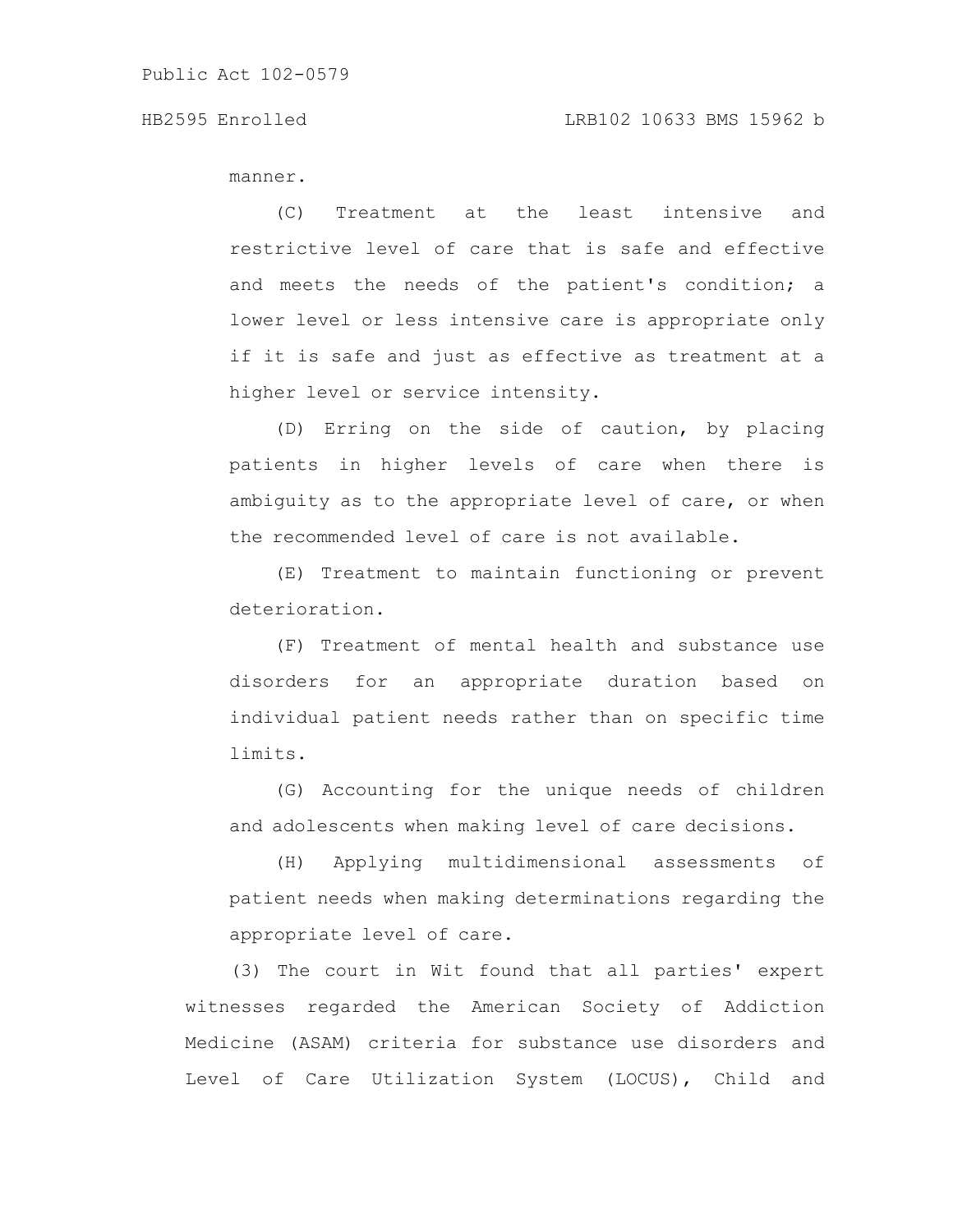Adolescent Level of Care Utilization System (CALOCUS), Child and Adolescent Service Intensity Instrument (CASII), and Early Childhood Service Intensity Instrument (ECSII) criteria for mental health disorders as prime examples of level of care criteria that are fully consistent with generally accepted standards of mental health and substance use care.

(4) In particular, the coverage of intermediate levels of care, such as residential treatment, which are essential components of the level of care continuum called for by nonprofit, and clinical specialty associations such as the American Society of Addiction Medicine, are often denied through overly restrictive medical necessity determinations.

(5) On November 3, 2020, the court issued a remedies order requiring United Behavioral Health to reprocess 67,000 mental health and substance use disorder claims and mandating that, for the next decade, United Behavioral Health must use the relevant nonprofit clinical society guidelines for its medical necessity determinations.

(6) The court's findings also demonstrated how United Behavioral Health was in violation of Section 370c of the Illinois Insurance Code for its failure to use the American Society of Addiction Medicine Criteria for substance use disorders. The results of market conduct examinations released by the Illinois Department of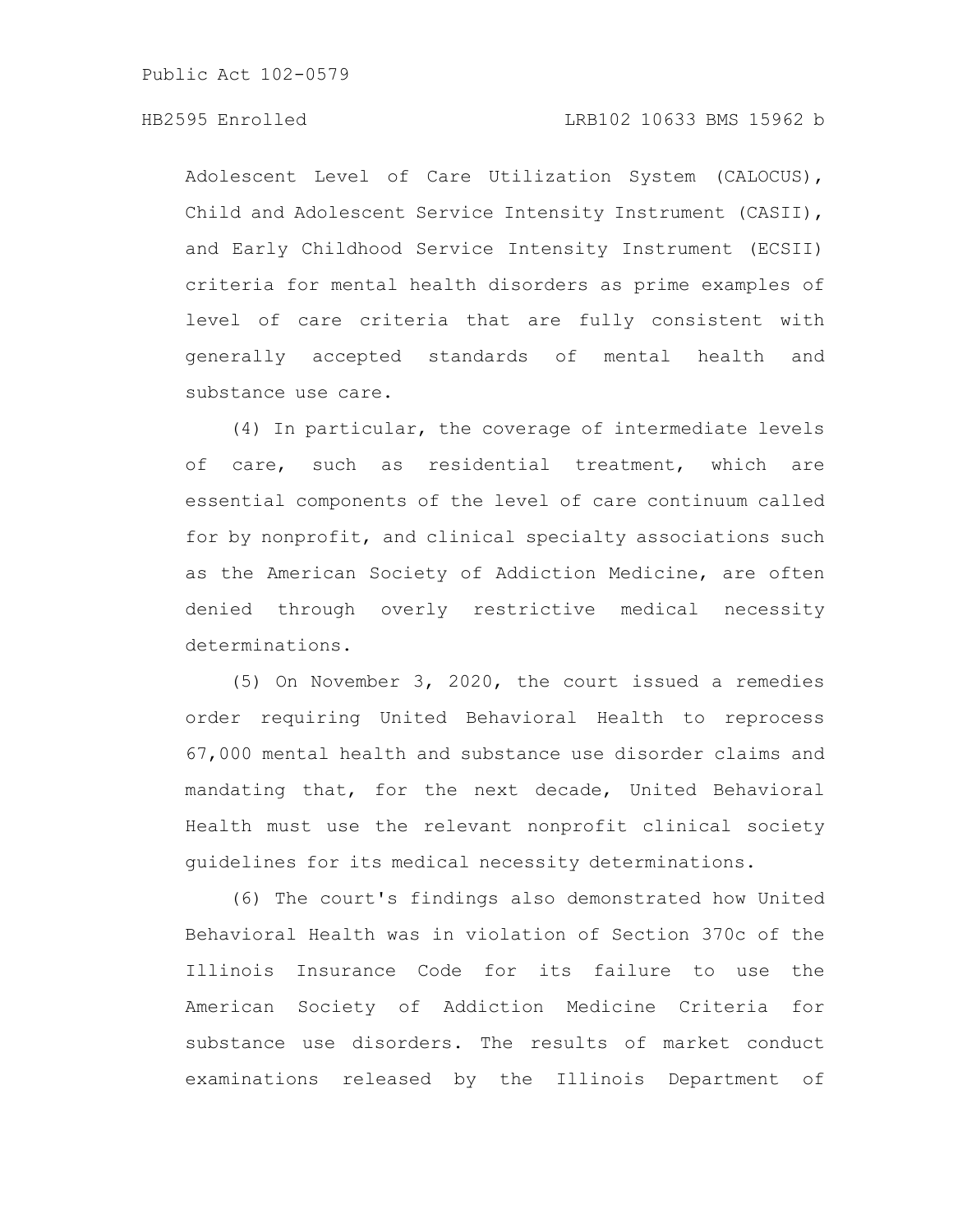Insurance on July 15, 2020 confirmed these findings citing United Healthcare and CIGNA for their failure to use the American Society of Addiction Medicine Criteria when making medical necessity determinations for substance use disorders as required by Illinois law.

(c) Insurers should not be permitted to deny medically necessary mental health and substance use disorder care through the use of utilization review practices and criteria that are inconsistent with generally accepted standards of mental health and substance use disorder care.

(1) Illinois parity law (Sections 370c and 370c.1 of the Illinois Insurance Code) requires that health plans treat illnesses of the brain, such as addiction and depression, the same way they treat illness of other parts of the body, such as cancer and diabetes. The Illinois General Assembly significantly strengthened Illinois' parity law, which incorporates provisions of the federal Paul Wellstone and Pete Domenici Mental Health Parity and Addiction Equity Act of 2008, in both 2015 and 2018.

(2) While the federal Patient Protection and Affordable Care Act includes mental health and addiction coverage as one of the 10 essential health benefits, it does not contain a definition for medical necessity, and despite the Patient Protection and Affordable Care Act, needed mental health and addiction coverage can be denied through overly restrictive medical necessity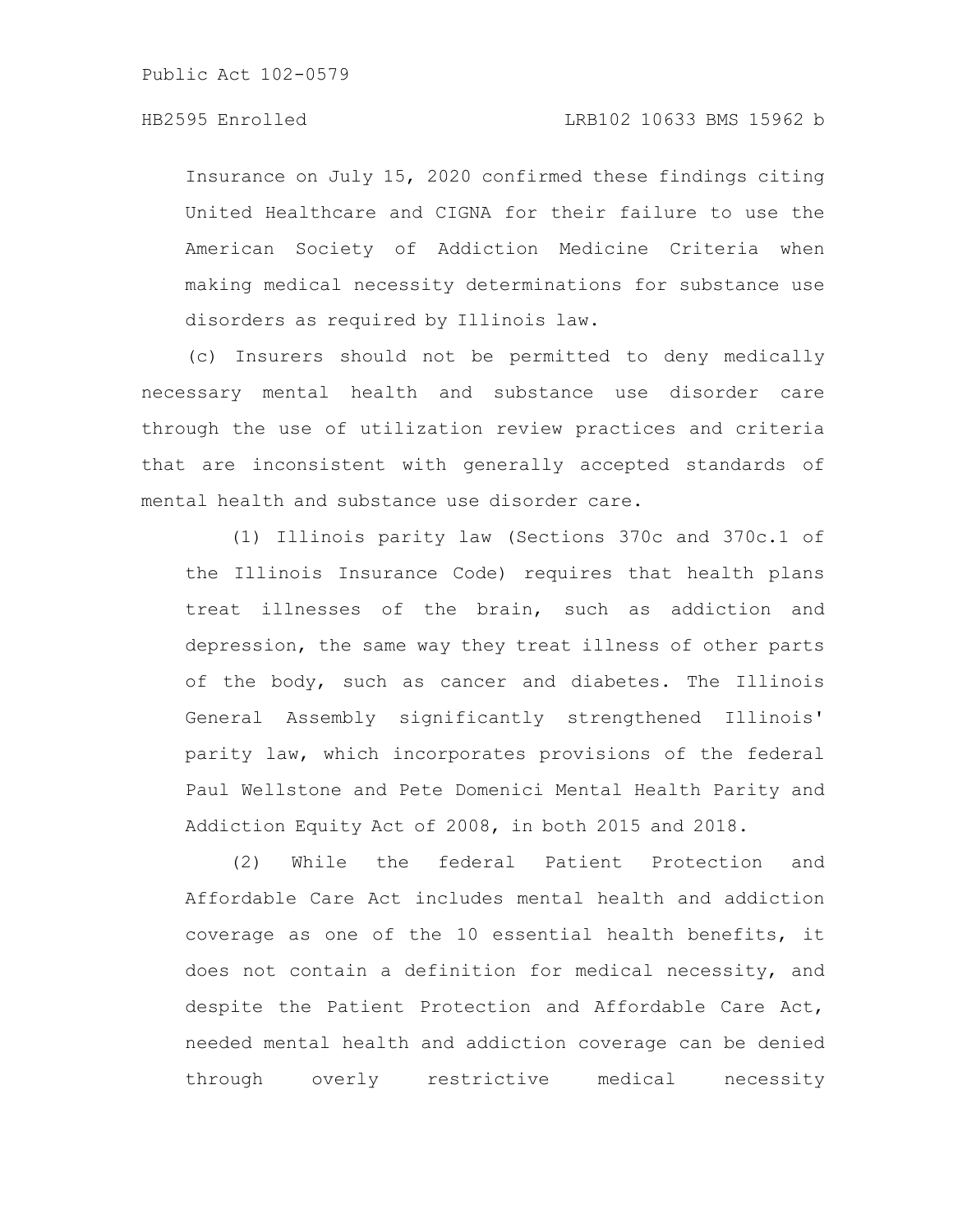### HB2595 Enrolled LRB102 10633 BMS 15962 b

determinations.

(3) Despite the strong actions taken by the Illinois General Assembly, the court in Wit v. United Behavioral Health demonstrated how insurers can mitigate compliance with parity laws due by denying medically necessary mental health and treatment by using flawed medical necessity criteria.

(4) When medically necessary mental health and substance use disorder care is denied, the manifestations of the mental health and addiction crisis described in subsection (a) are severely exacerbated. Individuals with mental health and substance use disorders often have their conditions worsen, sometimes ending up in the criminal justice system or on the streets, resulting in increased emergency hospitalizations, harm to individuals and communities, and higher costs to taxpayers.

(5) In order to realize the promise of mental health and addiction parity and remove barriers to mental health and substance use disorder care for all Illinoisans, insurers must be required to cover medically necessary mental health and substance use disorder care and follow generally accepted standards of mental health and substance use disorder care.

Section 5. The Illinois Insurance Code is amended by changing Sections 370c and 370c.1 as follows: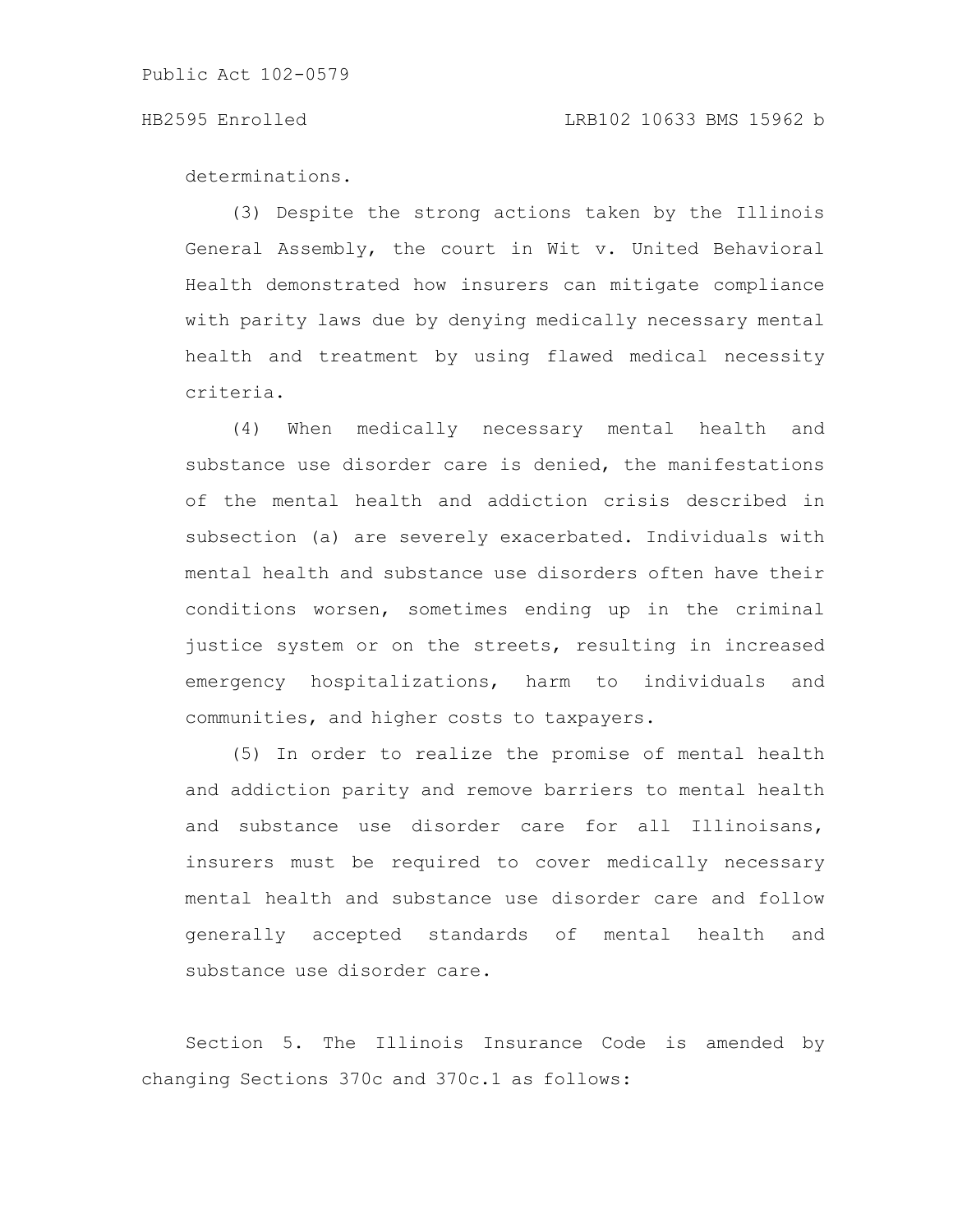(215 ILCS 5/370c) (from Ch. 73, par. 982c)

Sec. 370c. Mental and emotional disorders.

(a)(1) On and after the effective date of this amendatory Act of the 102nd General Assembly January 1, 2019 (the effective date of this amendatory Act of the 101st General Assembly Public Act 100-1024), every insurer that amends, delivers, issues, or renews group accident and health policies providing coverage for hospital or medical treatment or services for illness on an expense-incurred basis shall provide coverage for the medically necessary treatment of reasonable and necessary treatment and services for mental, emotional, nervous, or substance use disorders or conditions consistent with the parity requirements of Section 370c.1 of this Code.

(2) Each insured that is covered for mental, emotional, nervous, or substance use disorders or conditions shall be free to select the physician licensed to practice medicine in all its branches, licensed clinical psychologist, licensed clinical social worker, licensed clinical professional counselor, licensed marriage and family therapist, licensed speech-language pathologist, or other licensed or certified professional at a program licensed pursuant to the Substance Use Disorder Act of his or her choice to treat such disorders, and the insurer shall pay the covered charges of such physician licensed to practice medicine in all its branches,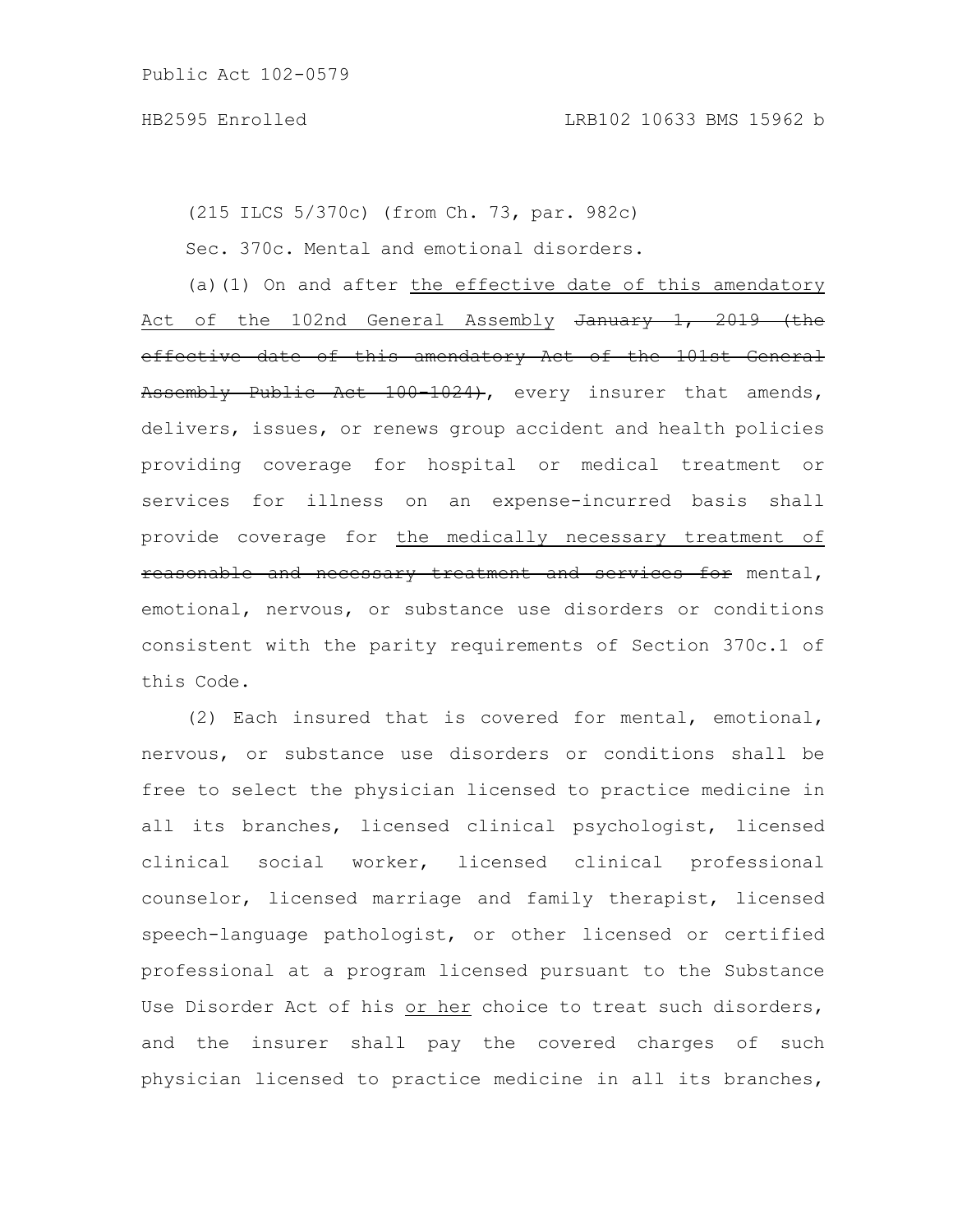# HB2595 Enrolled LRB102 10633 BMS 15962 b

licensed clinical psychologist, licensed clinical social worker, licensed clinical professional counselor, licensed marriage and family therapist, licensed speech-language pathologist, or other licensed or certified professional at a program licensed pursuant to the Substance Use Disorder Act up to the limits of coverage, provided (i) the disorder or condition treated is covered by the policy, and (ii) the physician, licensed psychologist, licensed clinical social worker, licensed clinical professional counselor, licensed marriage and family therapist, licensed speech-language pathologist, or other licensed or certified professional at a program licensed pursuant to the Substance Use Disorder Act is authorized to provide said services under the statutes of this State and in accordance with accepted principles of his or her profession.

(3) Insofar as this Section applies solely to licensed clinical social workers, licensed clinical professional counselors, licensed marriage and family therapists, licensed speech-language pathologists, and other licensed or certified professionals at programs licensed pursuant to the Substance Use Disorder Act, those persons who may provide services to individuals shall do so after the licensed clinical social worker, licensed clinical professional counselor, licensed marriage and family therapist, licensed speech-language pathologist, or other licensed or certified professional at a program licensed pursuant to the Substance Use Disorder Act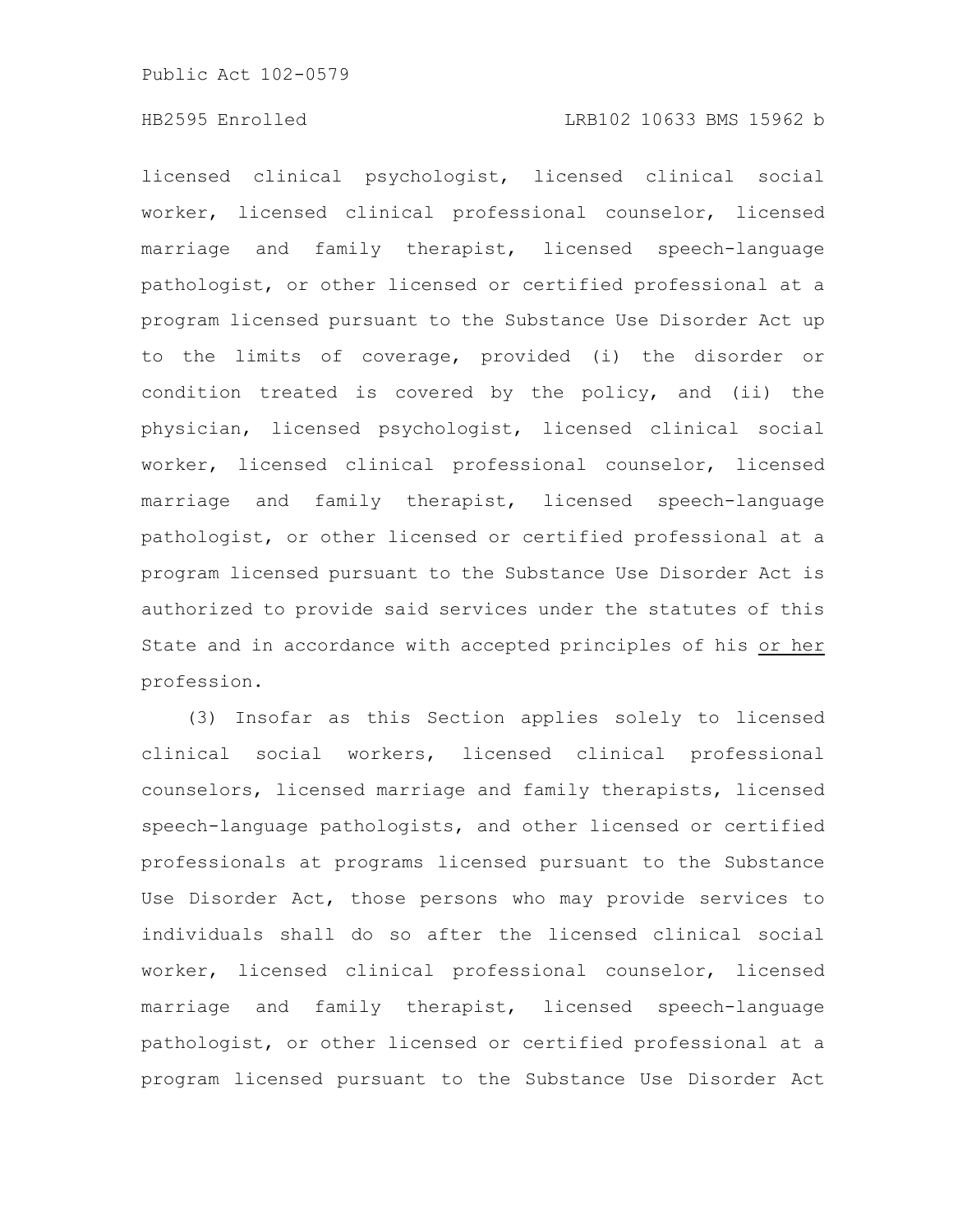has informed the patient of the desirability of the patient conferring with the patient's primary care physician.

(4) "Mental, emotional, nervous, or substance use disorder or condition" means a condition or disorder that involves a mental health condition or substance use disorder that falls under any of the diagnostic categories listed in the mental and behavioral disorders chapter of the current edition of the World Health Organization's International Classification of Disease or that is listed in the most recent version of the American Psychiatric Association's Diagnostic and Statistical Manual of Mental Disorders. "Mental, emotional, nervous, or substance use disorder or condition" includes any mental health condition that occurs during pregnancy or during the postpartum period and includes, but is not limited to, postpartum depression.

(5) Medically necessary treatment and medical necessity determinations shall be interpreted and made in a manner that is consistent with and pursuant to subsections (h) through (t).

- (b)(1) (Blank).
- (2) (Blank).
- (2.5) (Blank).

(3) Unless otherwise prohibited by federal law and consistent with the parity requirements of Section 370c.1 of this Code, the reimbursing insurer that amends, delivers, issues, or renews a group or individual policy of accident and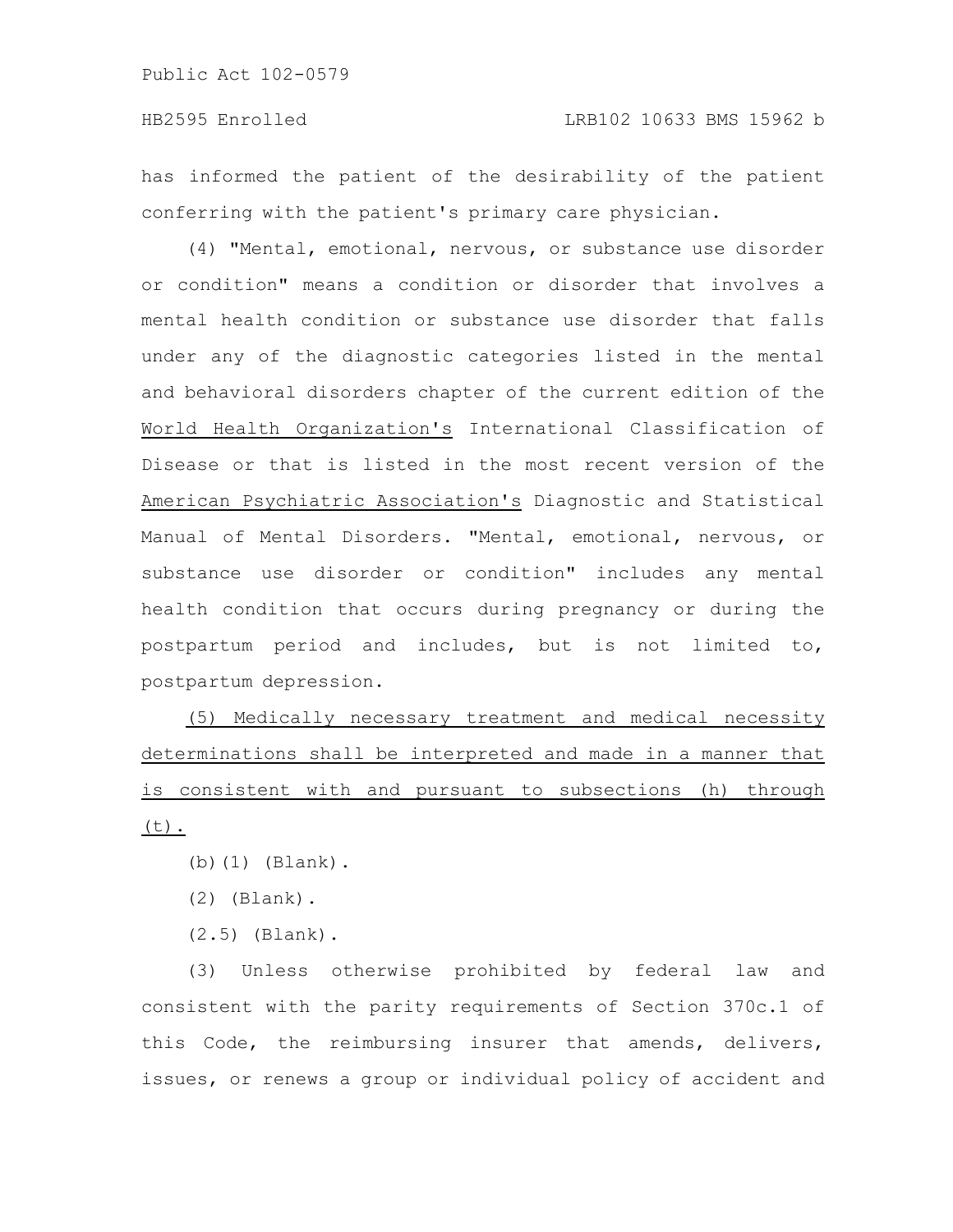health insurance, a qualified health plan offered through the health insurance marketplace, or a provider of treatment of mental, emotional, nervous, or substance use disorders or conditions shall furnish medical records or other necessary data that substantiate that initial or continued treatment is at all times medically necessary. An insurer shall provide a mechanism for the timely review by a provider holding the same license and practicing in the same specialty as the patient's provider, who is unaffiliated with the insurer, jointly selected by the patient (or the patient's next of kin or legal representative if the patient is unable to act for himself or herself), the patient's provider, and the insurer in the event of a dispute between the insurer and patient's provider regarding the medical necessity of a treatment proposed by a patient's provider. If the reviewing provider determines the treatment to be medically necessary, the insurer shall provide reimbursement for the treatment. Future contractual or employment actions by the insurer regarding the patient's provider may not be based on the provider's participation in this procedure. Nothing prevents the insured from agreeing in writing to continue treatment at his or her expense. When making a determination of the medical necessity for a treatment modality for mental, emotional, nervous, or substance use disorders or conditions, an insurer must make the determination in a manner that is consistent with the manner used to make that determination with respect to other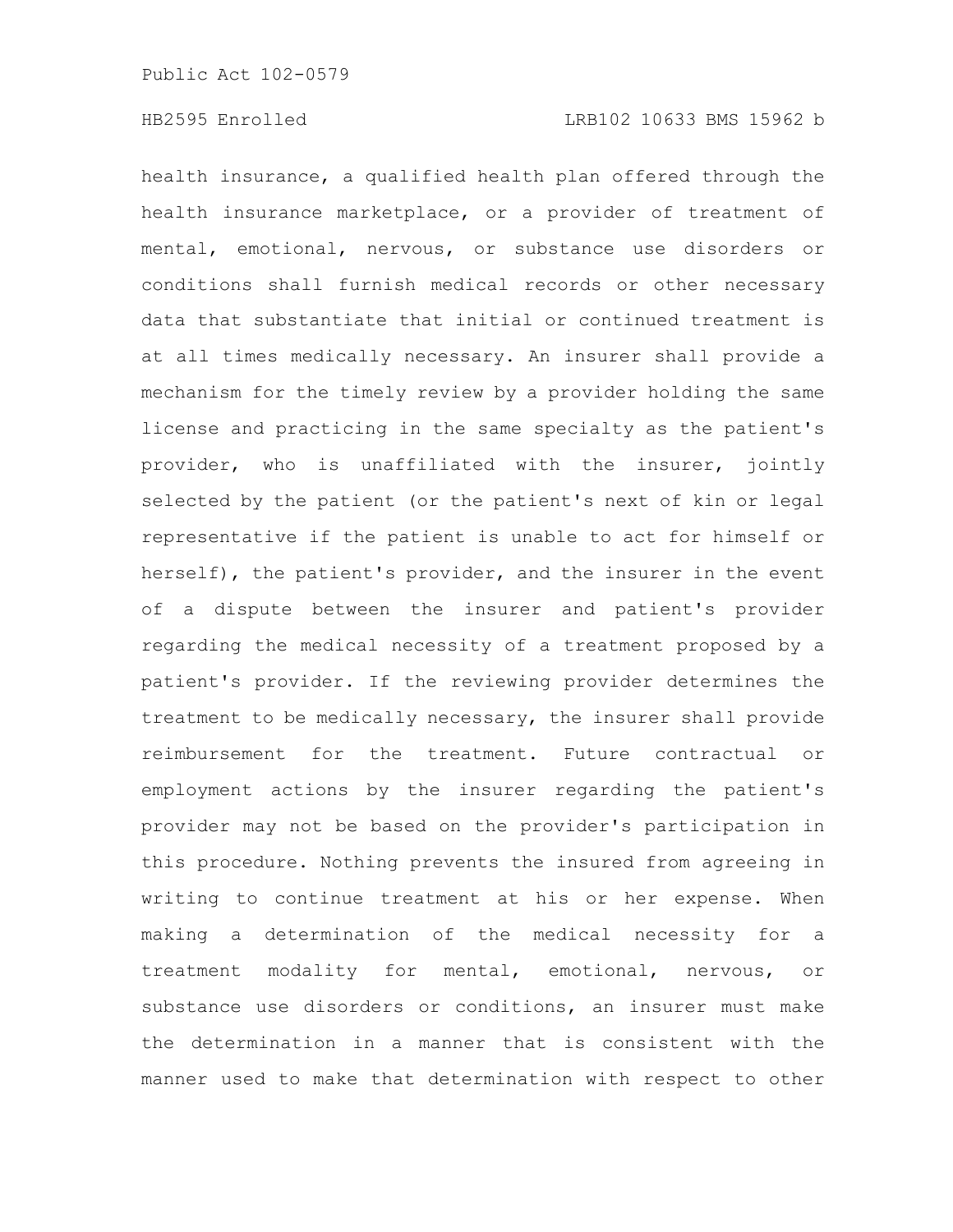# HB2595 Enrolled LRB102 10633 BMS 15962 b

diseases or illnesses covered under the policy, including an appeals process. Medical necessity determinations for substance use disorders shall be made in accordance with appropriate patient placement criteria established by the American Society of Addiction Medicine. No additional criteria may be used to make medical necessity determinations for substance use disorders.

(4) A group health benefit plan amended, delivered, issued, or renewed on or after January 1, 2019 (the effective date of Public Act 100-1024) or an individual policy of accident and health insurance or a qualified health plan offered through the health insurance marketplace amended, delivered, issued, or renewed on or after January 1, 2019 (the effective date of Public Act 100-1024):

(A) shall provide coverage based upon medical necessity for the treatment of a mental, emotional, nervous, or substance use disorder or condition consistent with the parity requirements of Section 370c.1 of this Code; provided, however, that in each calendar year coverage shall not be less than the following:

(i) 45 days of inpatient treatment; and

(ii) beginning on June 26, 2006 (the effective date of Public Act 94-921), 60 visits for outpatient treatment including group and individual outpatient treatment; and

(iii) for plans or policies delivered, issued for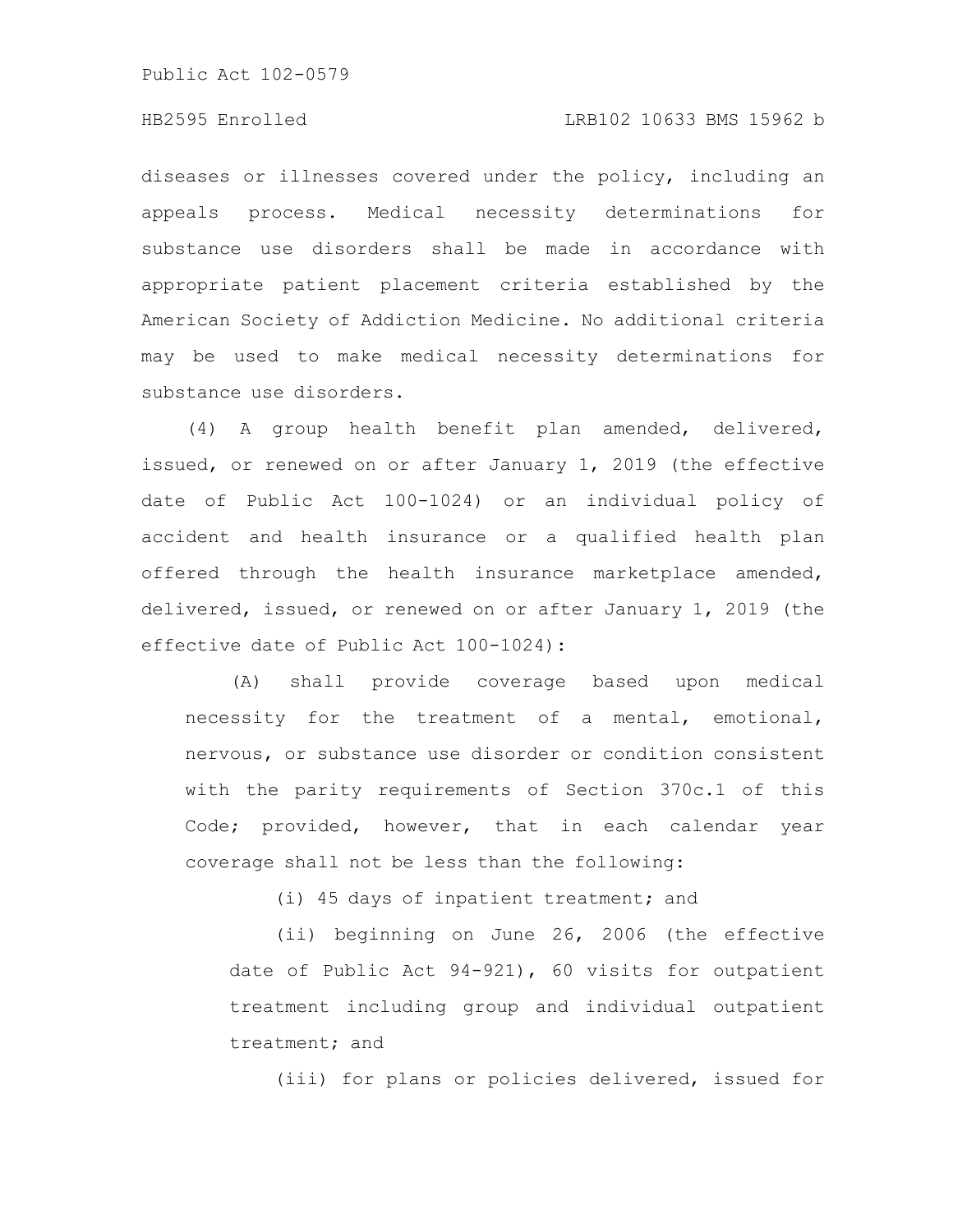# HB2595 Enrolled LRB102 10633 BMS 15962 b

delivery, renewed, or modified after January 1, 2007 (the effective date of Public Act 94-906), 20 additional outpatient visits for speech therapy for treatment of pervasive developmental disorders that will be in addition to speech therapy provided pursuant to item (ii) of this subparagraph (A); and

(B) may not include a lifetime limit on the number of days of inpatient treatment or the number of outpatient visits covered under the plan.

(C) (Blank).

(5) An issuer of a group health benefit plan or an individual policy of accident and health insurance or a qualified health plan offered through the health insurance marketplace may not count toward the number of outpatient visits required to be covered under this Section an outpatient visit for the purpose of medication management and shall cover the outpatient visits under the same terms and conditions as it covers outpatient visits for the treatment of physical illness.

(5.5) An individual or group health benefit plan amended, delivered, issued, or renewed on or after September 9, 2015 (the effective date of Public Act 99-480) shall offer coverage for medically necessary acute treatment services and medically necessary clinical stabilization services. The treating provider shall base all treatment recommendations and the health benefit plan shall base all medical necessity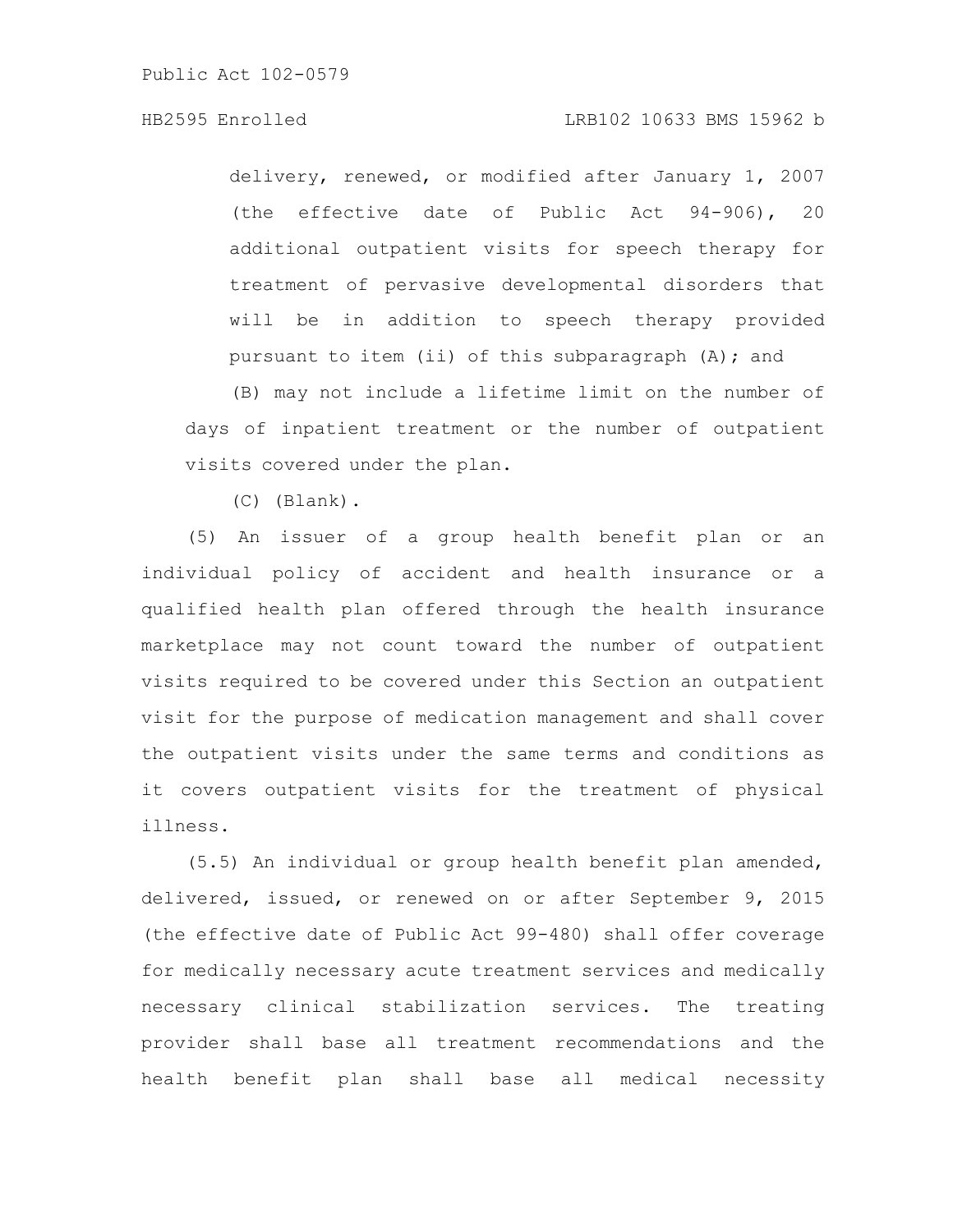# HB2595 Enrolled LRB102 10633 BMS 15962 b

determinations for substance use disorders in accordance with the most current edition of the Treatment Criteria for Addictive, Substance-Related, and Co-Occurring Conditions established by the American Society of Addiction Medicine. The treating provider shall base all treatment recommendations and the health benefit plan shall base all medical necessity determinations for medication-assisted treatment in accordance with the most current Treatment Criteria for Addictive, Substance-Related, and Co-Occurring Conditions established by the American Society of Addiction Medicine.

As used in this subsection:

"Acute treatment services" means 24-hour medically supervised addiction treatment that provides evaluation and withdrawal management and may include biopsychosocial assessment, individual and group counseling, psychoeducational groups, and discharge planning.

"Clinical stabilization services" means 24-hour treatment, usually following acute treatment services for substance abuse, which may include intensive education and counseling regarding the nature of addiction and its consequences, relapse prevention, outreach to families and significant others, and aftercare planning for individuals beginning to engage in recovery from addiction.

(6) An issuer of a group health benefit plan may provide or offer coverage required under this Section through a managed care plan.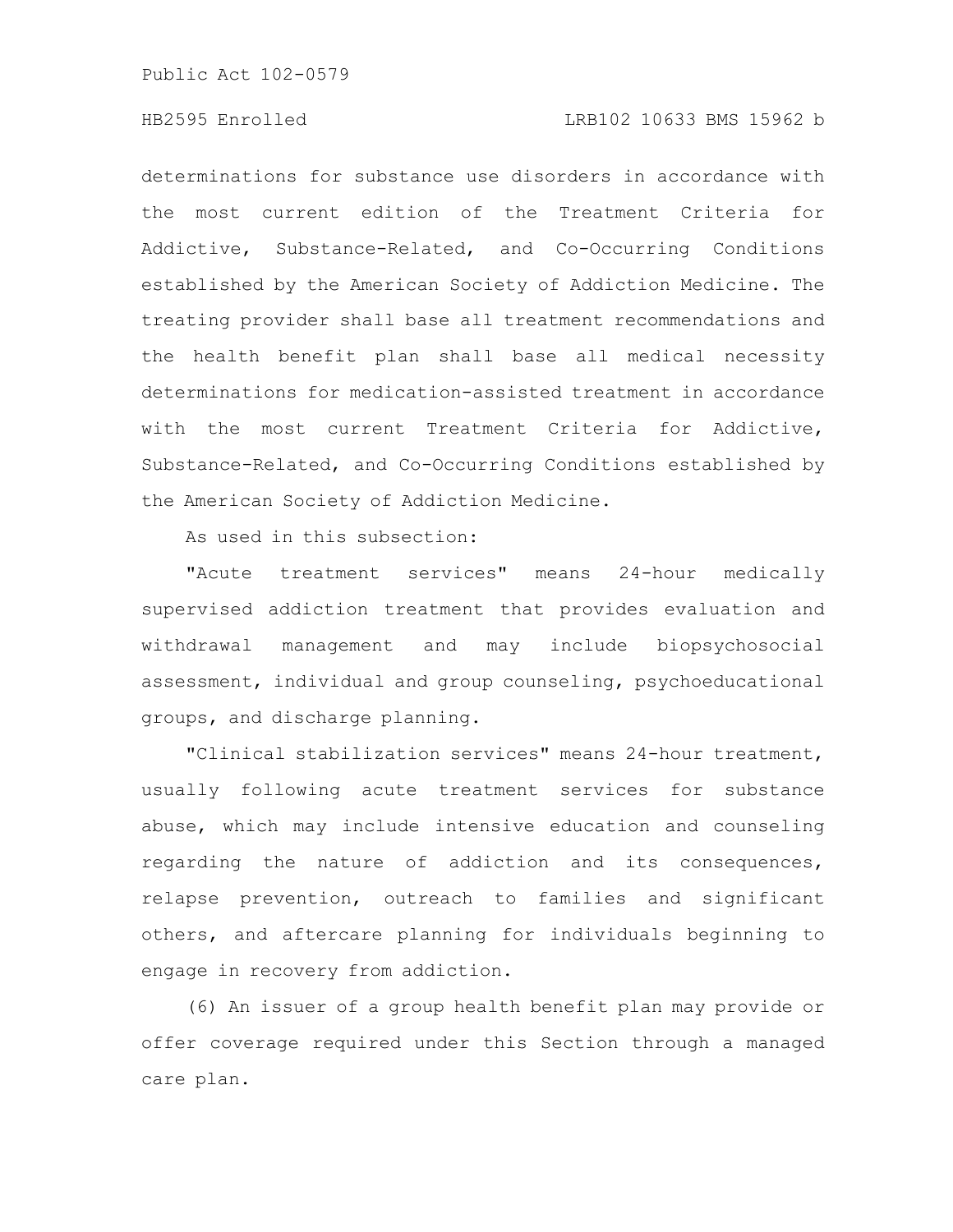(6.5) An individual or group health benefit plan amended, delivered, issued, or renewed on or after January 1, 2019 (the effective date of Public Act 100-1024):

(A) shall not impose prior authorization requirements, other than those established under the Treatment Criteria for Addictive, Substance-Related, and Co-Occurring Conditions established by the American Society of Addiction Medicine, on a prescription medication approved by the United States Food and Drug Administration that is prescribed or administered for the treatment of substance use disorders;

(B) shall not impose any step therapy requirements, other than those established under the Treatment Criteria for Addictive, Substance-Related, and Co-Occurring Conditions established by the American Society of Addiction Medicine, before authorizing coverage for a prescription medication approved by the United States Food and Drug Administration that is prescribed or administered for the treatment of substance use disorders;

(C) shall place all prescription medications approved by the United States Food and Drug Administration prescribed or administered for the treatment of substance use disorders on, for brand medications, the lowest tier of the drug formulary developed and maintained by the individual or group health benefit plan that covers brand medications and, for generic medications, the lowest tier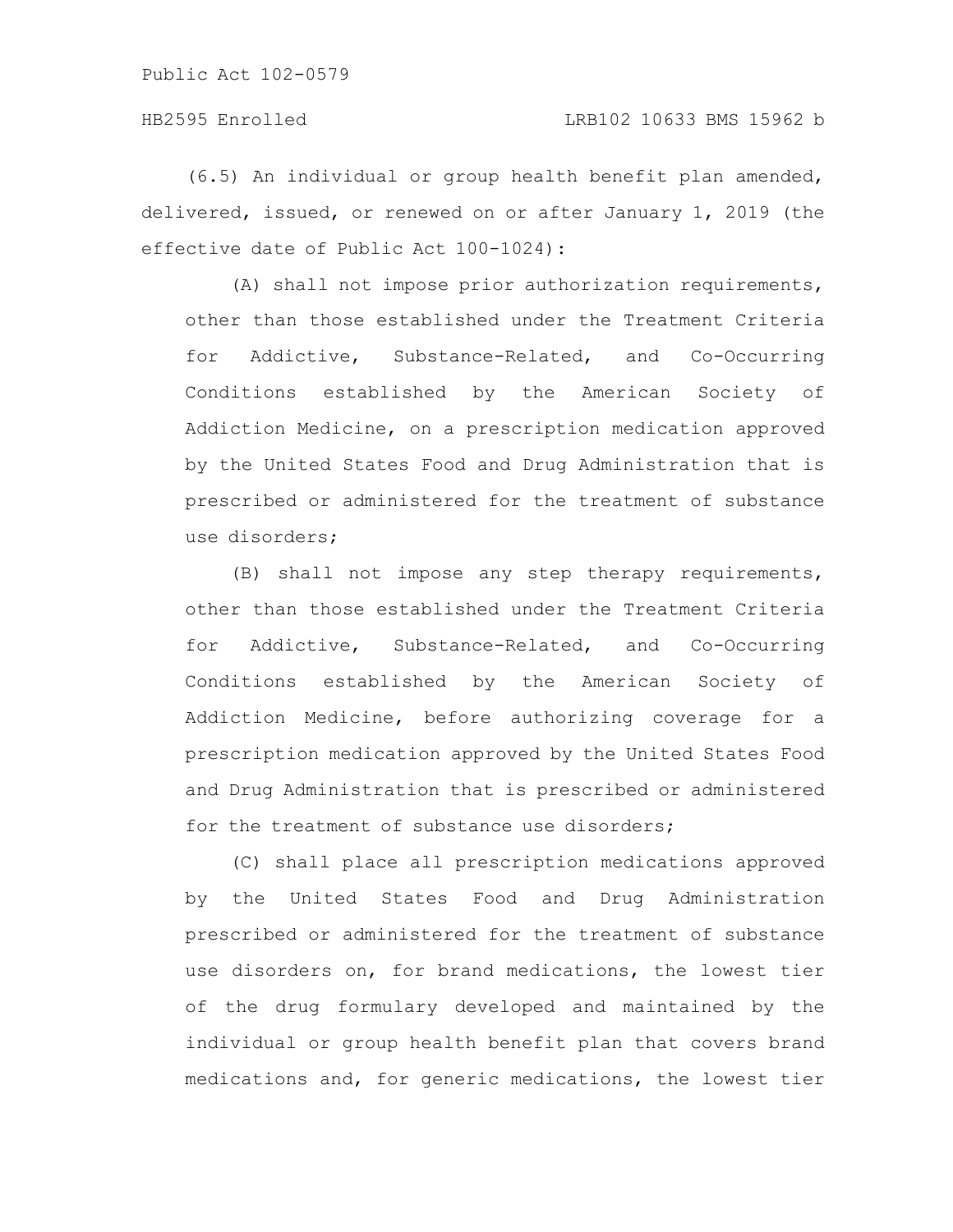of the drug formulary developed and maintained by the individual or group health benefit plan that covers generic medications; and

(D) shall not exclude coverage for a prescription medication approved by the United States Food and Drug Administration for the treatment of substance use disorders and any associated counseling or wraparound services on the grounds that such medications and services were court ordered.

(7) (Blank).

(8) (Blank).

(9) With respect to all mental, emotional, nervous, or substance use disorders or conditions, coverage for inpatient treatment shall include coverage for treatment in a residential treatment center certified or licensed by the Department of Public Health or the Department of Human Services.

(c) This Section shall not be interpreted to require coverage for speech therapy or other habilitative services for those individuals covered under Section 356z.15 of this Code.

(d) With respect to a group or individual policy of accident and health insurance or a qualified health plan offered through the health insurance marketplace, the Department and, with respect to medical assistance, the Department of Healthcare and Family Services shall each enforce the requirements of this Section and Sections 356z.23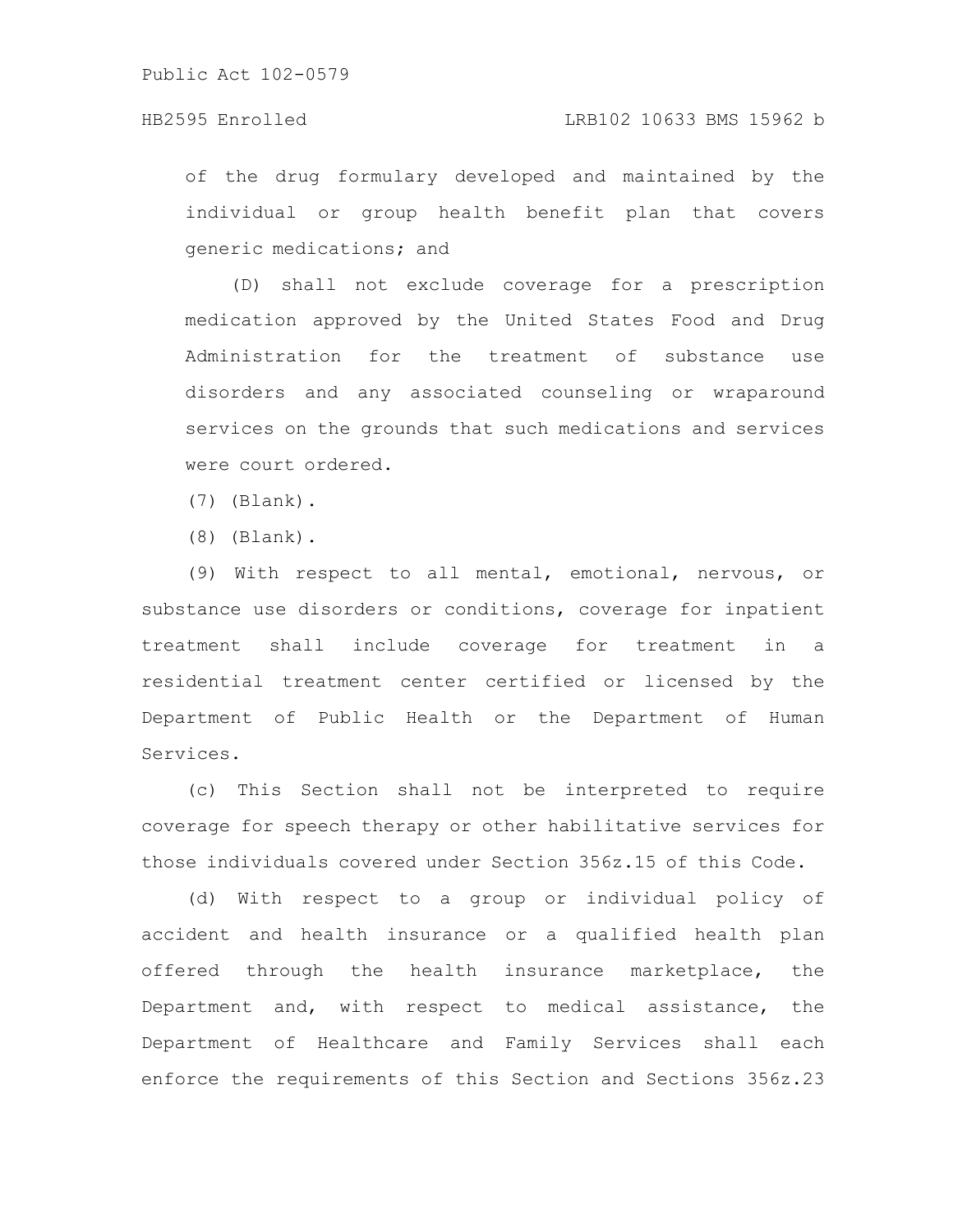# HB2595 Enrolled LRB102 10633 BMS 15962 b

and 370c.1 of this Code, the Paul Wellstone and Pete Domenici Mental Health Parity and Addiction Equity Act of 2008, 42 U.S.C. 18031(j), and any amendments to, and federal guidance or regulations issued under, those Acts, including, but not limited to, final regulations issued under the Paul Wellstone and Pete Domenici Mental Health Parity and Addiction Equity Act of 2008 and final regulations applying the Paul Wellstone and Pete Domenici Mental Health Parity and Addiction Equity Act of 2008 to Medicaid managed care organizations, the Children's Health Insurance Program, and alternative benefit plans. Specifically, the Department and the Department of Healthcare and Family Services shall take action:

(1) proactively ensuring compliance by individual and group policies, including by requiring that insurers submit comparative analyses, as set forth in paragraph (6) of subsection (k) of Section 370c.1, demonstrating how they design and apply nonquantitative treatment limitations, both as written and in operation, for mental, emotional, nervous, or substance use disorder or condition benefits as compared to how they design and apply nonquantitative treatment limitations, as written and in operation, for medical and surgical benefits;

(2) evaluating all consumer or provider complaints regarding mental, emotional, nervous, or substance use disorder or condition coverage for possible parity violations;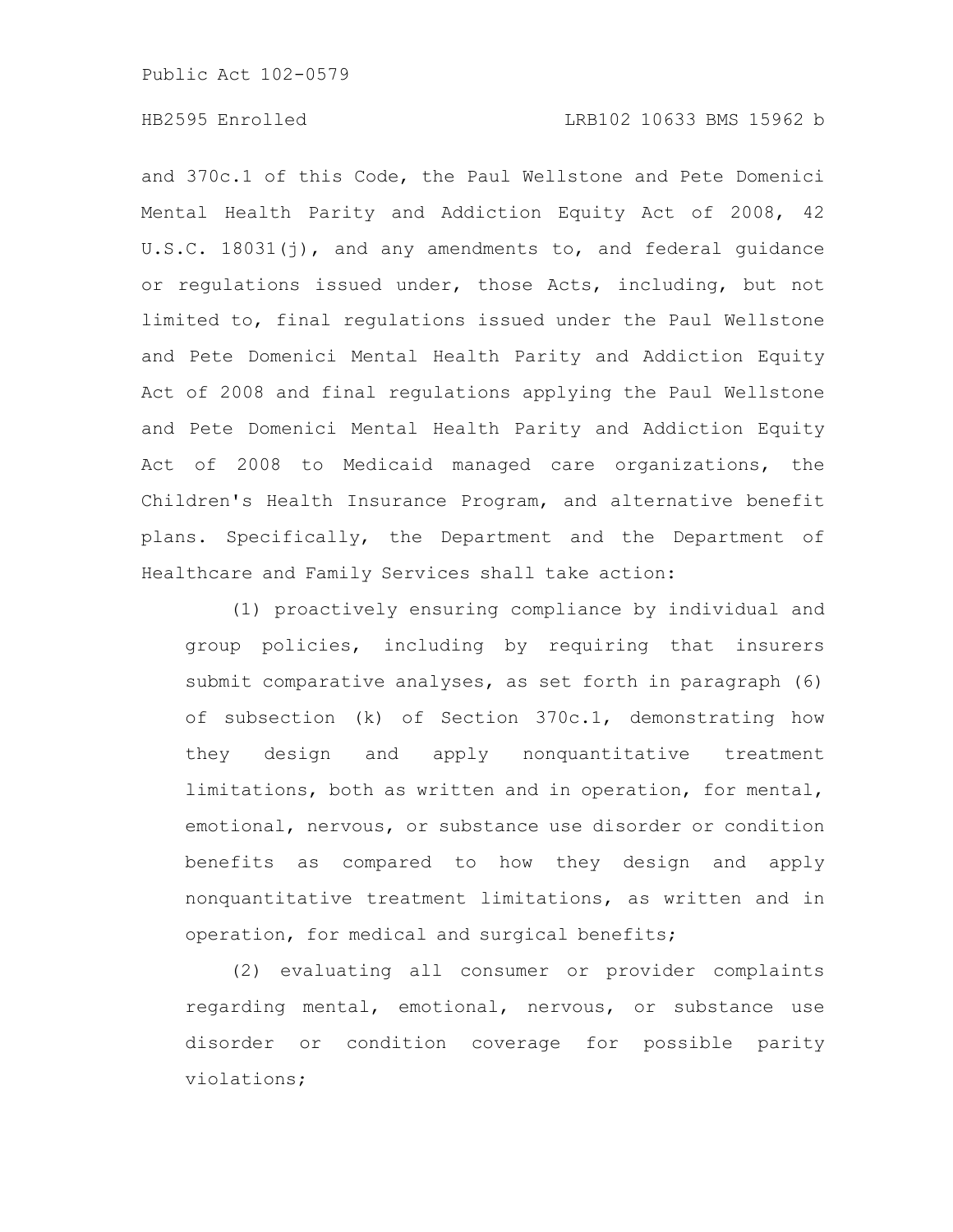### HB2595 Enrolled LRB102 10633 BMS 15962 b

(3) performing parity compliance market conduct examinations or, in the case of the Department of Healthcare and Family Services, parity compliance audits of individual and group plans and policies, including, but not limited to, reviews of:

(A) nonquantitative treatment limitations, including, but not limited to, prior authorization requirements, concurrent review, retrospective review, step therapy, network admission standards, reimbursement rates, and geographic restrictions;

(B) denials of authorization, payment, and coverage; and

(C) other specific criteria as may be determined by the Department.

The findings and the conclusions of the parity compliance market conduct examinations and audits shall be made public.

The Director may adopt rules to effectuate any provisions of the Paul Wellstone and Pete Domenici Mental Health Parity and Addiction Equity Act of 2008 that relate to the business of insurance.

(e) Availability of plan information.

(1) The criteria for medical necessity determinations made under a group health plan, an individual policy of accident and health insurance, or a qualified health plan offered through the health insurance marketplace with respect to mental health or substance use disorder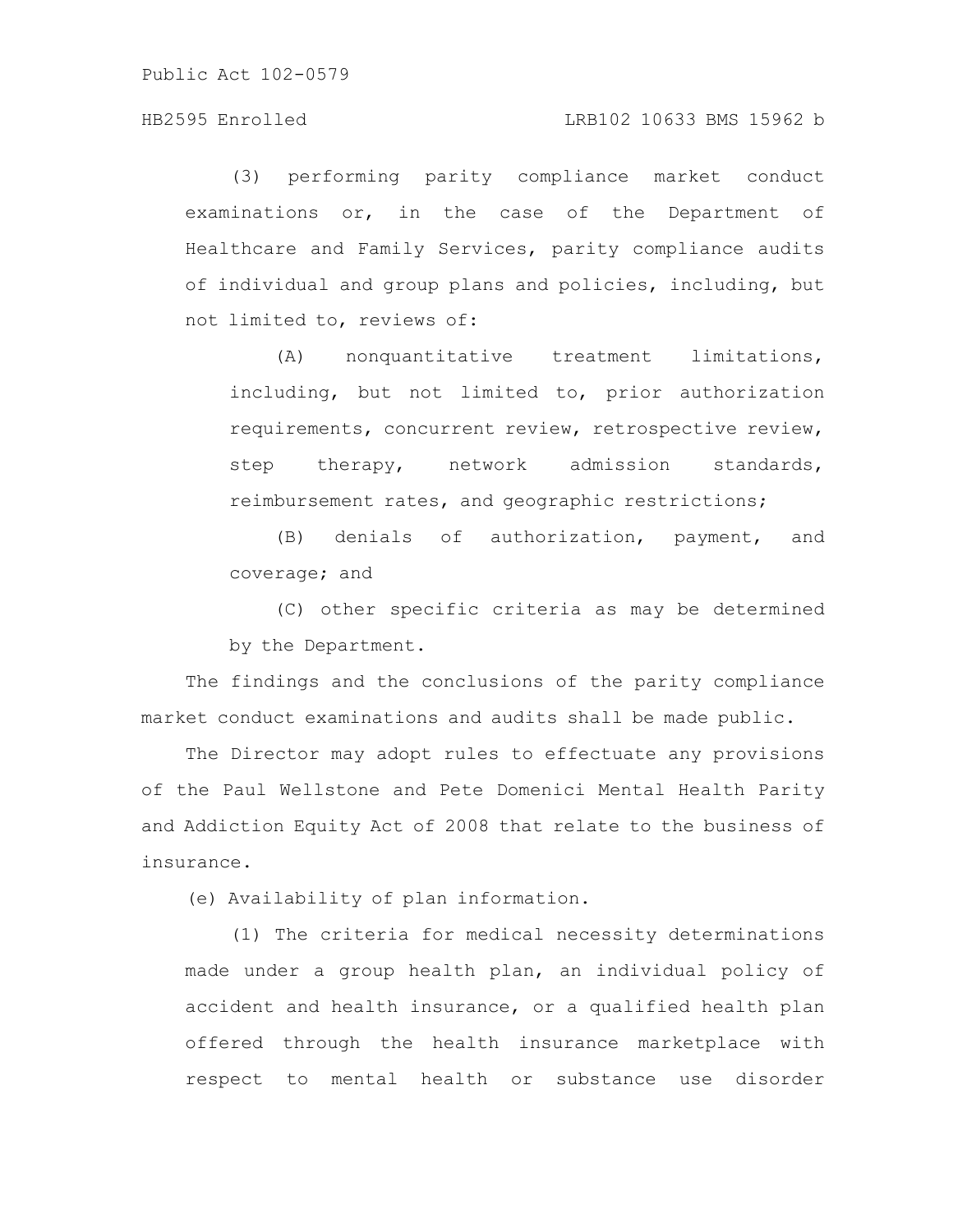# HB2595 Enrolled LRB102 10633 BMS 15962 b

benefits (or health insurance coverage offered in connection with the plan with respect to such benefits) must be made available by the plan administrator (or the health insurance issuer offering such coverage) to any current or potential participant, beneficiary, or contracting provider upon request.

(2) The reason for any denial under a group health benefit plan, an individual policy of accident and health insurance, or a qualified health plan offered through the health insurance marketplace (or health insurance coverage offered in connection with such plan or policy) of reimbursement or payment for services with respect to mental, emotional, nervous, or substance use disorders or conditions benefits in the case of any participant or beneficiary must be made available within a reasonable time and in a reasonable manner and in readily understandable language by the plan administrator (or the health insurance issuer offering such coverage) to the participant or beneficiary upon request.

(f) As used in this Section, "group policy of accident and health insurance" and "group health benefit plan" includes (1) State-regulated employer-sponsored group health insurance plans written in Illinois or which purport to provide coverage for a resident of this State; and (2) State employee health plans.

(g) (1) As used in this subsection: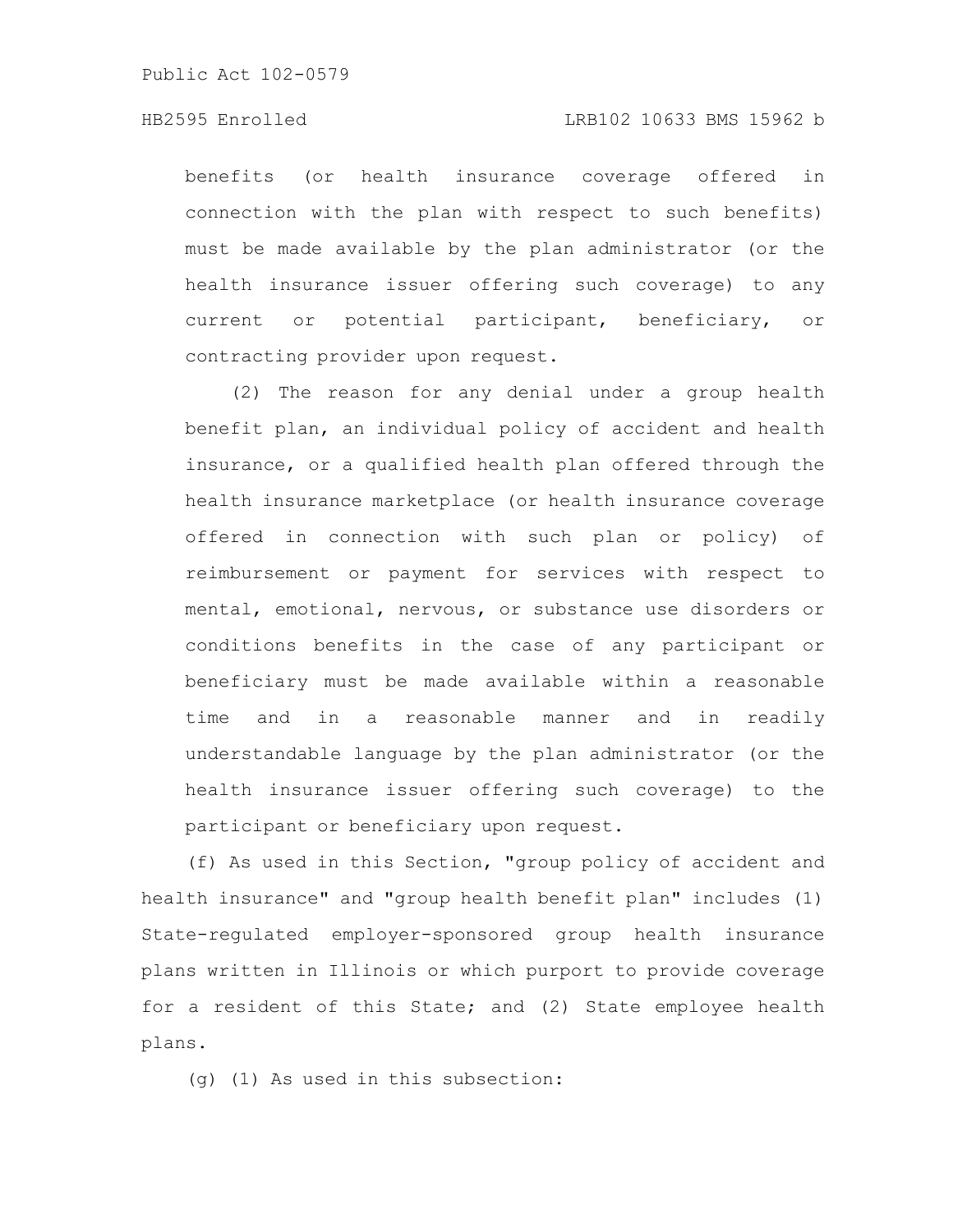# HB2595 Enrolled LRB102 10633 BMS 15962 b

"Benefits", with respect to insurers, means the benefits provided for treatment services for inpatient and outpatient treatment of substance use disorders or conditions at American Society of Addiction Medicine levels of treatment 2.1 (Intensive Outpatient), 2.5 (Partial Hospitalization), 3.1 (Clinically Managed Low-Intensity Residential), 3.3 (Clinically Managed Population-Specific High-Intensity Residential), 3.5 (Clinically Managed High-Intensity Residential), and 3.7 (Medically Monitored Intensive Inpatient) and OMT (Opioid Maintenance Therapy) services.

"Benefits", with respect to managed care organizations, means the benefits provided for treatment services for inpatient and outpatient treatment of substance use disorders or conditions at American Society of Addiction Medicine levels of treatment 2.1 (Intensive Outpatient), 2.5 (Partial Hospitalization), 3.5 (Clinically Managed High-Intensity Residential), and 3.7 (Medically Monitored Intensive Inpatient) and OMT (Opioid Maintenance Therapy) services.

"Substance use disorder treatment provider or facility" means a licensed physician, licensed psychologist, licensed psychiatrist, licensed advanced practice registered nurse, or licensed, certified, or otherwise State-approved facility or provider of substance use disorder treatment.

(2) A group health insurance policy, an individual health benefit plan, or qualified health plan that is offered through the health insurance marketplace, small employer group health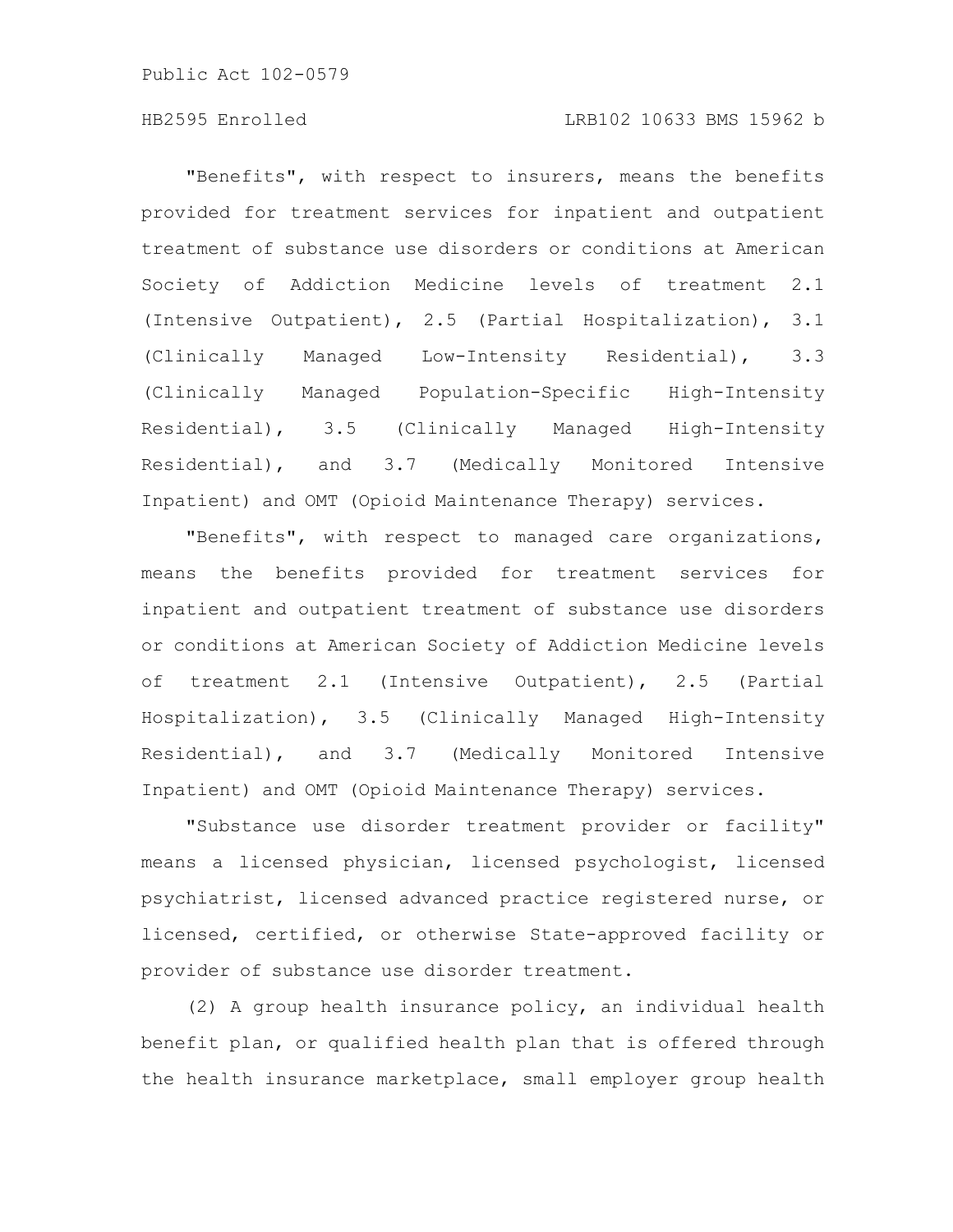# HB2595 Enrolled LRB102 10633 BMS 15962 b

plan, and large employer group health plan that is amended, delivered, issued, executed, or renewed in this State, or approved for issuance or renewal in this State, on or after January 1, 2019 (the effective date of Public Act 100-1023) shall comply with the requirements of this Section and Section 370c.1. The services for the treatment and the ongoing assessment of the patient's progress in treatment shall follow the requirements of 77 Ill. Adm. Code 2060.

(3) Prior authorization shall not be utilized for the benefits under this subsection. The substance use disorder treatment provider or facility shall notify the insurer of the initiation of treatment. For an insurer that is not a managed care organization, the substance use disorder treatment provider or facility notification shall occur for the initiation of treatment of the covered person within 2 business days. For managed care organizations, the substance use disorder treatment provider or facility notification shall occur in accordance with the protocol set forth in the provider agreement for initiation of treatment within 24 hours. If the managed care organization is not capable of accepting the notification in accordance with the contractual protocol during the 24-hour period following admission, the substance use disorder treatment provider or facility shall have one additional business day to provide the notification to the appropriate managed care organization. Treatment plans shall be developed in accordance with the requirements and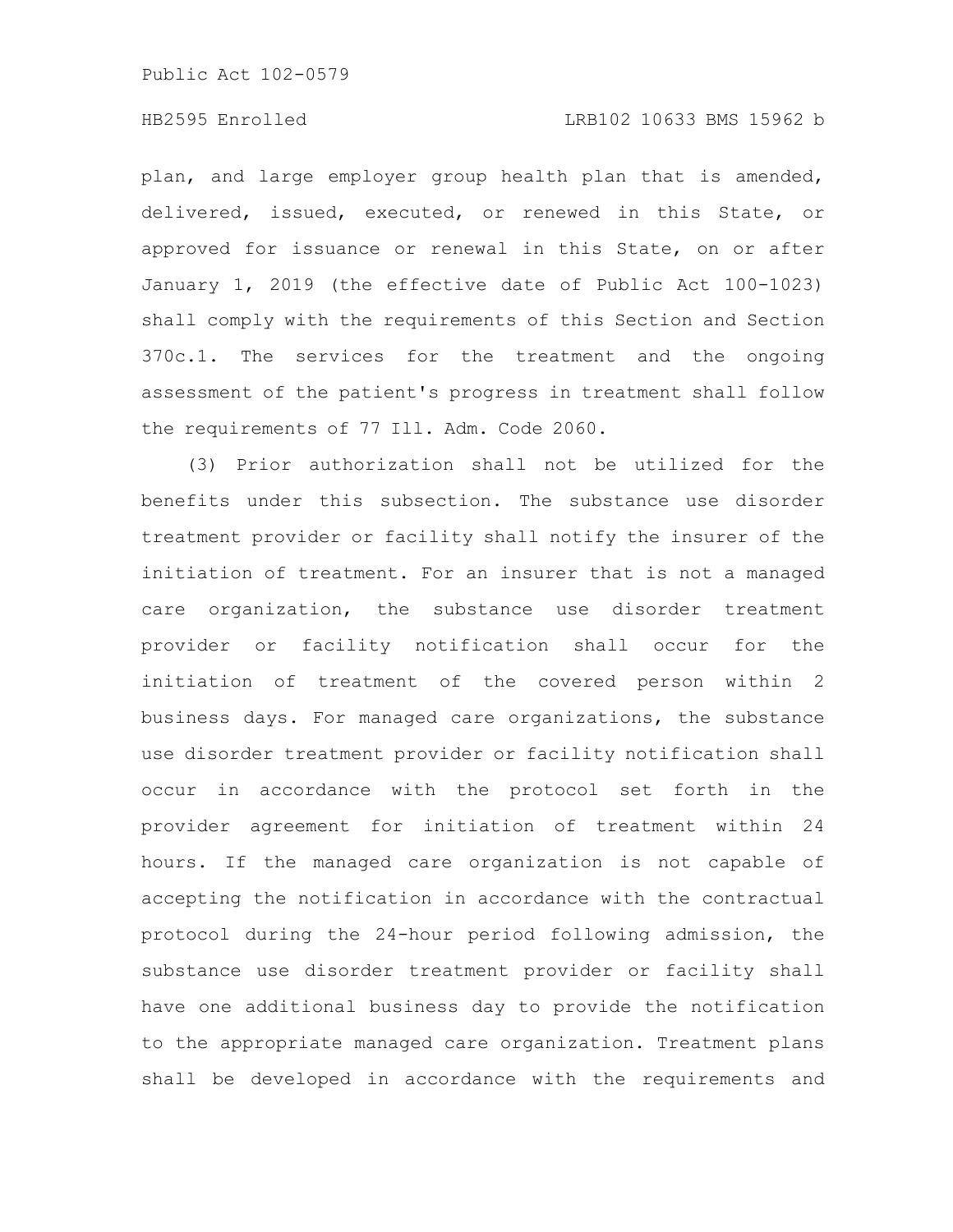timeframes established in 77 Ill. Adm. Code 2060. If the substance use disorder treatment provider or facility fails to notify the insurer of the initiation of treatment in accordance with these provisions, the insurer may follow its normal prior authorization processes.

(4) For an insurer that is not a managed care organization, if an insurer determines that benefits are no longer medically necessary, the insurer shall notify the covered person, the covered person's authorized representative, if any, and the covered person's health care provider in writing of the covered person's right to request an external review pursuant to the Health Carrier External Review Act. The notification shall occur within 24 hours following the adverse determination.

Pursuant to the requirements of the Health Carrier External Review Act, the covered person or the covered person's authorized representative may request an expedited external review. An expedited external review may not occur if the substance use disorder treatment provider or facility determines that continued treatment is no longer medically necessary. Under this subsection, a request for expedited external review must be initiated within 24 hours following the adverse determination notification by the insurer. Failure to request an expedited external review within 24 hours shall preclude a covered person or a covered person's authorized representative from requesting an expedited external review.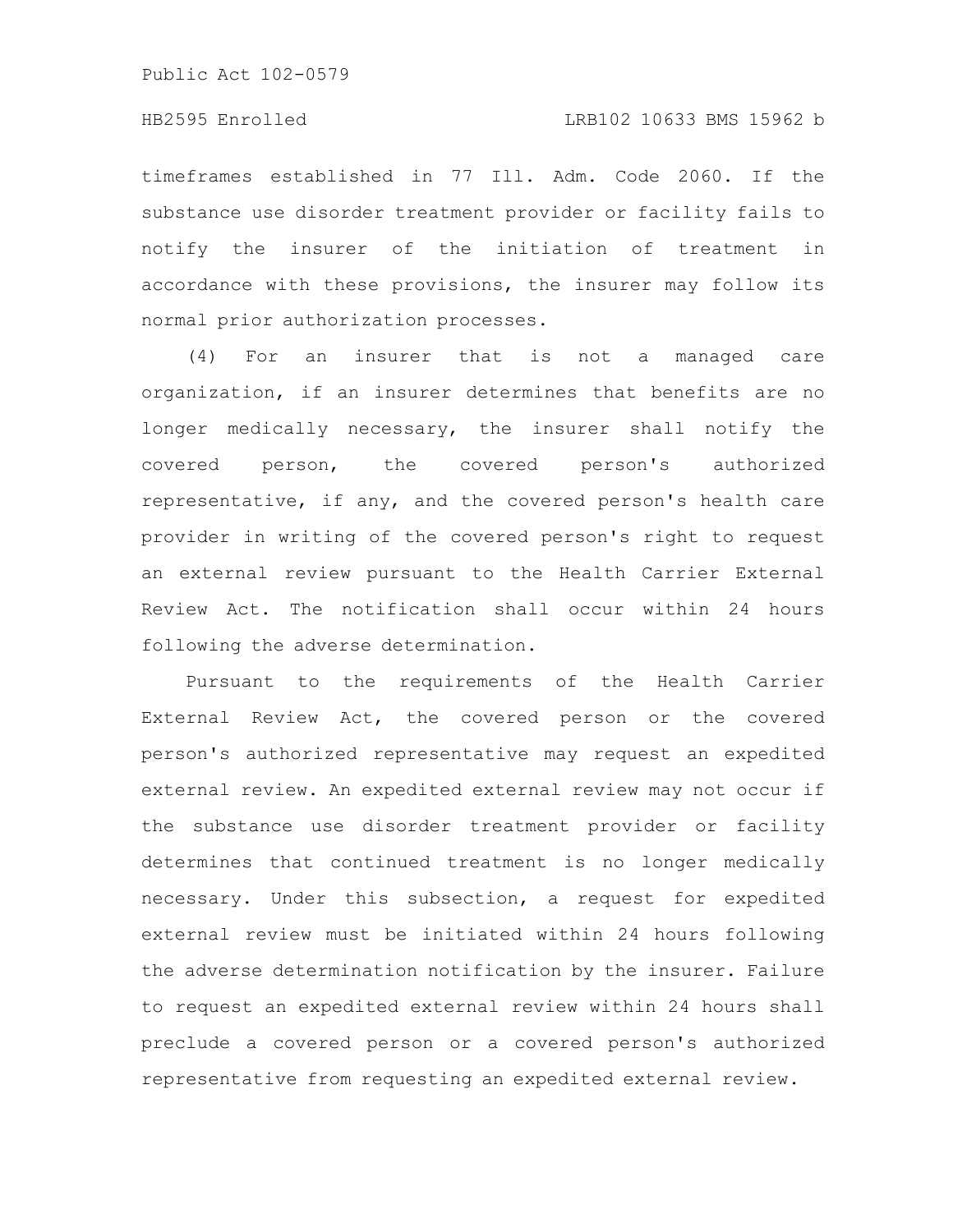# HB2595 Enrolled LRB102 10633 BMS 15962 b

If an expedited external review request meets the criteria of the Health Carrier External Review Act, an independent review organization shall make a final determination of medical necessity within 72 hours. If an independent review organization upholds an adverse determination, an insurer shall remain responsible to provide coverage of benefits through the day following the determination of the independent review organization. A decision to reverse an adverse determination shall comply with the Health Carrier External Review Act.

(5) The substance use disorder treatment provider or facility shall provide the insurer with 7 business days' advance notice of the planned discharge of the patient from the substance use disorder treatment provider or facility and notice on the day that the patient is discharged from the substance use disorder treatment provider or facility.

(6) The benefits required by this subsection shall be provided to all covered persons with a diagnosis of substance use disorder or conditions. The presence of additional related or unrelated diagnoses shall not be a basis to reduce or deny the benefits required by this subsection.

(7) Nothing in this subsection shall be construed to require an insurer to provide coverage for any of the benefits in this subsection.

(h) As used in this Section:

"Generally accepted standards of mental, emotional,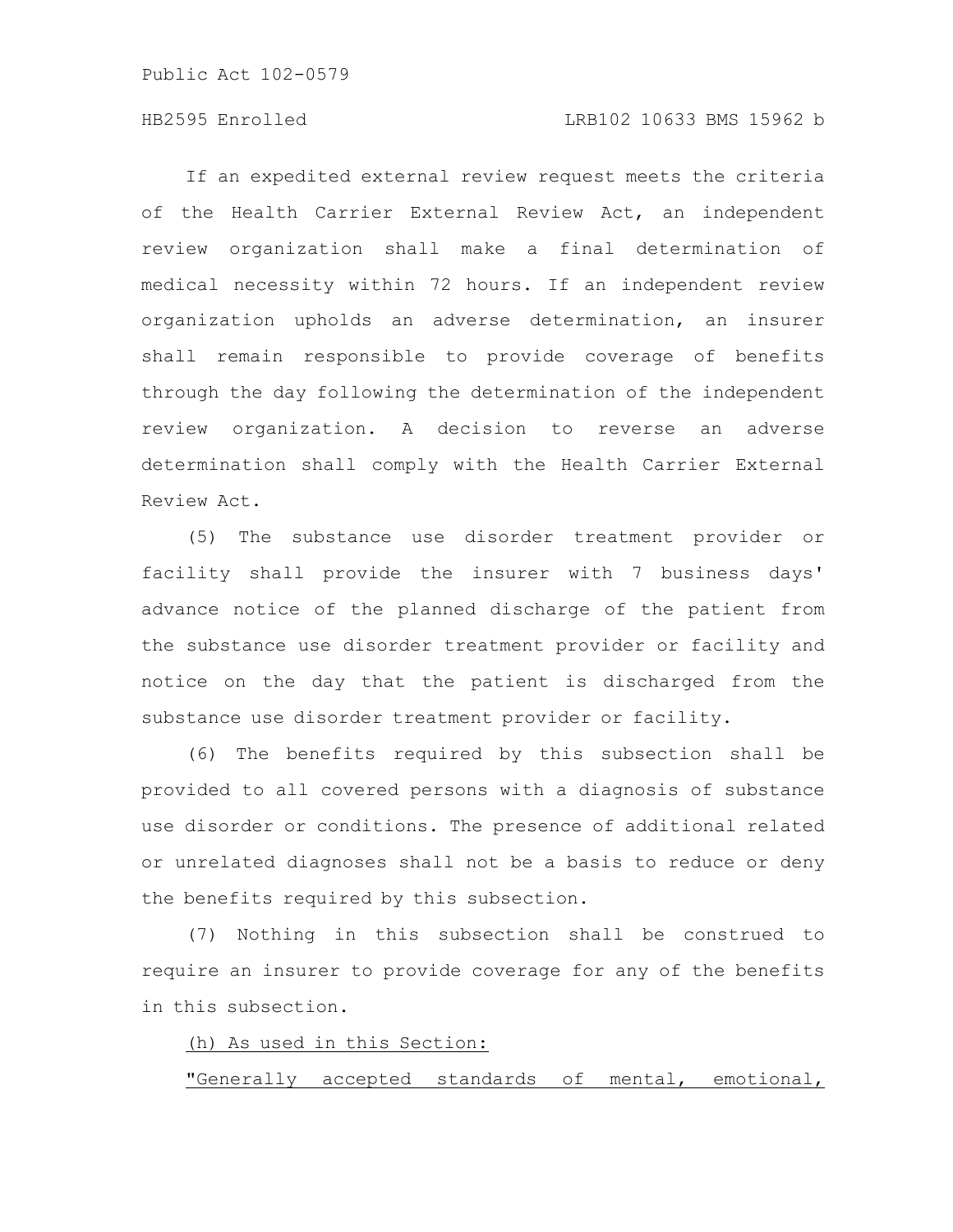nervous, or substance use disorder or condition care" means standards of care and clinical practice that are generally recognized by health care providers practicing in relevant clinical specialties such as psychiatry, psychology, clinical sociology, social work, addiction medicine and counseling, and behavioral health treatment. Valid, evidence-based sources reflecting generally accepted standards of mental, emotional, nervous, or substance use disorder or condition care include peer-reviewed scientific studies and medical literature, recommendations of nonprofit health care provider professional associations and specialty societies, including, but not limited to, patient placement criteria and clinical practice guidelines, recommendations of federal government agencies, and drug labeling approved by the United States Food and Drug Administration.

"Medically necessary treatment of mental, emotional, nervous, or substance use disorders or conditions" means a service or product addressing the specific needs of that patient, for the purpose of screening, preventing, diagnosing, managing, or treating an illness, injury, or condition or its symptoms and comorbidities, including minimizing the progression of an illness, injury, or condition or its symptoms and comorbidities in a manner that is all of the following:

(1) in accordance with the generally accepted standards of mental, emotional, nervous, or substance use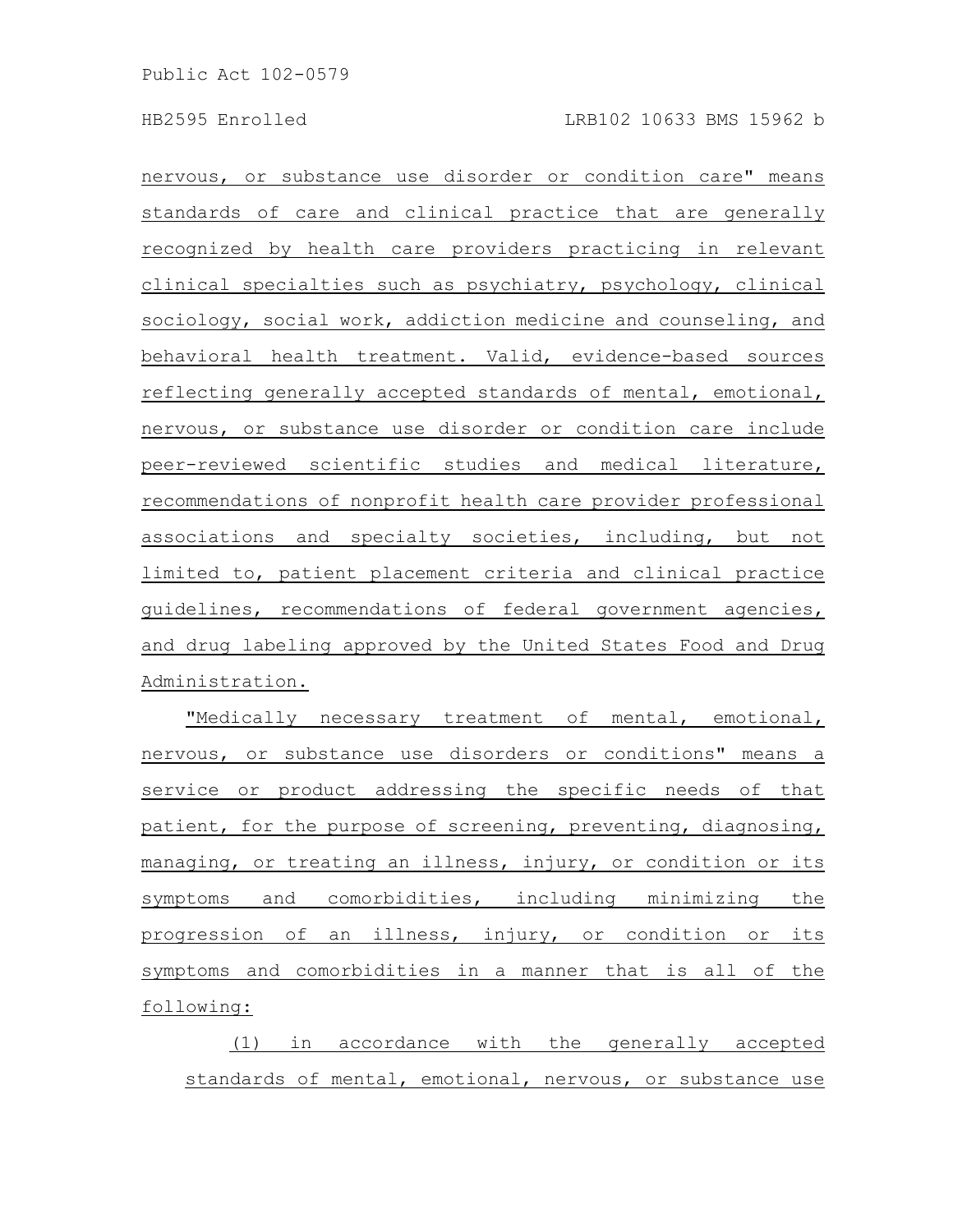disorder or condition care;

(2) clinically appropriate in terms of type, frequency, extent, site, and duration; and

(3) not primarily for the economic benefit of the insurer, purchaser, or for the convenience of the patient, treating physician, or other health care provider. "Utilization review" means either of the following:

(1) prospectively, retrospectively, or concurrently reviewing and approving, modifying, delaying, or denying, based in whole or in part on medical necessity, requests by health care providers, insureds, or their authorized representatives for coverage of health care services before, retrospectively, or concurrently with the provision of health care services to insureds.

(2) evaluating the medical necessity, appropriateness, level of care, service intensity, efficacy, or efficiency of health care services, benefits, procedures, or settings, under any circumstances, to determine whether a health care service or benefit subject to a medical necessity coverage requirement in an insurance policy is covered as medically necessary for an insured.

"Utilization review criteria" means patient placement criteria or any criteria, standards, protocols, or guidelines used by an insurer to conduct utilization review.

(i)(1) Every insurer that amends, delivers, issues, or renews a group or individual policy of accident and health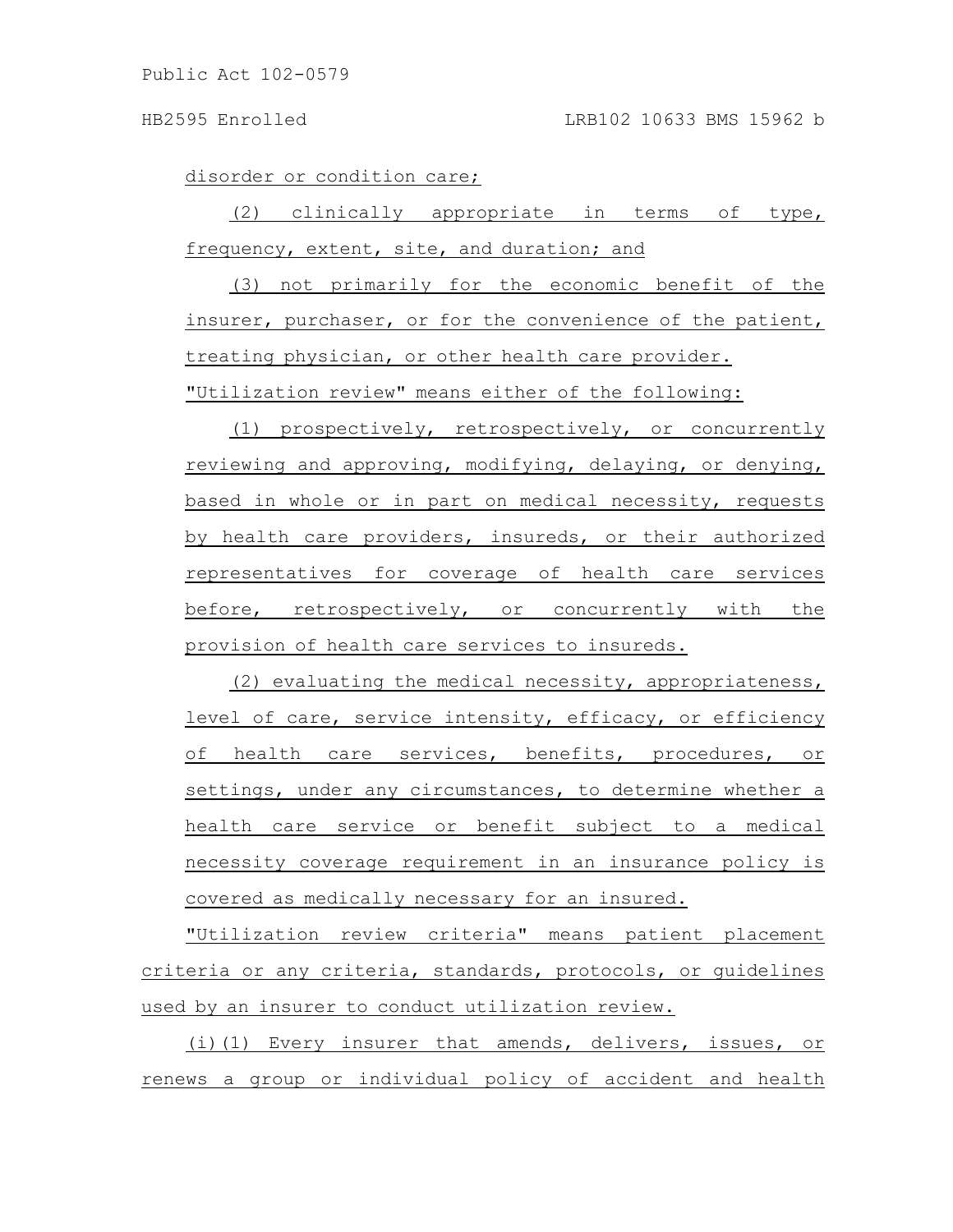insurance or a qualified health plan offered through the health insurance marketplace in this State and Medicaid managed care organizations providing coverage for hospital or medical treatment on or after January 1, 2023 shall, pursuant to subsections (h) through (s), provide coverage for medically necessary treatment of mental, emotional, nervous, or substance use disorders or conditions.

(2) An insurer shall not set a specific limit on the duration of benefits or coverage of medically necessary treatment of mental, emotional, nervous, or substance use disorders or conditions or limit coverage only to alleviation of the insured's current symptoms.

(3) All medical necessity determinations made by the insurer concerning service intensity, level of care placement, continued stay, and transfer or discharge of insureds diagnosed with mental, emotional, nervous, or substance use disorders or conditions shall be conducted in accordance with the requirements of subsections (k) through (u).

(4) An insurer that authorizes a specific type of treatment by a provider pursuant to this Section shall not rescind or modify the authorization after that provider renders the health care service in good faith and pursuant to this authorization for any reason, including, but not limited to, the insurer's subsequent cancellation or modification of the insured's or policyholder's contract, or the insured's or policyholder's eligibility. Nothing in this Section shall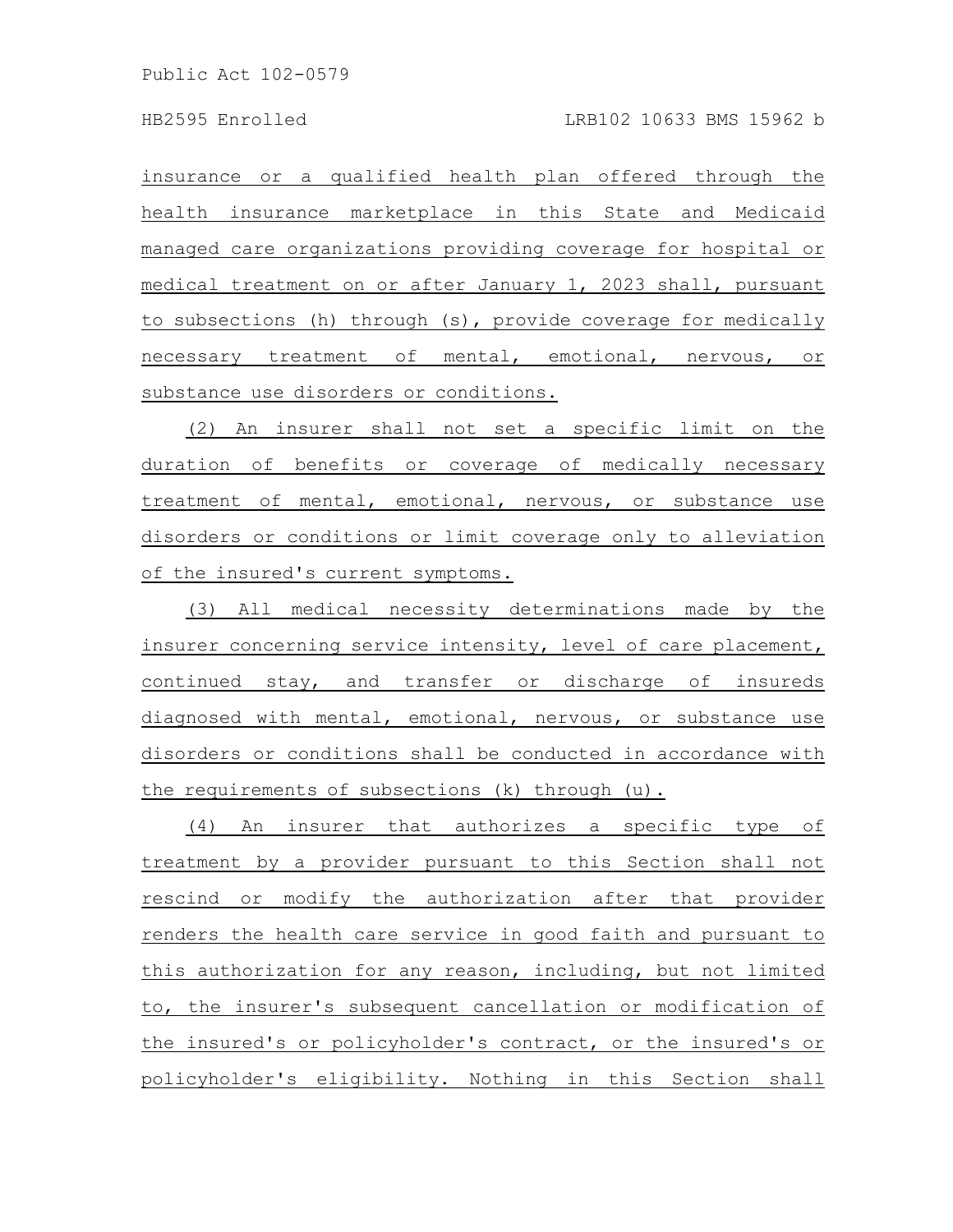require the insurer to cover a treatment when the authorization was granted based on a material misrepresentation by the insured, the policyholder, or the provider. Nothing in this Section shall require Medicaid managed care organizations to pay for services if the individual was not eligible for Medicaid at the time the service was rendered. Nothing in this Section shall require an insurer to pay for services if the individual was not the insurer's enrollee at the time services were rendered. As used in this paragraph, "material" means a fact or situation that is not merely technical in nature and results in or could result in a substantial change in the situation.

(j) An insurer shall not limit benefits or coverage for medically necessary services on the basis that those services should be or could be covered by a public entitlement program, including, but not limited to, special education or an individualized education program, Medicaid, Medicare, Supplemental Security Income, or Social Security Disability Insurance, and shall not include or enforce a contract term that excludes otherwise covered benefits on the basis that those services should be or could be covered by a public entitlement program. Nothing in this subsection shall be construed to require an insurer to cover benefits that have been authorized and provided for a covered person by a public entitlement program. Medicaid managed care organizations are not subject to this subsection.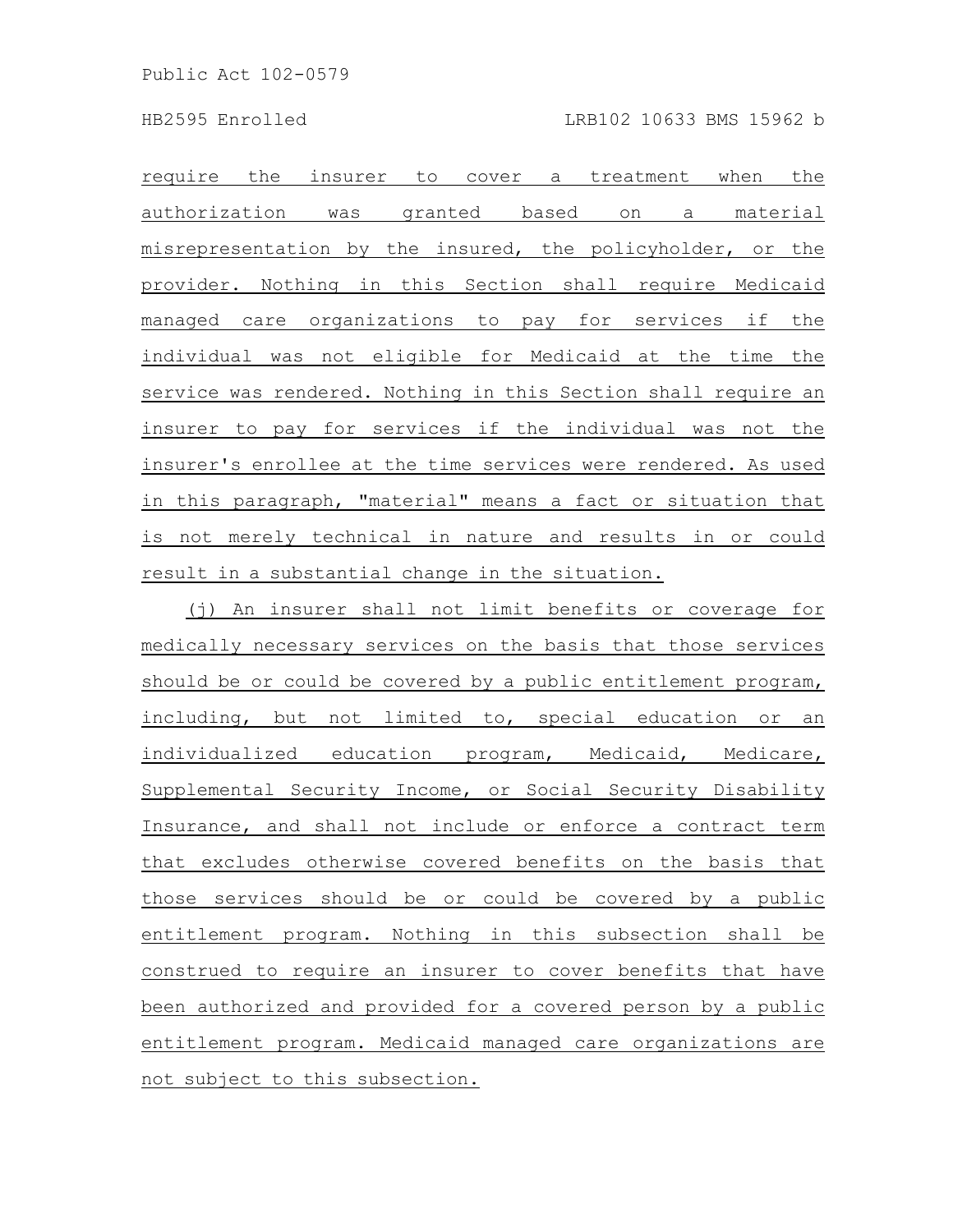HB2595 Enrolled LRB102 10633 BMS 15962 b

(k) An insurer shall base any medical necessity determination or the utilization review criteria that the insurer, and any entity acting on the insurer's behalf, applies to determine the medical necessity of health care services and benefits for the diagnosis, prevention, and treatment of mental, emotional, nervous, or substance use disorders or conditions on current generally accepted standards of mental, emotional, nervous, or substance use disorder or condition care. All denials and appeals shall be reviewed by a professional with experience or expertise comparable to the provider requesting the authorization.

(l) For medical necessity determinations relating to level of care placement, continued stay, and transfer or discharge of insureds diagnosed with mental, emotional, and nervous disorders or conditions, an insurer shall apply the patient placement criteria set forth in the most recent version of the treatment criteria developed by an unaffiliated nonprofit professional association for the relevant clinical specialty or, for Medicaid managed care organizations, patient placement criteria determined by the Department of Healthcare and Family Services that are consistent with generally accepted standards of mental, emotional, nervous or substance use disorder or condition care. Pursuant to subsection (b), in conducting utilization review of all covered services and benefits for the diagnosis, prevention, and treatment of substance use disorders an insurer shall use the most recent edition of the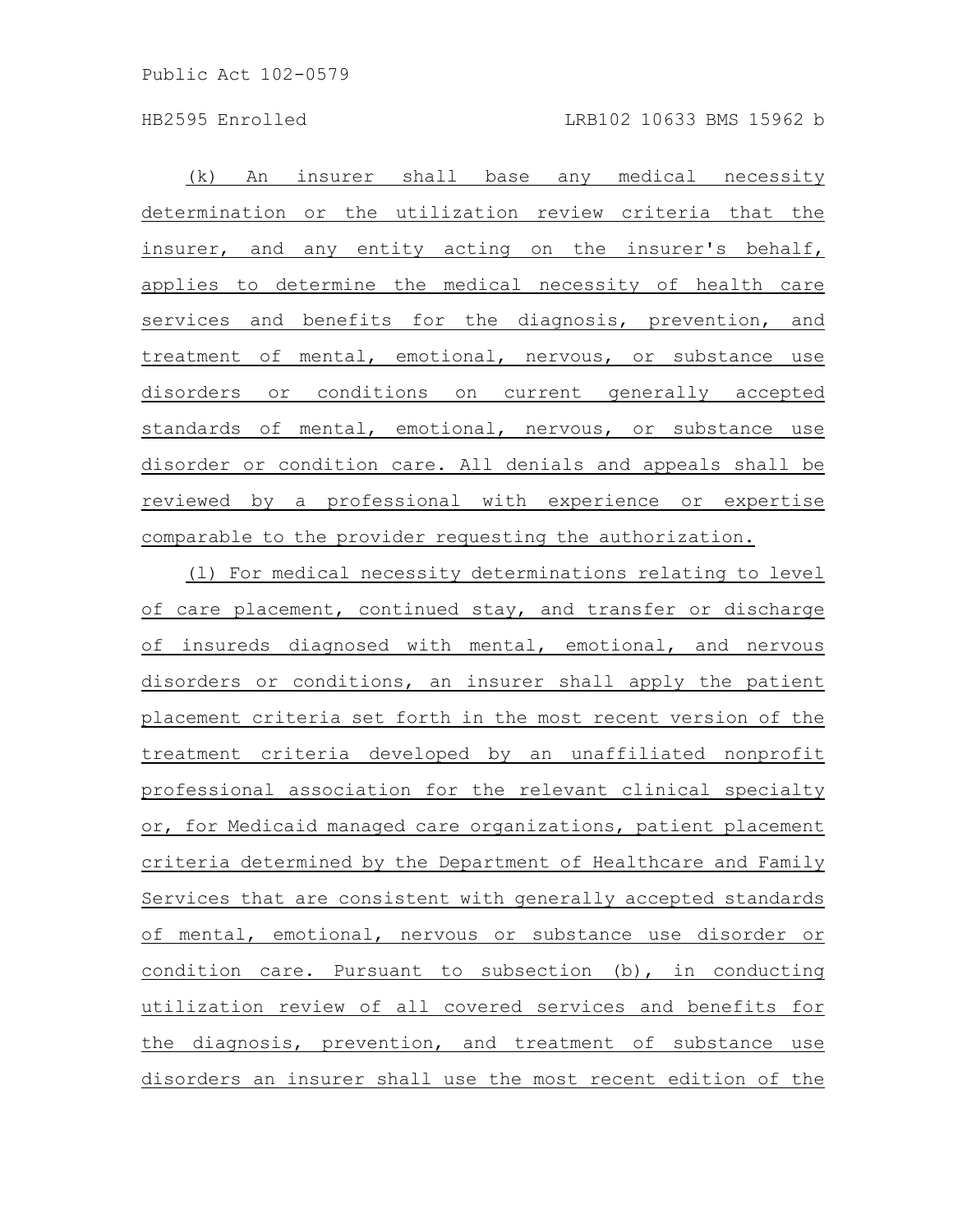patient placement criteria established by the American Society of Addiction Medicine.

(m) For medical necessity determinations relating to level of care placement, continued stay, and transfer or discharge that are within the scope of the sources specified in subsection (l), an insurer shall not apply different, additional, conflicting, or more restrictive utilization review criteria than the criteria set forth in those sources. For all level of care placement decisions, the insurer shall authorize placement at the level of care consistent with the assessment of the insured using the relevant patient placement criteria as specified in subsection (l). If that level of placement is not available, the insurer shall authorize the next higher level of care. In the event of disagreement, the insurer shall provide full detail of its assessment using the relevant criteria as specified in subsection (l) to the provider of the service and the patient.

Nothing in this subsection or subsection (l) prohibits an insurer from applying utilization review criteria that were developed in accordance with subsection (k) to health care services and benefits for mental, emotional, and nervous disorders or conditions that are not related to medical necessity determinations for level of care placement, continued stay, and transfer or discharge. If an insurer purchases or licenses utilization review criteria pursuant to this subsection, the insurer shall verify and document before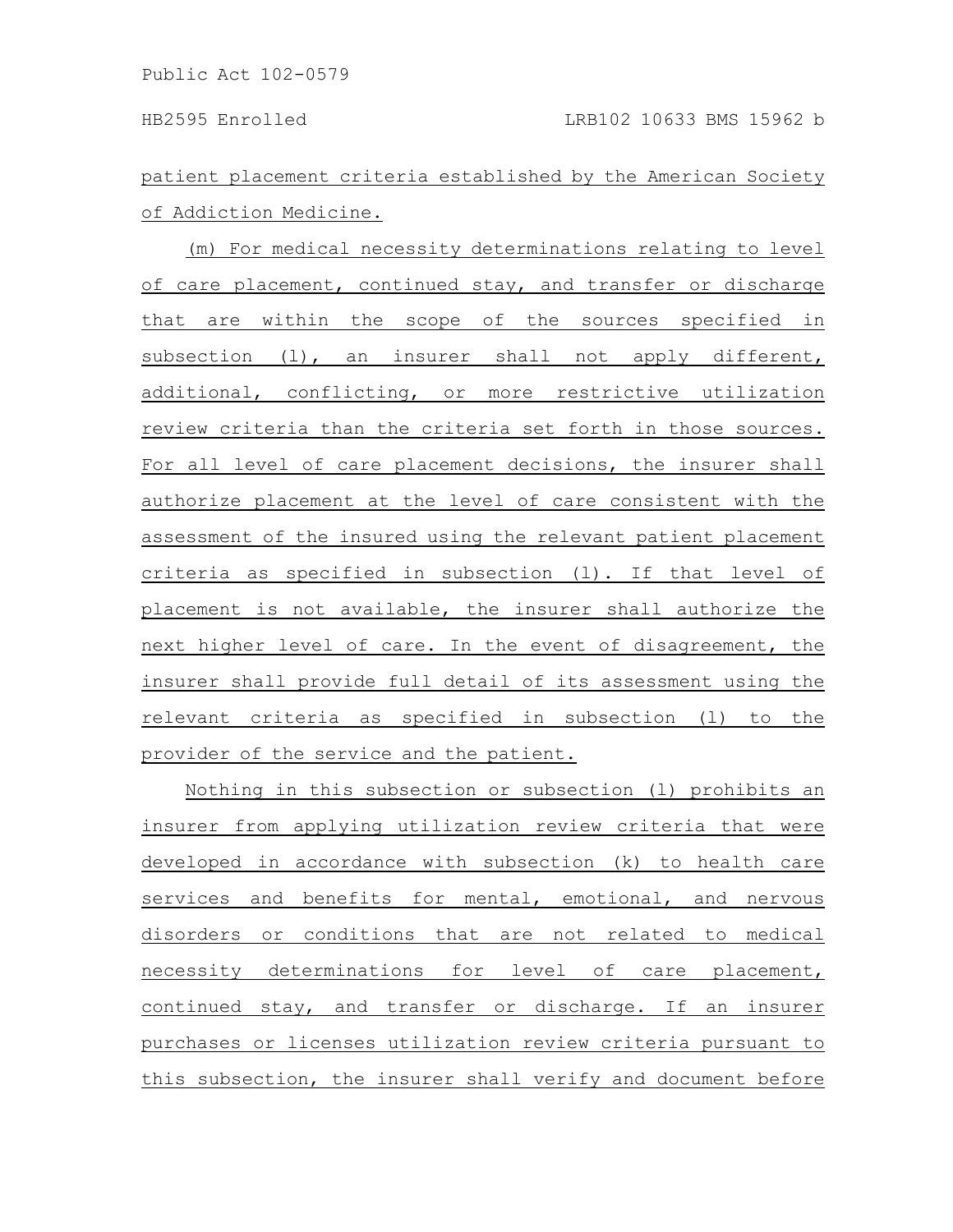use that the criteria were developed in accordance with subsection (k).

(n) In conducting utilization review that is outside the scope of the criteria as specified in subsection (l) or relates to the advancements in technology or in the types or levels of care that are not addressed in the most recent versions of the sources specified in subsection (l), an insurer shall conduct utilization review in accordance with subsection (k).

(o) This Section does not in any way limit the rights of a patient under the Medical Patient Rights Act.

(p) This Section does not in any way limit early and periodic screening, diagnostic, and treatment benefits as defined under 42 U.S.C. 1396d(r).

(q) To ensure the proper use of the criteria described in subsection (1), every insurer shall do all of the following:

(1) Educate the insurer's staff, including any third parties contracted with the insurer to review claims, conduct utilization reviews, or make medical necessity determinations about the utilization review criteria.

(2) Make the educational program available to other stakeholders, including the insurer's participating or contracted providers and potential participants, beneficiaries, or covered lives. The education program must be provided at least once a year, in-person or digitally, or recordings of the education program must be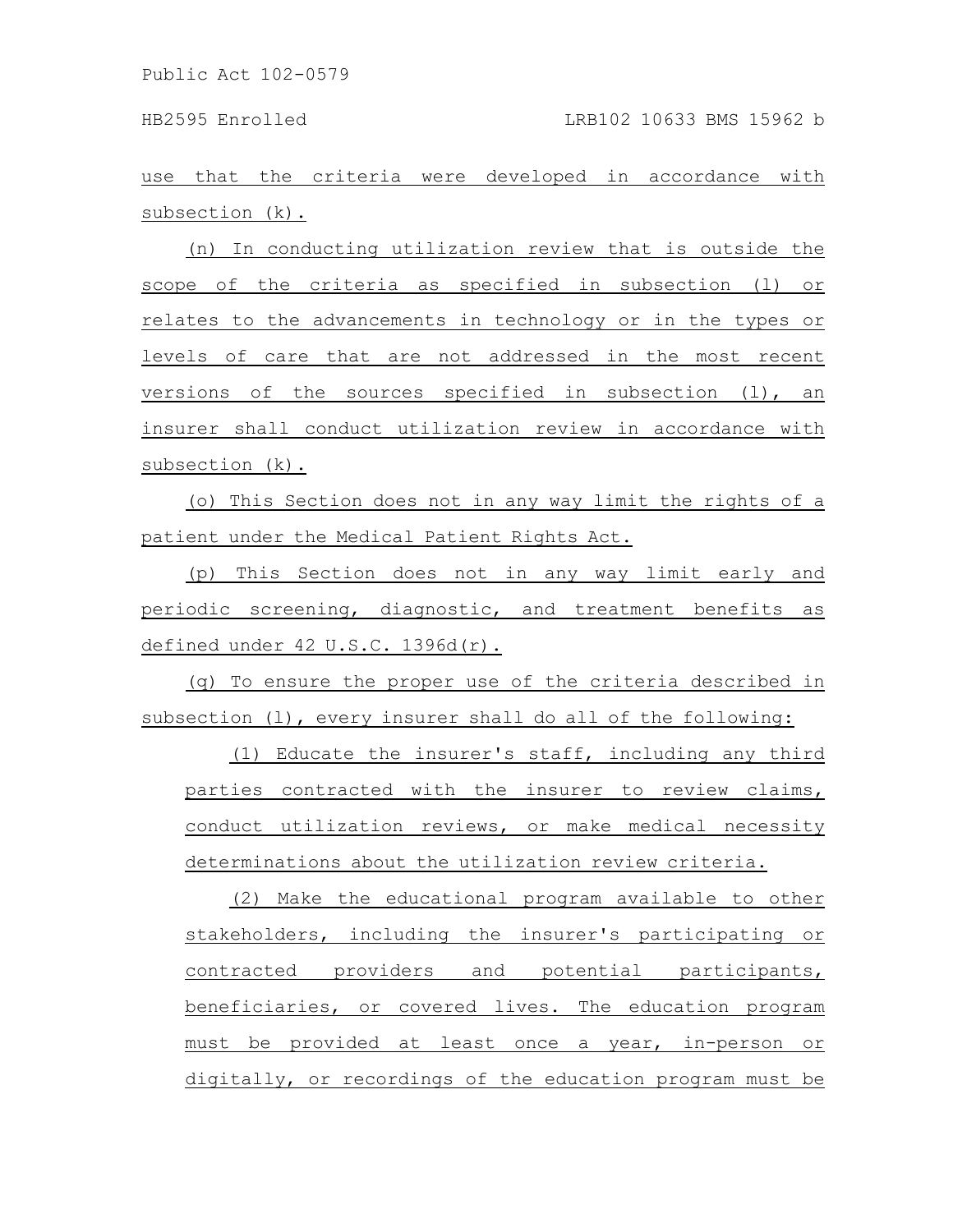made available to the aforementioned stakeholders.

(3) Provide, at no cost, the utilization review criteria and any training material or resources to providers and insured patients upon request. For utilization review criteria not concerning level of care placement, continued stay, and transfer or discharge used by the insurer pursuant to subsection (m), the insurer may place the criteria on a secure, password-protected website so long as the access requirements of the website do not unreasonably restrict access to insureds or their providers. No restrictions shall be placed upon the insured's or treating provider's access right to utilization review criteria obtained under this paragraph at any point in time, including before an initial request for authorization.

(4) Track, identify, and analyze how the utilization review criteria are used to certify care, deny care, and support the appeals process.

(5) Conduct interrater reliability testing to ensure consistency in utilization review decision making that covers how medical necessity decisions are made; this assessment shall cover all aspects of utilization review as defined in subsection (h).

(6) Run interrater reliability reports about how the clinical guidelines are used in conjunction with the utilization review process and parity compliance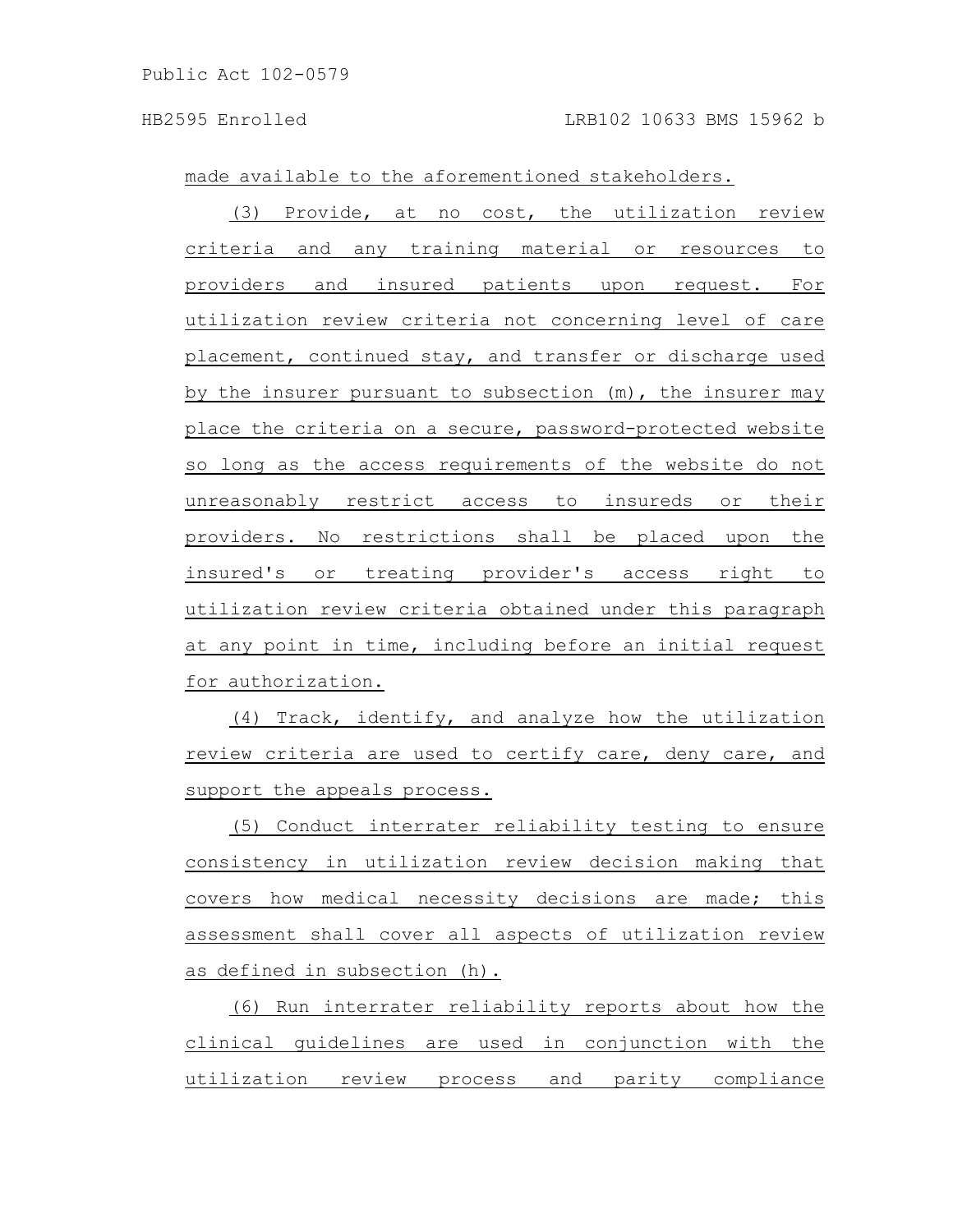activities.

(7) Achieve interrater reliability pass rates of at least 90% and, if this threshold is not met, immediately provide for the remediation of poor interrater reliability and interrater reliability testing for all new staff before they can conduct utilization review without supervision.

(8) Maintain documentation of interrater reliability testing and the remediation actions taken for those with pass rates lower than 90% and submit to the Department of Insurance or, in the case of Medicaid managed care organizations, the Department of Healthcare and Family Services the testing results and a summary of remedial actions as part of parity compliance reporting set forth in subsection (k) of Section 370c.1.

(r) This Section applies to all health care services and benefits for the diagnosis, prevention, and treatment of mental, emotional, nervous, or substance use disorders or conditions covered by an insurance policy, including prescription drugs.

(s) This Section applies to an insurer that amends, delivers, issues, or renews a group or individual policy of accident and health insurance or a qualified health plan offered through the health insurance marketplace in this State providing coverage for hospital or medical treatment and conducts utilization review as defined in this Section,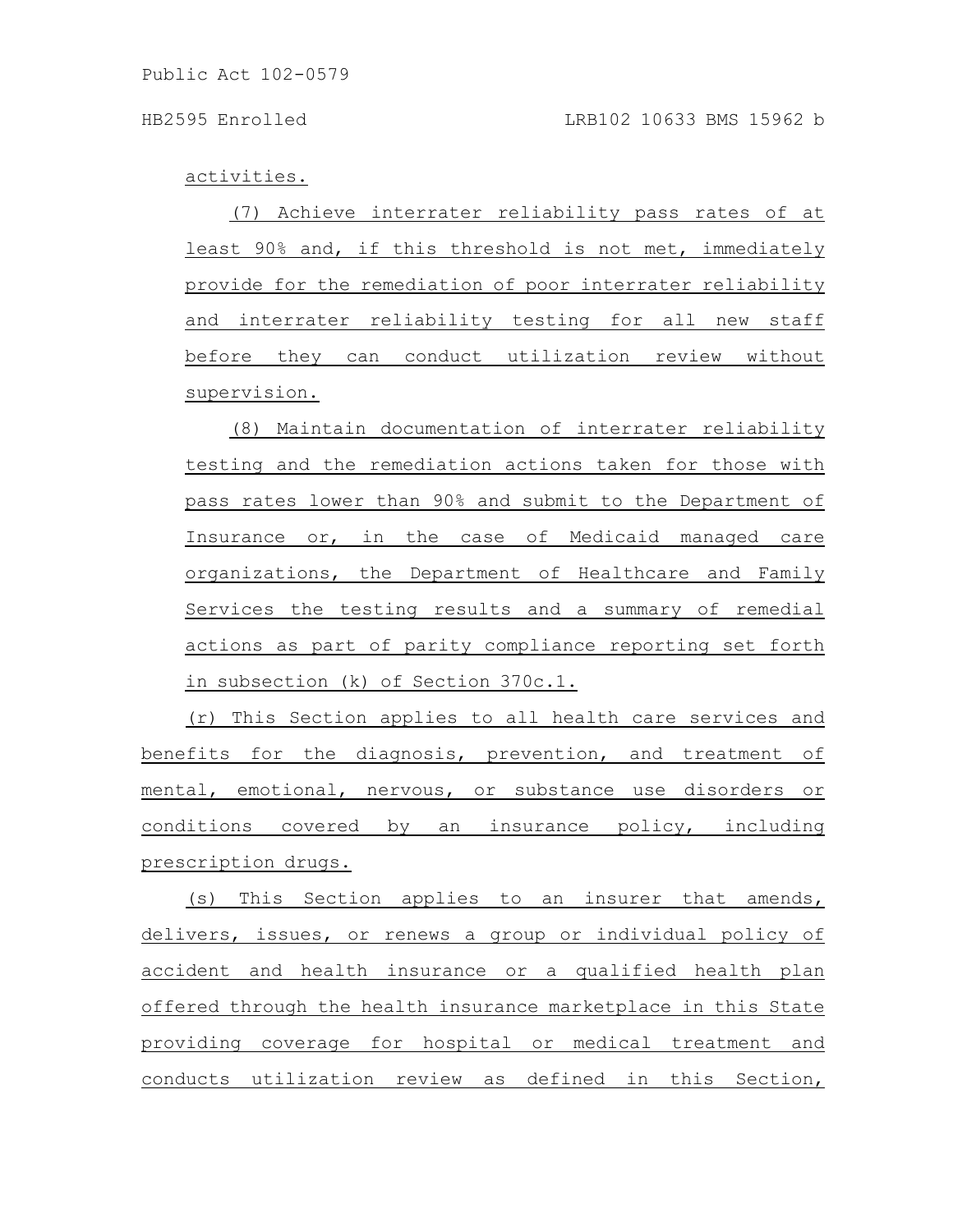including Medicaid managed care organizations, and any entity or contracting provider that performs utilization review or utilization management functions on an insurer's behalf.

(t) If the Director determines that an insurer has violated this Section, the Director may, after appropriate notice and opportunity for hearing, by order, assess a civil penalty between \$1,000 and \$5,000 for each violation. Moneys collected from penalties shall be deposited into the Parity Advancement Fund established in subsection (i) of Section 370c.1.

(u) An insurer shall not adopt, impose, or enforce terms in its policies or provider agreements, in writing or in operation, that undermine, alter, or conflict with the requirements of this Section.

(v) The provisions of this Section are severable. If any provision of this Section or its application is held invalid, that invalidity shall not affect other provisions or applications that can be given effect without the invalid provision or application.

(Source: P.A. 100-305, eff. 8-24-17; 100-1023, eff. 1-1-19; 100-1024, eff. 1-1-19; 101-81, eff. 7-12-19; 101-386, eff. 8-16-19; revised 9-20-19.)

(215 ILCS 5/370c.1)

Sec. 370c.1. Mental, emotional, nervous, or substance use disorder or condition parity.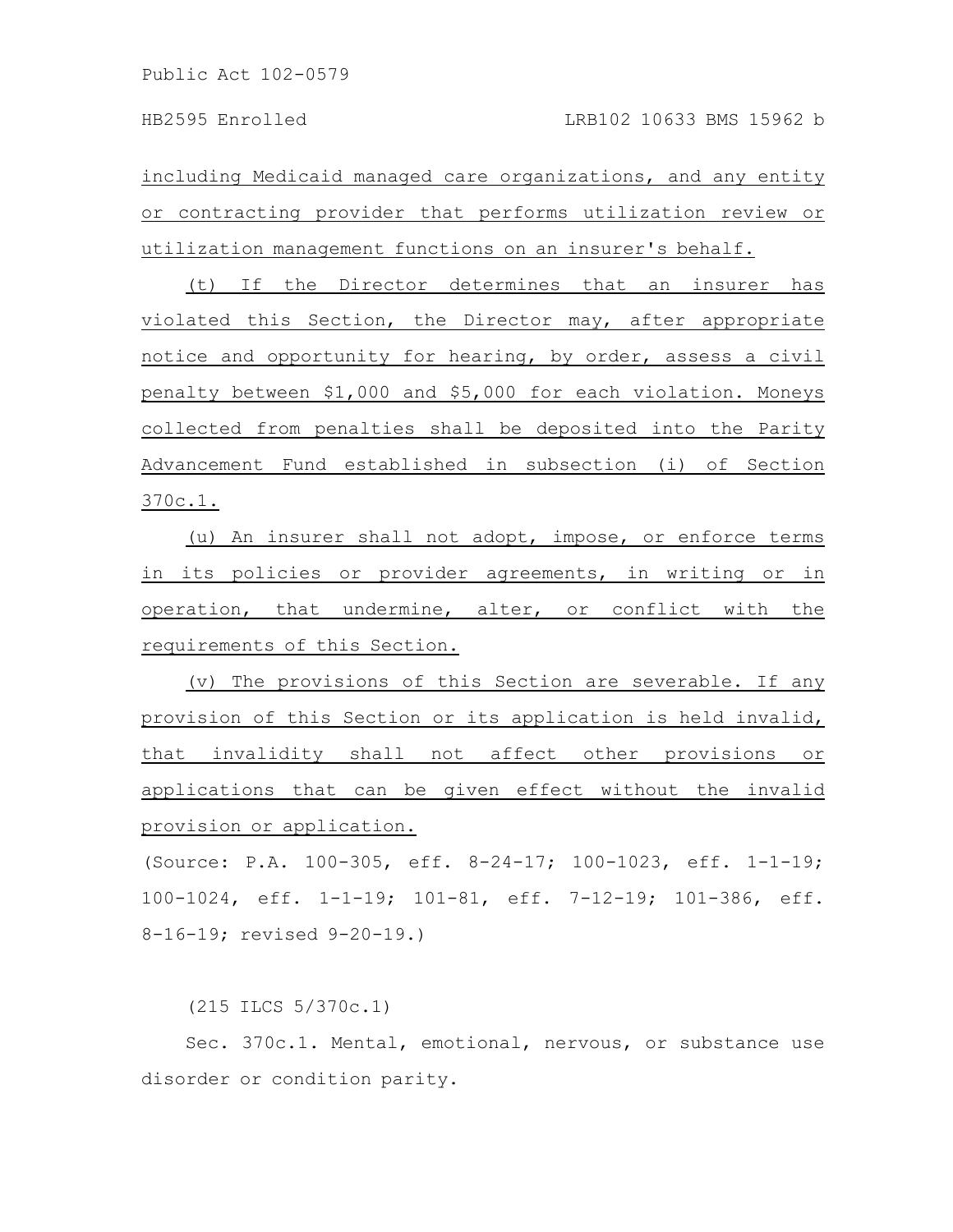# HB2595 Enrolled LRB102 10633 BMS 15962 b

(a) On and after the effective date of this amendatory Act of the 99th General Assembly, every insurer that amends, delivers, issues, or renews a group or individual policy of accident and health insurance or a qualified health plan offered through the Health Insurance Marketplace in this State providing coverage for hospital or medical treatment and for the treatment of mental, emotional, nervous, or substance use disorders or conditions shall ensure that:

(1) the financial requirements applicable to such mental, emotional, nervous, or substance use disorder or condition benefits are no more restrictive than the predominant financial requirements applied to substantially all hospital and medical benefits covered by the policy and that there are no separate cost-sharing requirements that are applicable only with respect to mental, emotional, nervous, or substance use disorder or condition benefits; and

(2) the treatment limitations applicable to such mental, emotional, nervous, or substance use disorder or condition benefits are no more restrictive than the predominant treatment limitations applied to substantially all hospital and medical benefits covered by the policy and that there are no separate treatment limitations that are applicable only with respect to mental, emotional, nervous, or substance use disorder or condition benefits. (b) The following provisions shall apply concerning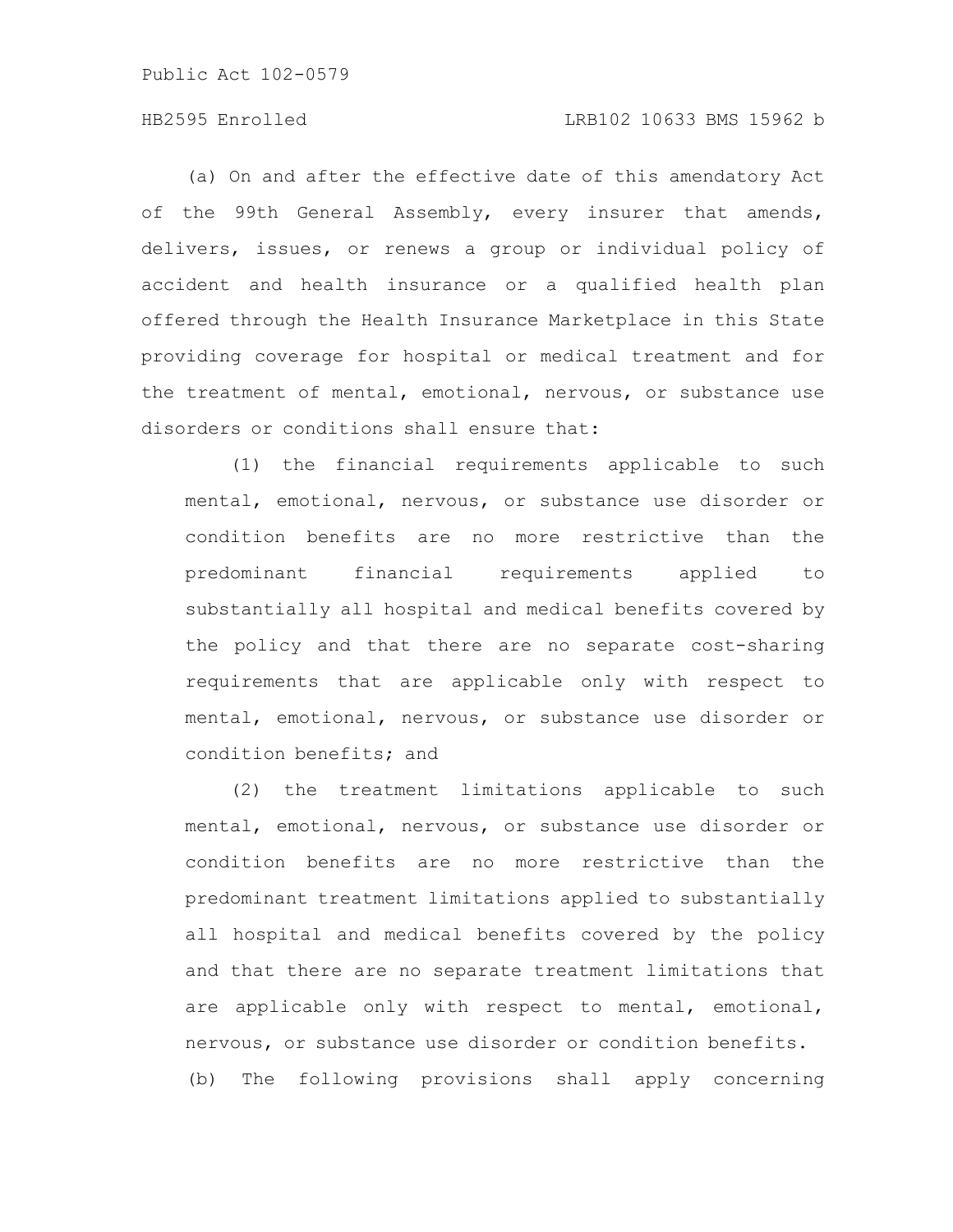aggregate lifetime limits:

(1) In the case of a group or individual policy of accident and health insurance or a qualified health plan offered through the Health Insurance Marketplace amended, delivered, issued, or renewed in this State on or after the effective date of this amendatory Act of the 99th General Assembly that provides coverage for hospital or medical treatment and for the treatment of mental, emotional, nervous, or substance use disorders or conditions the following provisions shall apply:

(A) if the policy does not include an aggregate lifetime limit on substantially all hospital and medical benefits, then the policy may not impose any aggregate lifetime limit on mental, emotional, nervous, or substance use disorder or condition benefits; or

(B) if the policy includes an aggregate lifetime limit on substantially all hospital and medical benefits (in this subsection referred to as the "applicable lifetime limit"), then the policy shall either:

(i) apply the applicable lifetime limit both to the hospital and medical benefits to which it otherwise would apply and to mental, emotional, nervous, or substance use disorder or condition benefits and not distinguish in the application of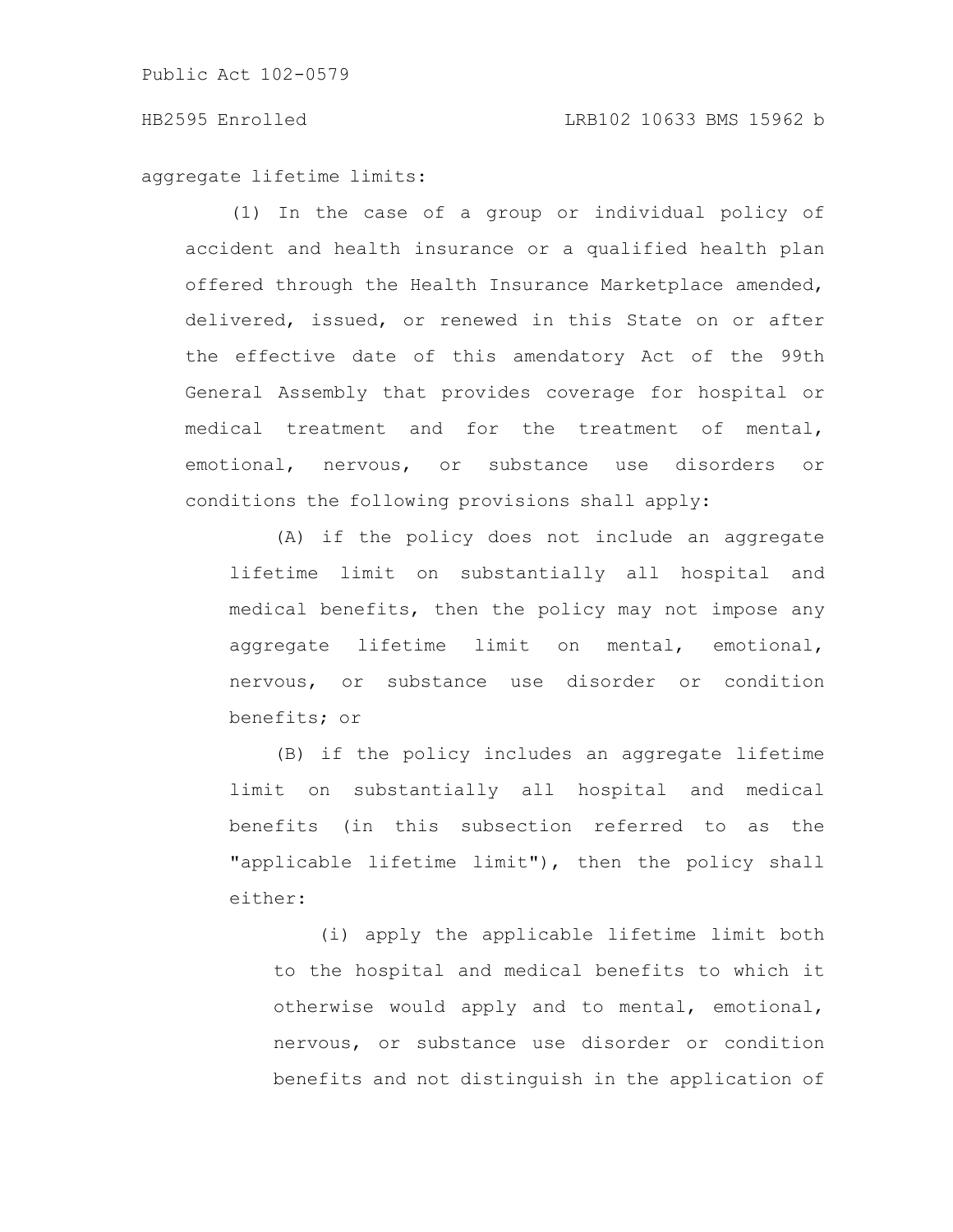the limit between the hospital and medical benefits and mental, emotional, nervous, or substance use disorder or condition benefits; or

(ii) not include any aggregate lifetime limit on mental, emotional, nervous, or substance use disorder or condition benefits that is less than the applicable lifetime limit.

(2) In the case of a policy that is not described in paragraph (1) of subsection (b) of this Section and that includes no or different aggregate lifetime limits on different categories of hospital and medical benefits, the Director shall establish rules under which subparagraph (B) of paragraph (1) of subsection (b) of this Section is applied to such policy with respect to mental, emotional, nervous, or substance use disorder or condition benefits by substituting for the applicable lifetime limit an average aggregate lifetime limit that is computed taking into account the weighted average of the aggregate lifetime limits applicable to such categories.

(c) The following provisions shall apply concerning annual limits:

(1) In the case of a group or individual policy of accident and health insurance or a qualified health plan offered through the Health Insurance Marketplace amended, delivered, issued, or renewed in this State on or after the effective date of this amendatory Act of the 99th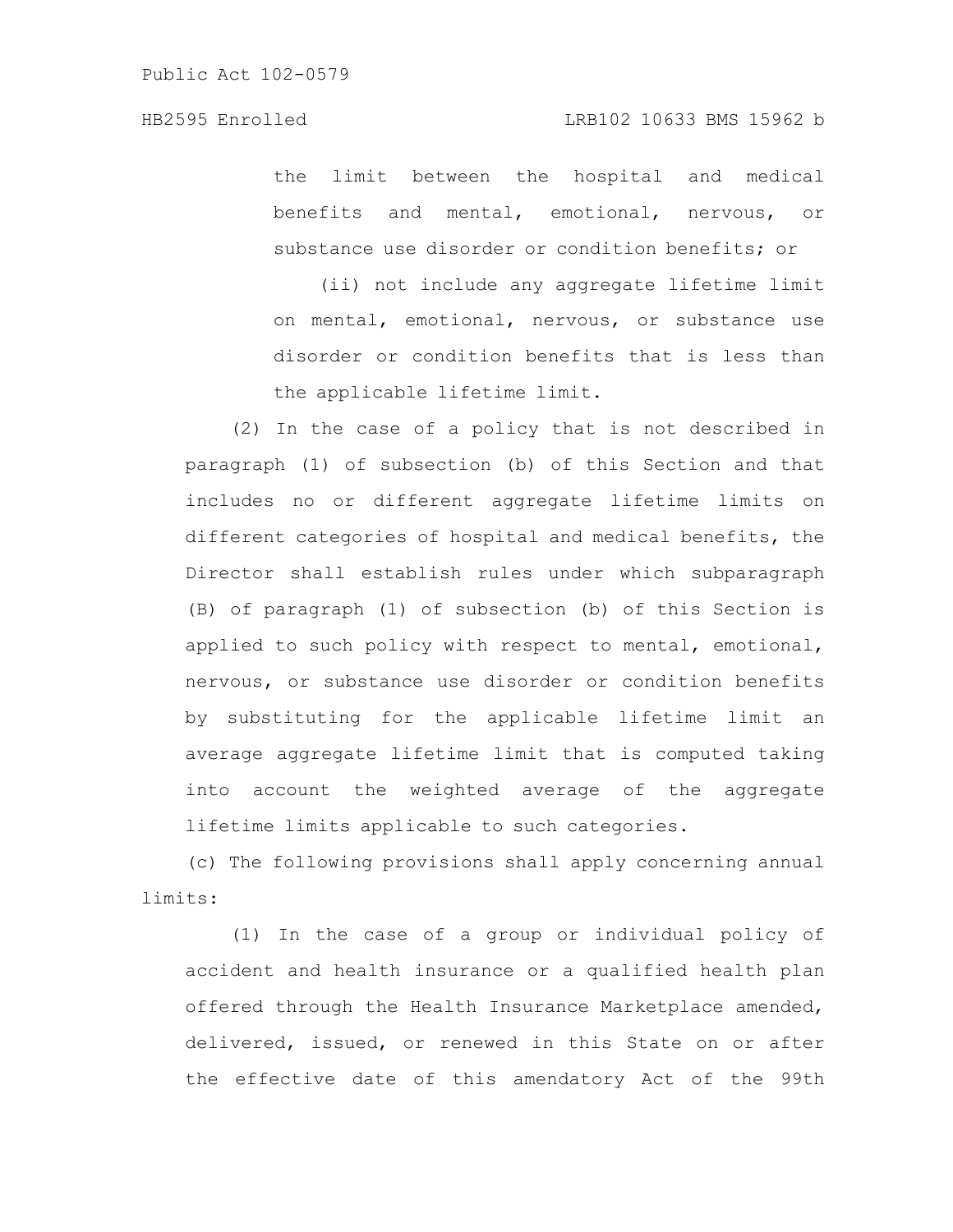General Assembly that provides coverage for hospital or medical treatment and for the treatment of mental, emotional, nervous, or substance use disorders or conditions the following provisions shall apply:

(A) if the policy does not include an annual limit on substantially all hospital and medical benefits, then the policy may not impose any annual limits on mental, emotional, nervous, or substance use disorder or condition benefits; or

(B) if the policy includes an annual limit on substantially all hospital and medical benefits (in this subsection referred to as the "applicable annual limit"), then the policy shall either:

(i) apply the applicable annual limit both to the hospital and medical benefits to which it otherwise would apply and to mental, emotional, nervous, or substance use disorder or condition benefits and not distinguish in the application of the limit between the hospital and medical benefits and mental, emotional, nervous, or substance use disorder or condition benefits; or

(ii) not include any annual limit on mental, emotional, nervous, or substance use disorder or condition benefits that is less than the applicable annual limit.

(2) In the case of a policy that is not described in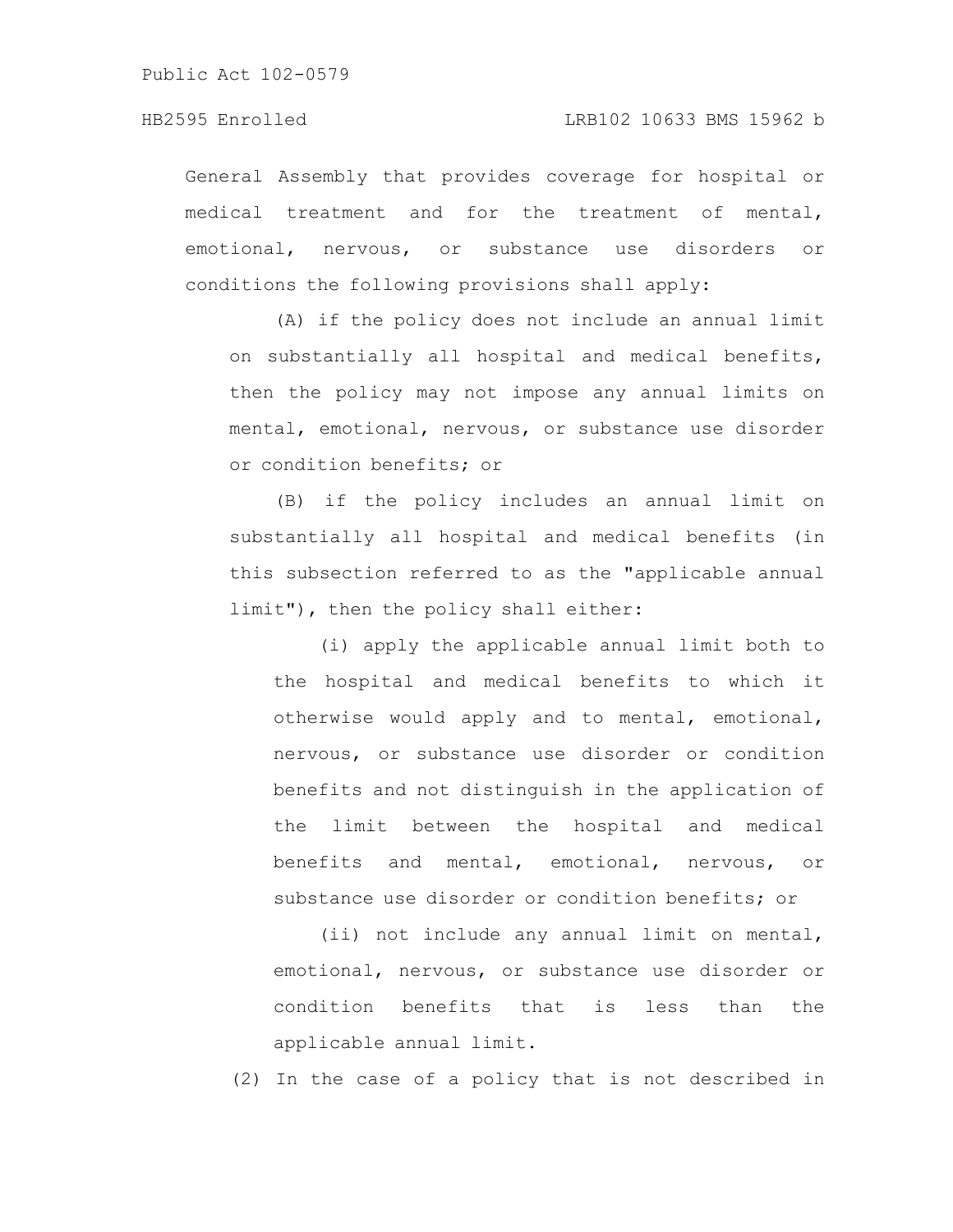# HB2595 Enrolled LRB102 10633 BMS 15962 b

paragraph (1) of subsection (c) of this Section and that includes no or different annual limits on different categories of hospital and medical benefits, the Director shall establish rules under which subparagraph (B) of paragraph (1) of subsection (c) of this Section is applied to such policy with respect to mental, emotional, nervous, or substance use disorder or condition benefits by substituting for the applicable annual limit an average annual limit that is computed taking into account the weighted average of the annual limits applicable to such categories.

(d) With respect to mental, emotional, nervous, or substance use disorders or conditions, an insurer shall use policies and procedures for the election and placement of mental, emotional, nervous, or substance use disorder or condition treatment drugs on their formulary that are no less favorable to the insured as those policies and procedures the insurer uses for the selection and placement of drugs for medical or surgical conditions and shall follow the expedited coverage determination requirements for substance abuse treatment drugs set forth in Section 45.2 of the Managed Care Reform and Patient Rights Act.

(e) This Section shall be interpreted in a manner consistent with all applicable federal parity regulations including, but not limited to, the Paul Wellstone and Pete Domenici Mental Health Parity and Addiction Equity Act of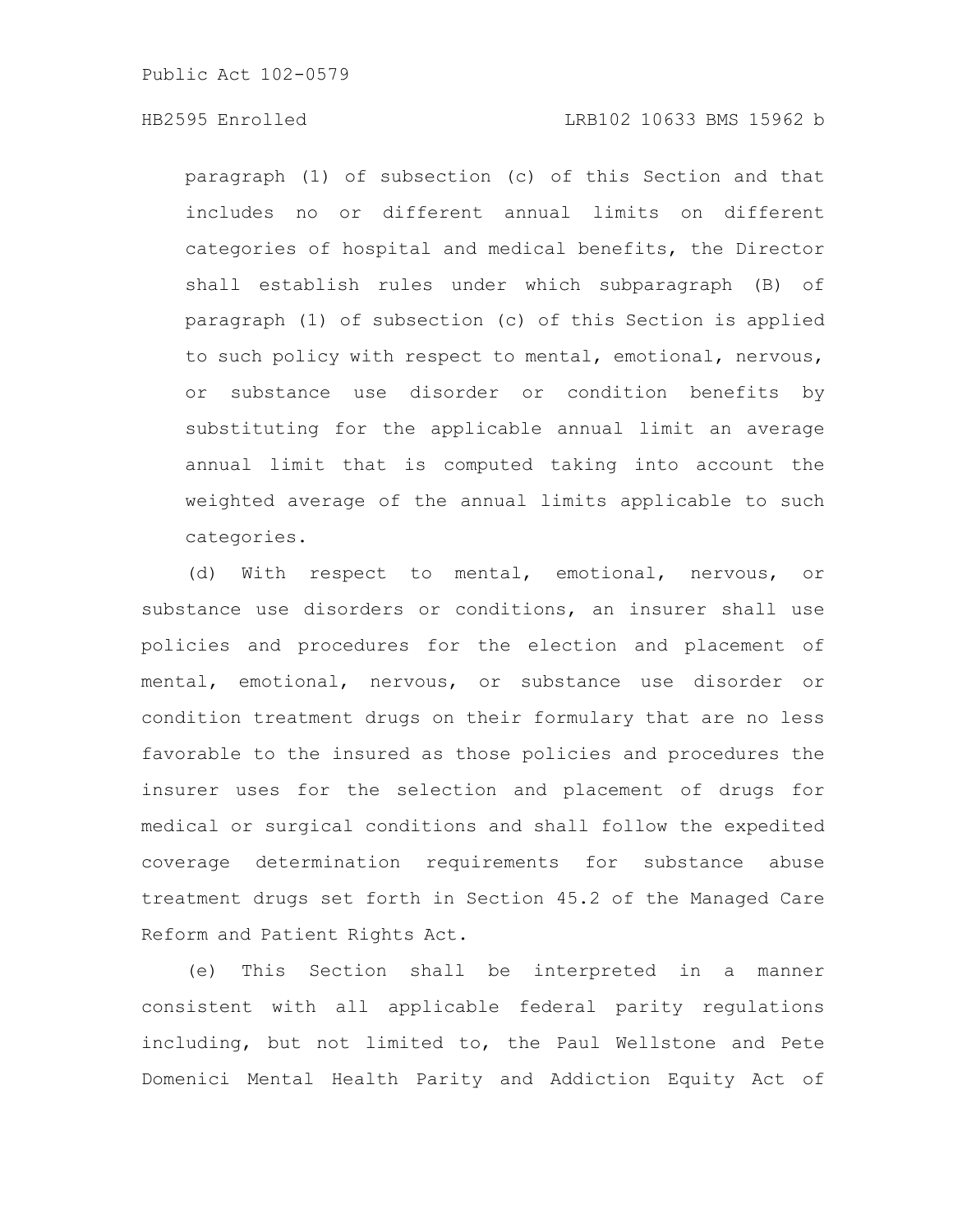2008, final regulations issued under the Paul Wellstone and Pete Domenici Mental Health Parity and Addiction Equity Act of 2008 and final regulations applying the Paul Wellstone and Pete Domenici Mental Health Parity and Addiction Equity Act of 2008 to Medicaid managed care organizations, the Children's Health Insurance Program, and alternative benefit plans.

(f) The provisions of subsections (b) and (c) of this Section shall not be interpreted to allow the use of lifetime or annual limits otherwise prohibited by State or federal law.

(g) As used in this Section:

"Financial requirement" includes deductibles, copayments, coinsurance, and out-of-pocket maximums, but does not include an aggregate lifetime limit or an annual limit subject to subsections (b) and (c).

"Mental, emotional, nervous, or substance use disorder or condition" means a condition or disorder that involves a mental health condition or substance use disorder that falls under any of the diagnostic categories listed in the mental and behavioral disorders chapter of the current edition of the International Classification of Disease or that is listed in the most recent version of the Diagnostic and Statistical Manual of Mental Disorders.

"Treatment limitation" includes limits on benefits based on the frequency of treatment, number of visits, days of coverage, days in a waiting period, or other similar limits on the scope or duration of treatment. "Treatment limitation"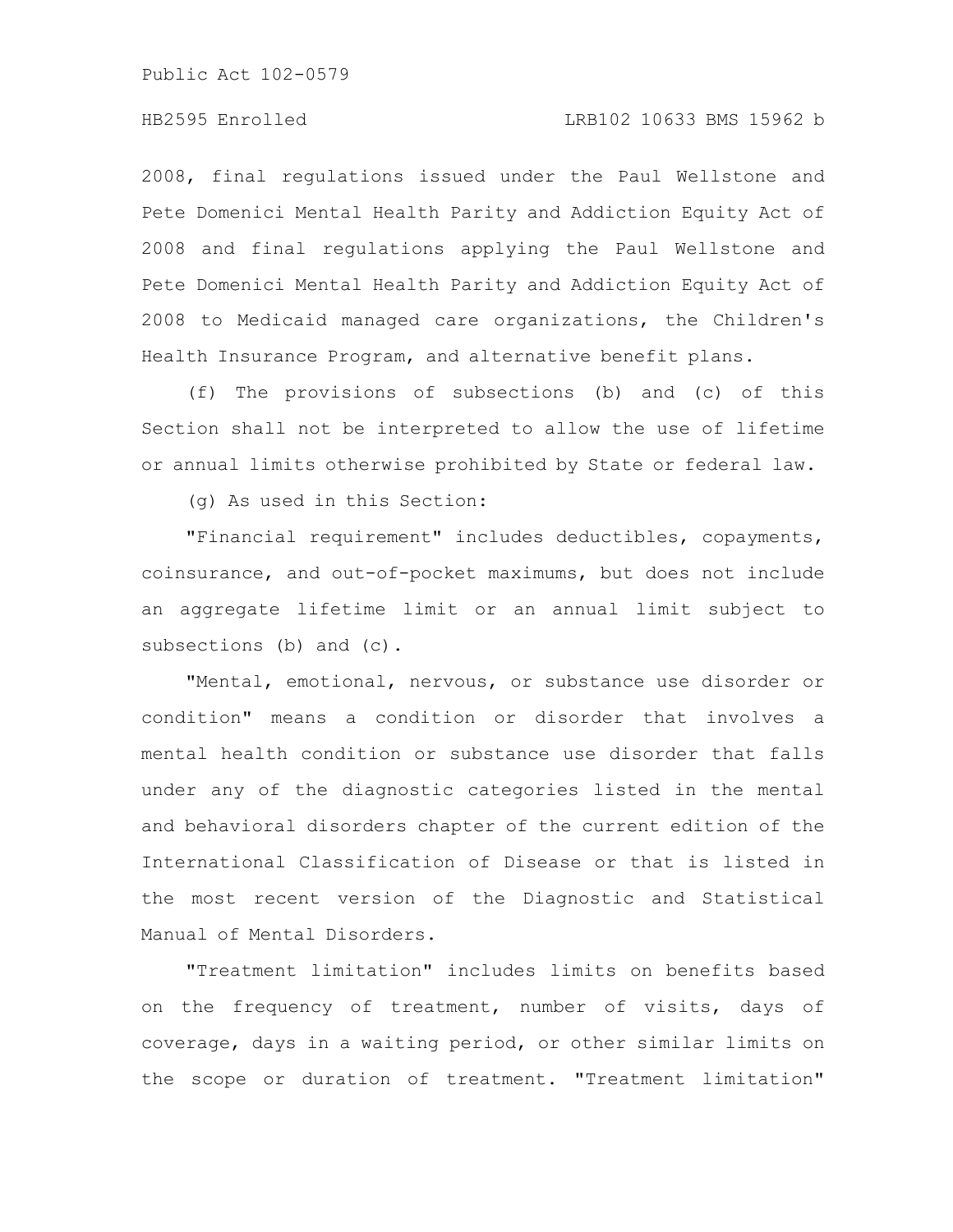# HB2595 Enrolled LRB102 10633 BMS 15962 b

includes both quantitative treatment limitations, which are expressed numerically (such as 50 outpatient visits per year), and nonquantitative treatment limitations, which otherwise limit the scope or duration of treatment. A permanent exclusion of all benefits for a particular condition or disorder shall not be considered a treatment limitation. "Nonquantitative treatment" means those limitations as described under federal regulations (26 CFR 54.9812-1). "Nonquantitative treatment limitations" include, but are not limited to, those limitations described under federal regulations 26 CFR 54.9812-1, 29 CFR 2590.712, and 45 CFR 146.136.

(h) The Department of Insurance shall implement the following education initiatives:

(1) By January 1, 2016, the Department shall develop a plan for a Consumer Education Campaign on parity. The Consumer Education Campaign shall focus its efforts throughout the State and include trainings in the northern, southern, and central regions of the State, as defined by the Department, as well as each of the 5 managed care regions of the State as identified by the Department of Healthcare and Family Services. Under this Consumer Education Campaign, the Department shall: (1) by January 1, 2017, provide at least one live training in each region on parity for consumers and providers and one webinar training to be posted on the Department website and (2)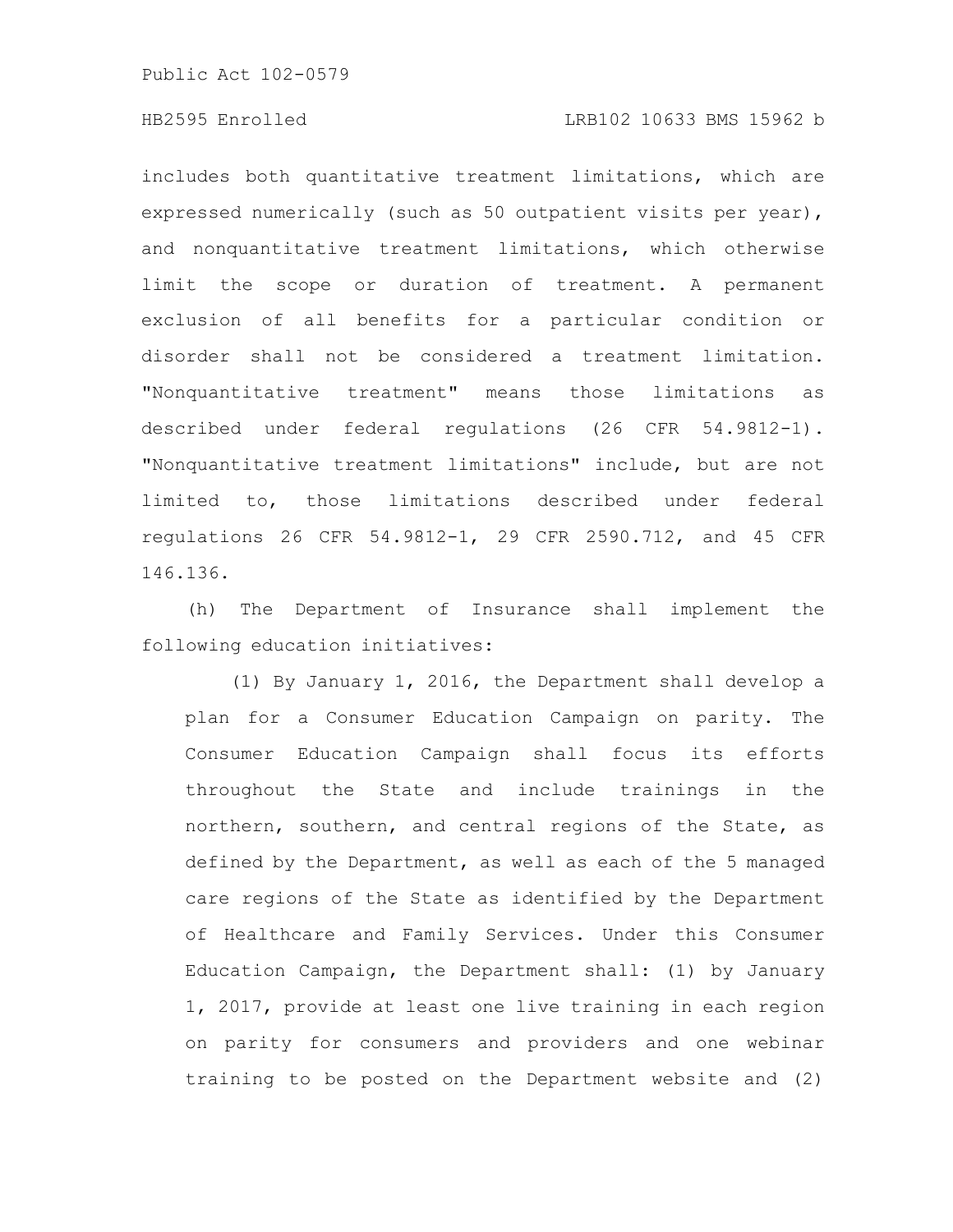### HB2595 Enrolled LRB102 10633 BMS 15962 b

establish a consumer hotline to assist consumers in navigating the parity process by March 1, 2017. By January 1, 2018 the Department shall issue a report to the General Assembly on the success of the Consumer Education Campaign, which shall indicate whether additional training is necessary or would be recommended.

(2) The Department, in coordination with the Department of Human Services and the Department of Healthcare and Family Services, shall convene a working group of health care insurance carriers, mental health advocacy groups, substance abuse patient advocacy groups, and mental health physician groups for the purpose of discussing issues related to the treatment and coverage of mental, emotional, nervous, or substance use disorders or conditions and compliance with parity obligations under State and federal law. Compliance shall be measured, tracked, and shared during the meetings of the working group. The working group shall meet once before January 1, 2016 and shall meet semiannually thereafter. The Department shall issue an annual report to the General Assembly that includes a list of the health care insurance carriers, mental health advocacy groups, substance abuse patient advocacy groups, and mental health physician groups that participated in the working group meetings, details on the issues and topics covered, and any legislative recommendations developed by the working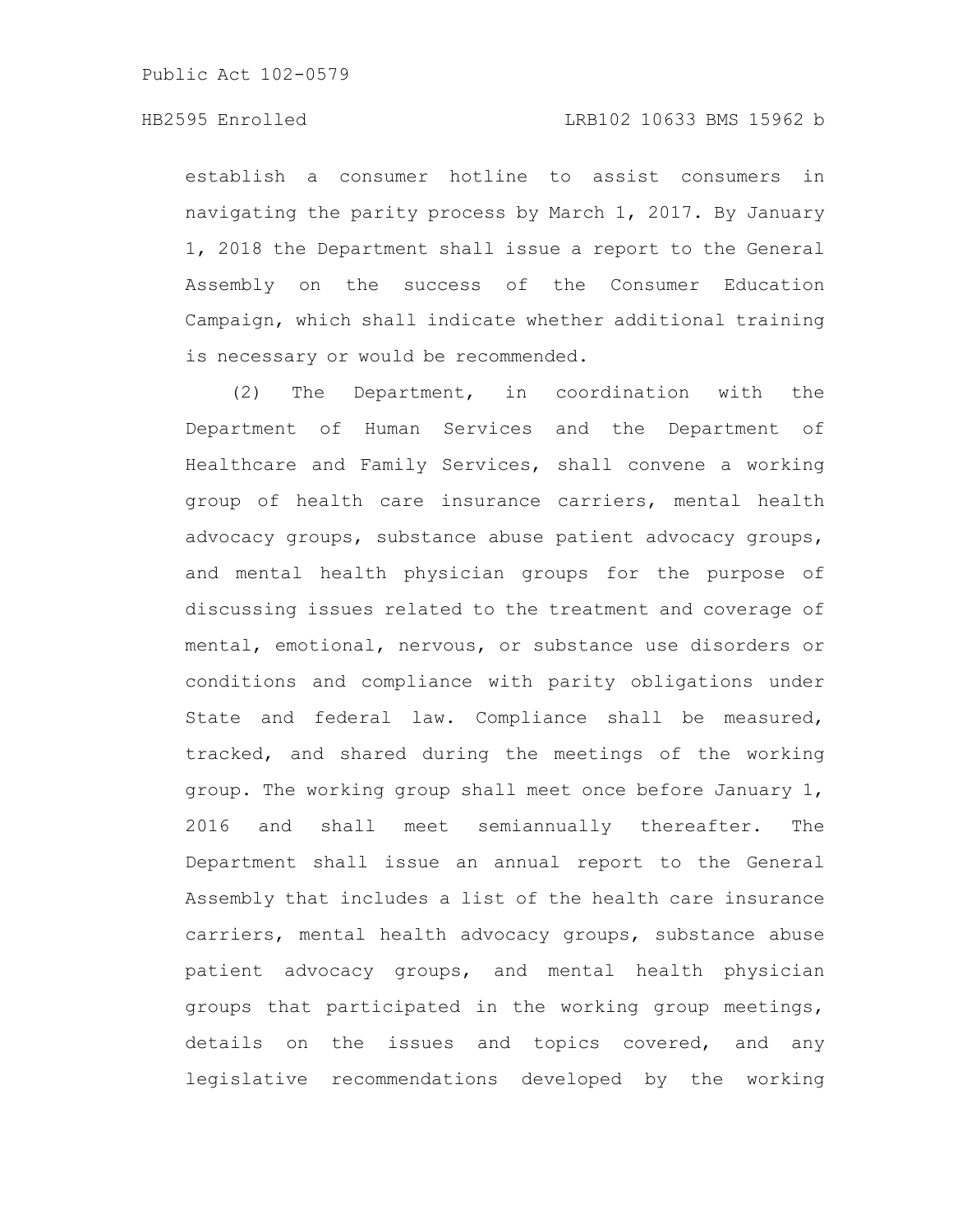group.

(3) Not later than January August 1 of each year, the Department, in conjunction with the Department of Healthcare and Family Services, shall issue a joint report to the General Assembly and provide an educational presentation to the General Assembly. The report and presentation shall:

(A) Cover the methodology the Departments use to check for compliance with the federal Paul Wellstone and Pete Domenici Mental Health Parity and Addiction Equity Act of 2008, 42 U.S.C. 18031(j), and any federal regulations or guidance relating to the compliance and oversight of the federal Paul Wellstone and Pete Domenici Mental Health Parity and Addiction Equity Act of 2008 and 42 U.S.C. 18031(j).

(B) Cover the methodology the Departments use to check for compliance with this Section and Sections 356z.23 and 370c of this Code.

(C) Identify market conduct examinations or, in the case of the Department of Healthcare and Family Services, audits conducted or completed during the preceding 12-month period regarding compliance with parity in mental, emotional, nervous, and substance use disorder or condition benefits under State and federal laws and summarize the results of such market conduct examinations and audits. This shall include: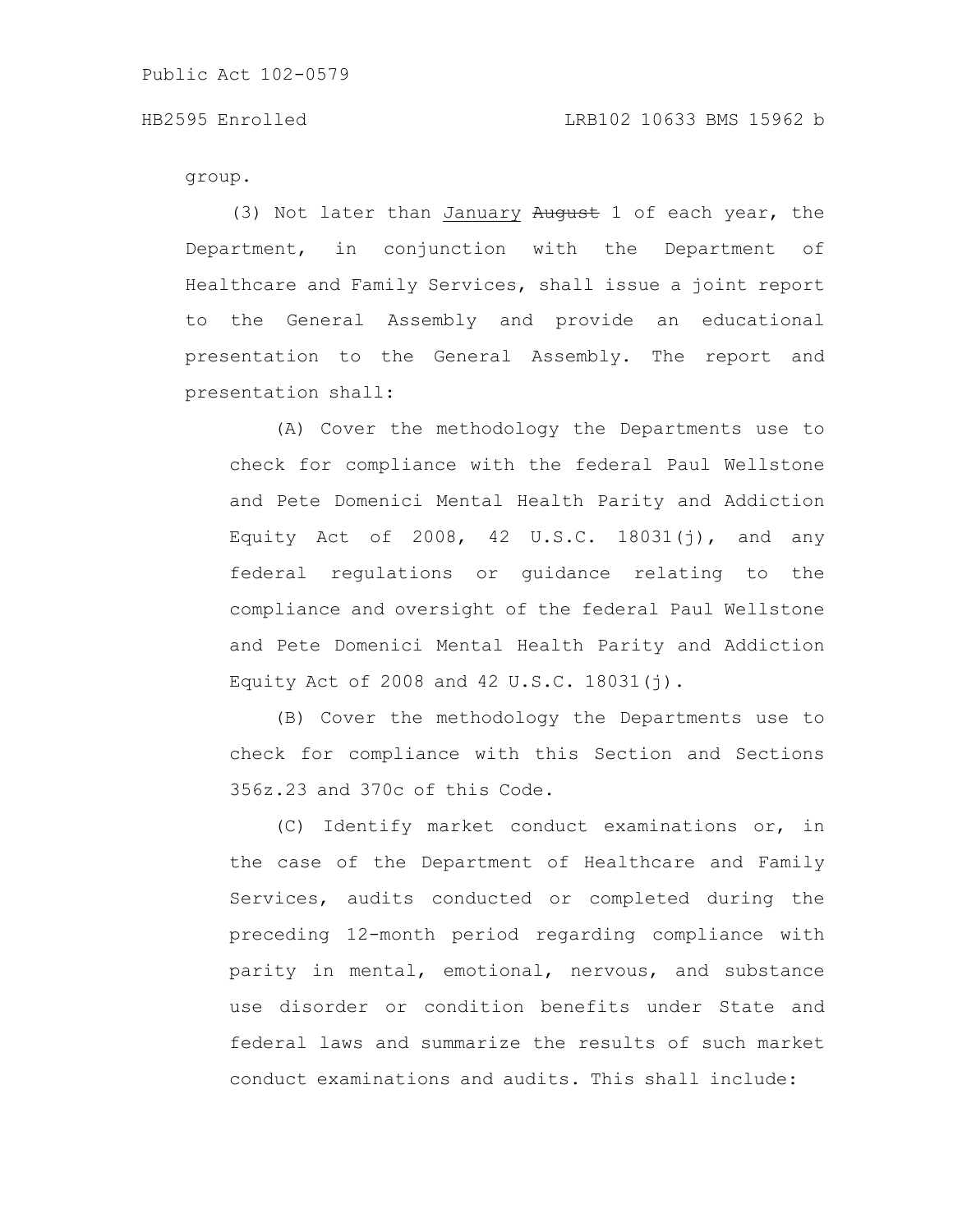(i) the number of market conduct examinations and audits initiated and completed;

(ii) the benefit classifications examined by each market conduct examination and audit;

(iii) the subject matter of each market conduct examination and audit, including quantitative and nonquantitative treatment limitations; and

(iv) a summary of the basis for the final decision rendered in each market conduct examination and audit.

Individually identifiable information shall be excluded from the reports consistent with federal privacy protections.

(D) Detail any educational or corrective actions the Departments have taken to ensure compliance with the federal Paul Wellstone and Pete Domenici Mental Health Parity and Addiction Equity Act of 2008, 42 U.S.C. 18031(j), this Section, and Sections 356z.23 and 370c of this Code.

(E) The report must be written in non-technical, readily understandable language and shall be made available to the public by, among such other means as the Departments find appropriate, posting the report on the Departments' websites.

(i) The Parity Advancement Fund is created as a special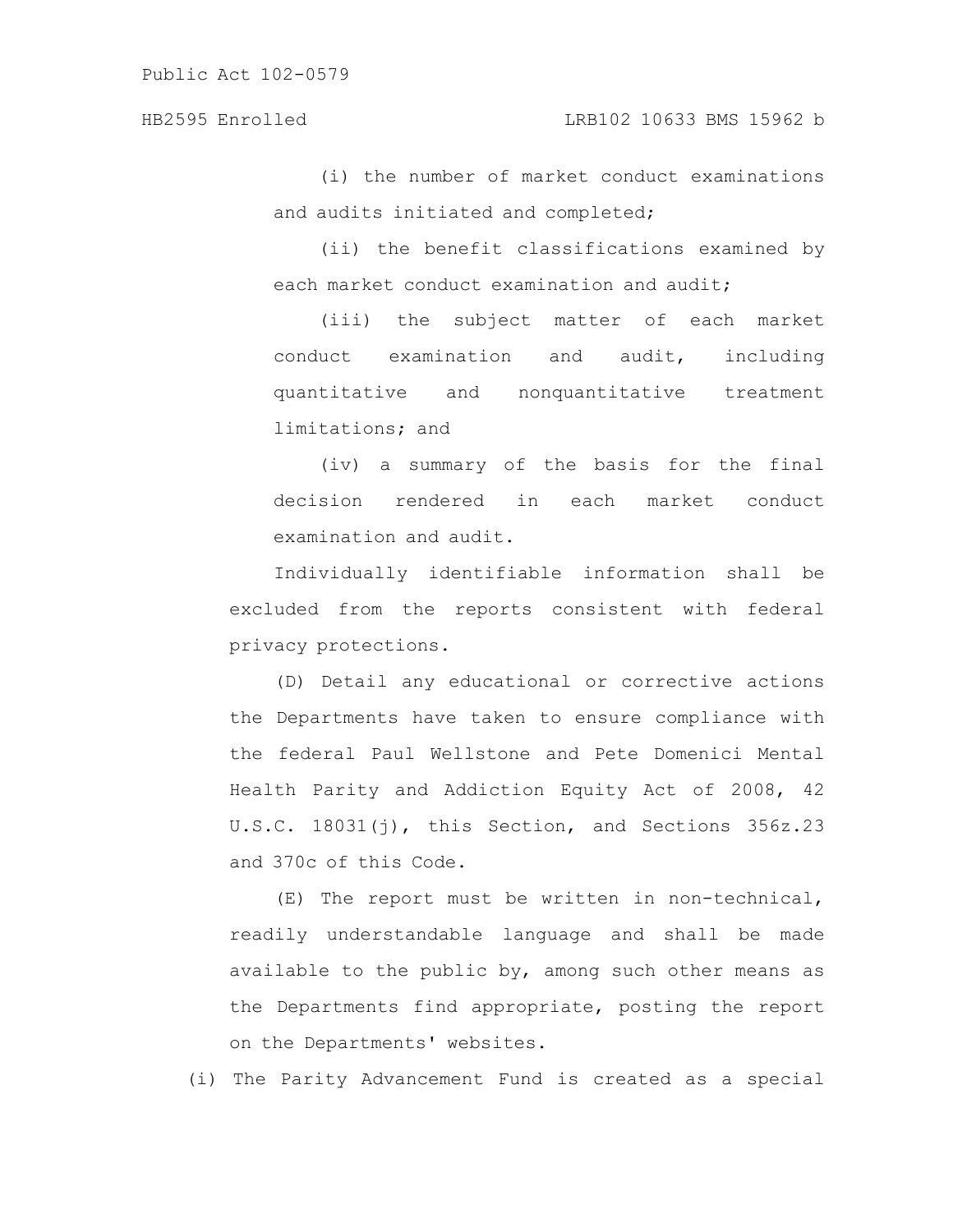# HB2595 Enrolled LRB102 10633 BMS 15962 b

fund in the State treasury. Moneys from fines and penalties collected from insurers for violations of this Section shall be deposited into the Fund. Moneys deposited into the Fund for appropriation by the General Assembly to the Department shall be used for the purpose of providing financial support of the Consumer Education Campaign, parity compliance advocacy, and other initiatives that support parity implementation and enforcement on behalf of consumers.

(j) The Department of Insurance and the Department of Healthcare and Family Services shall convene and provide technical support to a workgroup of 11 members that shall be comprised of 3 mental health parity experts recommended by an organization advocating on behalf of mental health parity appointed by the President of the Senate; 3 behavioral health providers recommended by an organization that represents behavioral health providers appointed by the Speaker of the House of Representatives; 2 representing Medicaid managed care organizations recommended by an organization that represents Medicaid managed care plans appointed by the Minority Leader of the House of Representatives; 2 representing commercial insurers recommended by an organization that represents insurers appointed by the Minority Leader of the Senate; and a representative of an organization that represents Medicaid managed care plans appointed by the Governor.

The workgroup shall provide recommendations to the General Assembly on health plan data reporting requirements that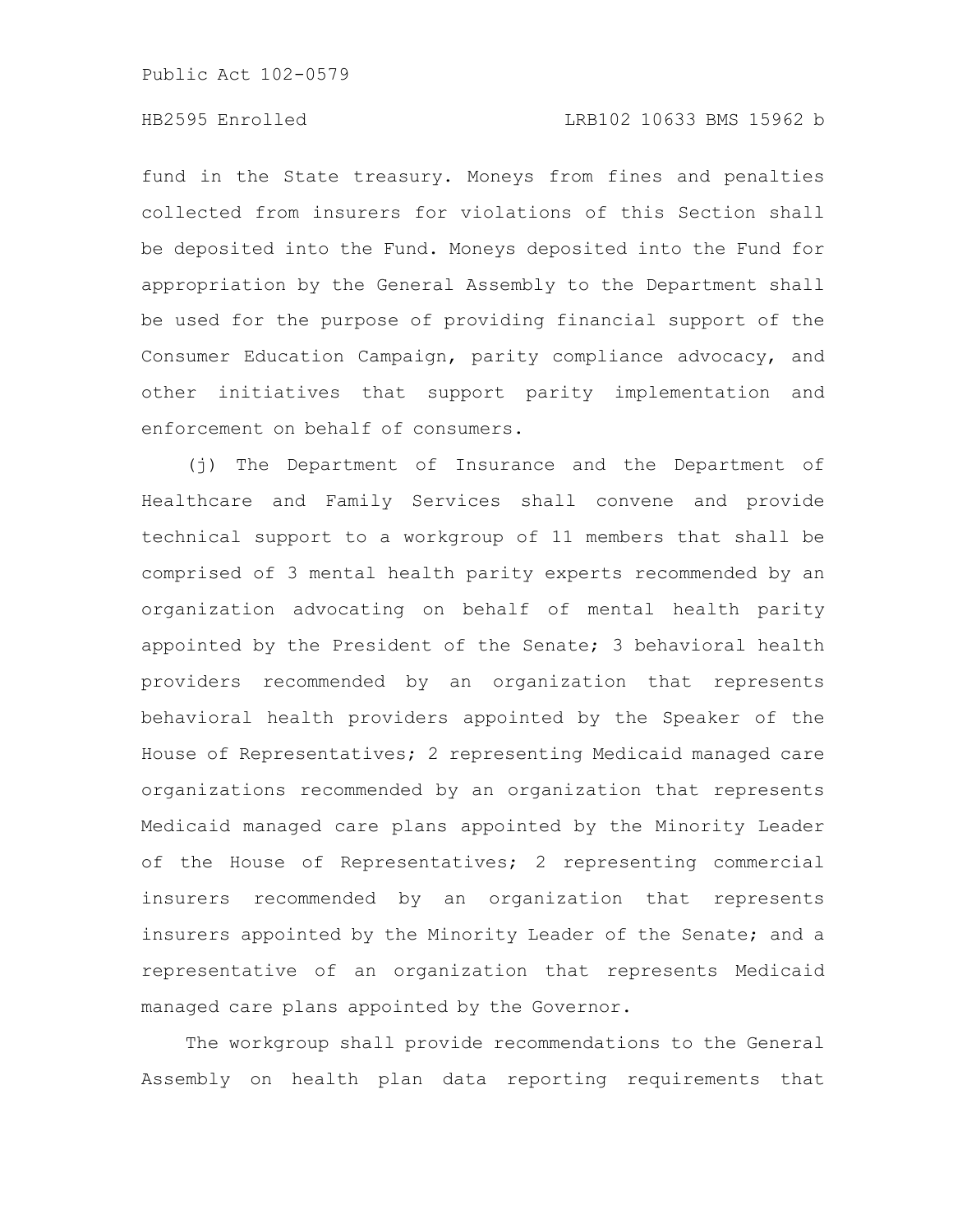# HB2595 Enrolled LRB102 10633 BMS 15962 b

separately break out data on mental, emotional, nervous, or substance use disorder or condition benefits and data on other medical benefits, including physical health and related health services no later than December 31, 2019. The recommendations to the General Assembly shall be filed with the Clerk of the House of Representatives and the Secretary of the Senate in electronic form only, in the manner that the Clerk and the Secretary shall direct. This workgroup shall take into account federal requirements and recommendations on mental health parity reporting for the Medicaid program. This workgroup shall also develop the format and provide any needed definitions for reporting requirements in subsection (k). The research and evaluation of the working group shall include, but not be limited to:

(1) claims denials due to benefit limits, if applicable;

(2) administrative denials for no prior authorization;

(3) denials due to not meeting medical necessity;

(4) denials that went to external review and whether they were upheld or overturned for medical necessity;

(5) out-of-network claims;

(6) emergency care claims;

(7) network directory providers in the outpatient benefits classification who filed no claims in the last 6 months, if applicable;

(8) the impact of existing and pertinent limitations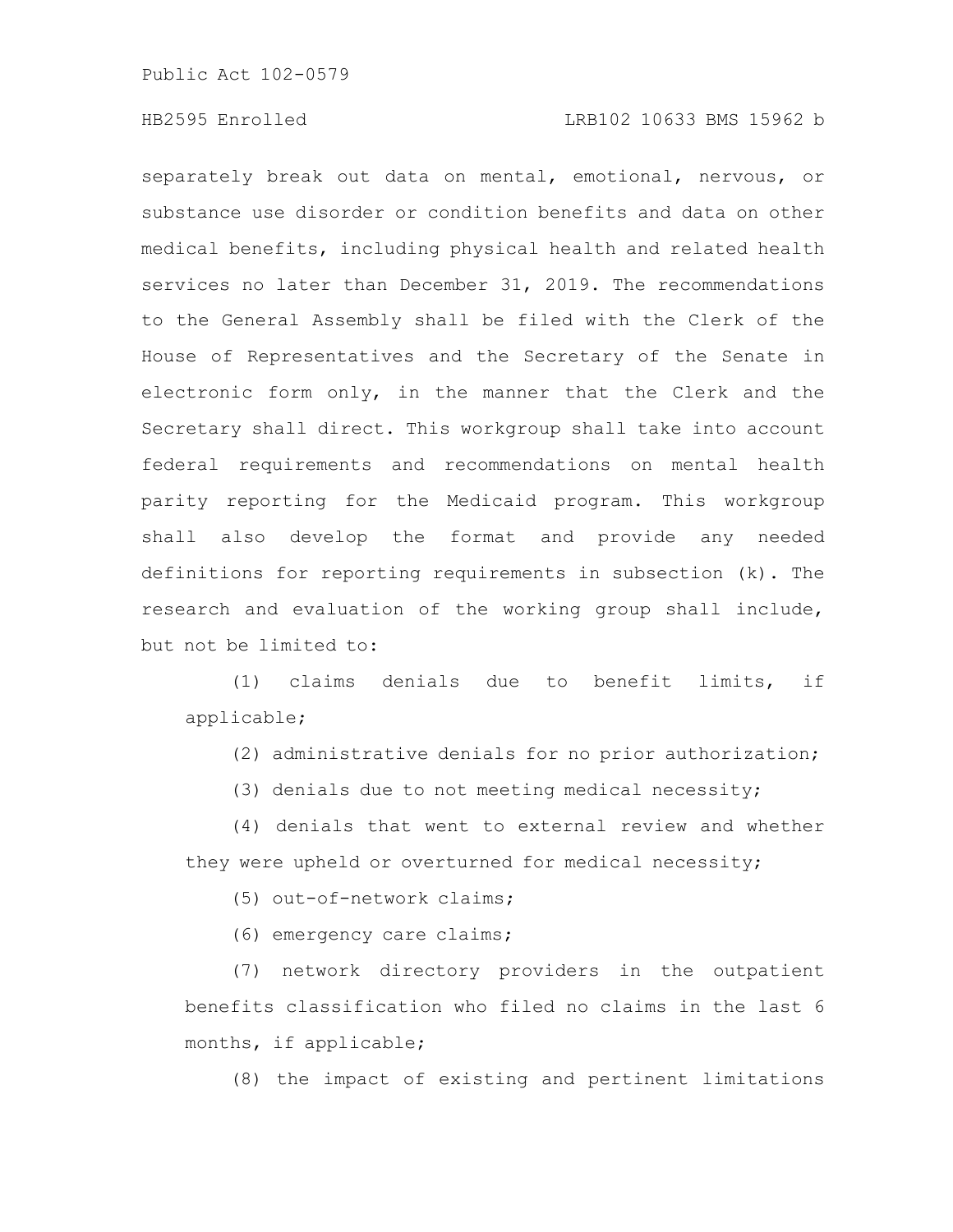# HB2595 Enrolled LRB102 10633 BMS 15962 b

and restrictions related to approved services, licensed providers, reimbursement levels, and reimbursement methodologies within the Division of Mental Health, the Division of Substance Use Prevention and Recovery programs, the Department of Healthcare and Family Services, and, to the extent possible, federal regulations and law; and

(9) when reporting and publishing should begin.

Representatives from the Department of Healthcare and Family Services, representatives from the Division of Mental Health, and representatives from the Division of Substance Use Prevention and Recovery shall provide technical advice to the workgroup.

(k) An insurer that amends, delivers, issues, or renews a group or individual policy of accident and health insurance or a qualified health plan offered through the health insurance marketplace in this State providing coverage for hospital or medical treatment and for the treatment of mental, emotional, nervous, or substance use disorders or conditions shall submit an annual report, the format and definitions for which will be developed by the workgroup in subsection (j), to the Department, or, with respect to medical assistance, the Department of Healthcare and Family Services starting on or before July 1, 2020 that contains the following information separately for inpatient in-network benefits, inpatient out-of-network benefits, outpatient in-network benefits,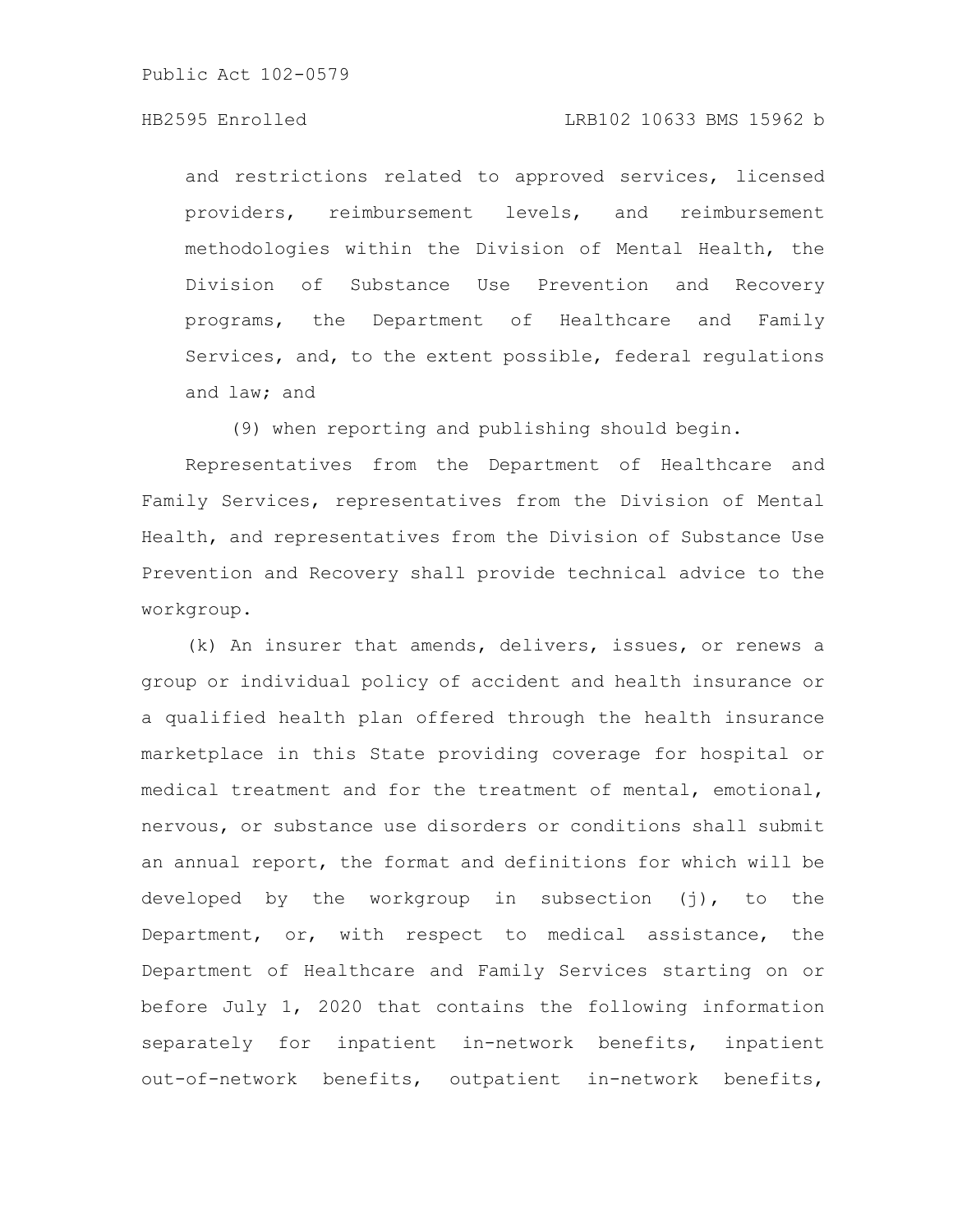outpatient out-of-network benefits, emergency care benefits, and prescription drug benefits in the case of accident and health insurance or qualified health plans, or inpatient, outpatient, emergency care, and prescription drug benefits in the case of medical assistance:

(1) A summary of the plan's pharmacy management processes for mental, emotional, nervous, or substance use disorder or condition benefits compared to those for other medical benefits.

(2) A summary of the internal processes of review for experimental benefits and unproven technology for mental, emotional, nervous, or substance use disorder or condition benefits and those for other medical benefits.

(3) A summary of how the plan's policies and procedures for utilization management for mental, emotional, nervous, or substance use disorder or condition benefits compare to those for other medical benefits.

(4) A description of the process used to develop or select the medical necessity criteria for mental, emotional, nervous, or substance use disorder or condition benefits and the process used to develop or select the medical necessity criteria for medical and surgical benefits.

(5) Identification of all nonquantitative treatment limitations that are applied to both mental, emotional, nervous, or substance use disorder or condition benefits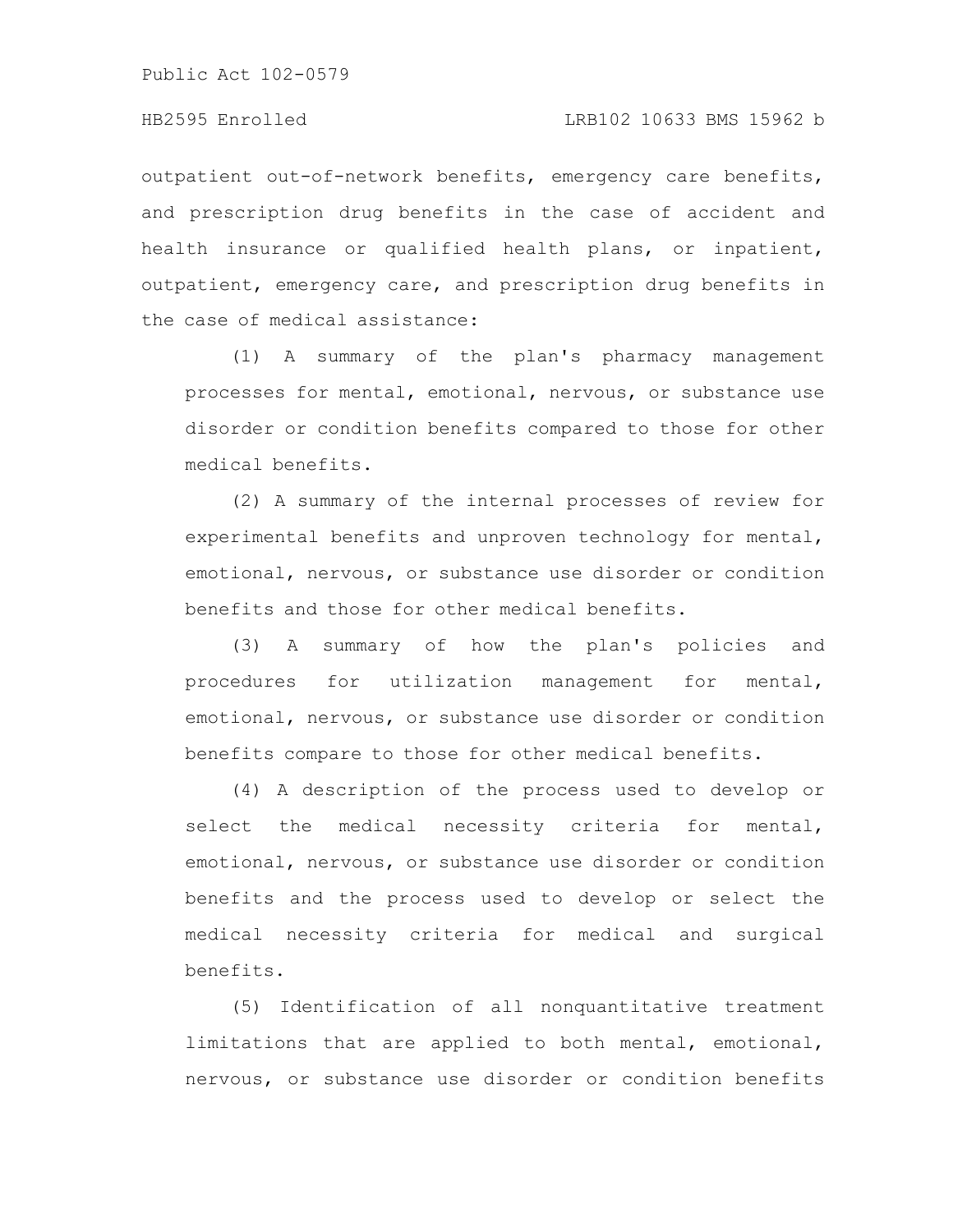and medical and surgical benefits within each classification of benefits.

(6) The results of an analysis that demonstrates that for the medical necessity criteria described in subparagraph (A) and for each nonquantitative treatment limitation identified in subparagraph (B), as written and in operation, the processes, strategies, evidentiary standards, or other factors used in applying the medical necessity criteria and each nonquantitative treatment limitation to mental, emotional, nervous, or substance use disorder or condition benefits within each classification of benefits are comparable to, and are applied no more stringently than, the processes, strategies, evidentiary standards, or other factors used in applying the medical necessity criteria and each nonquantitative treatment limitation to medical and surgical benefits within the corresponding classification of benefits; at a minimum, the results of the analysis shall:

(A) identify the factors used to determine that a nonquantitative treatment limitation applies to a benefit, including factors that were considered but rejected;

(B) identify and define the specific evidentiary standards used to define the factors and any other evidence relied upon in designing each nonquantitative treatment limitation;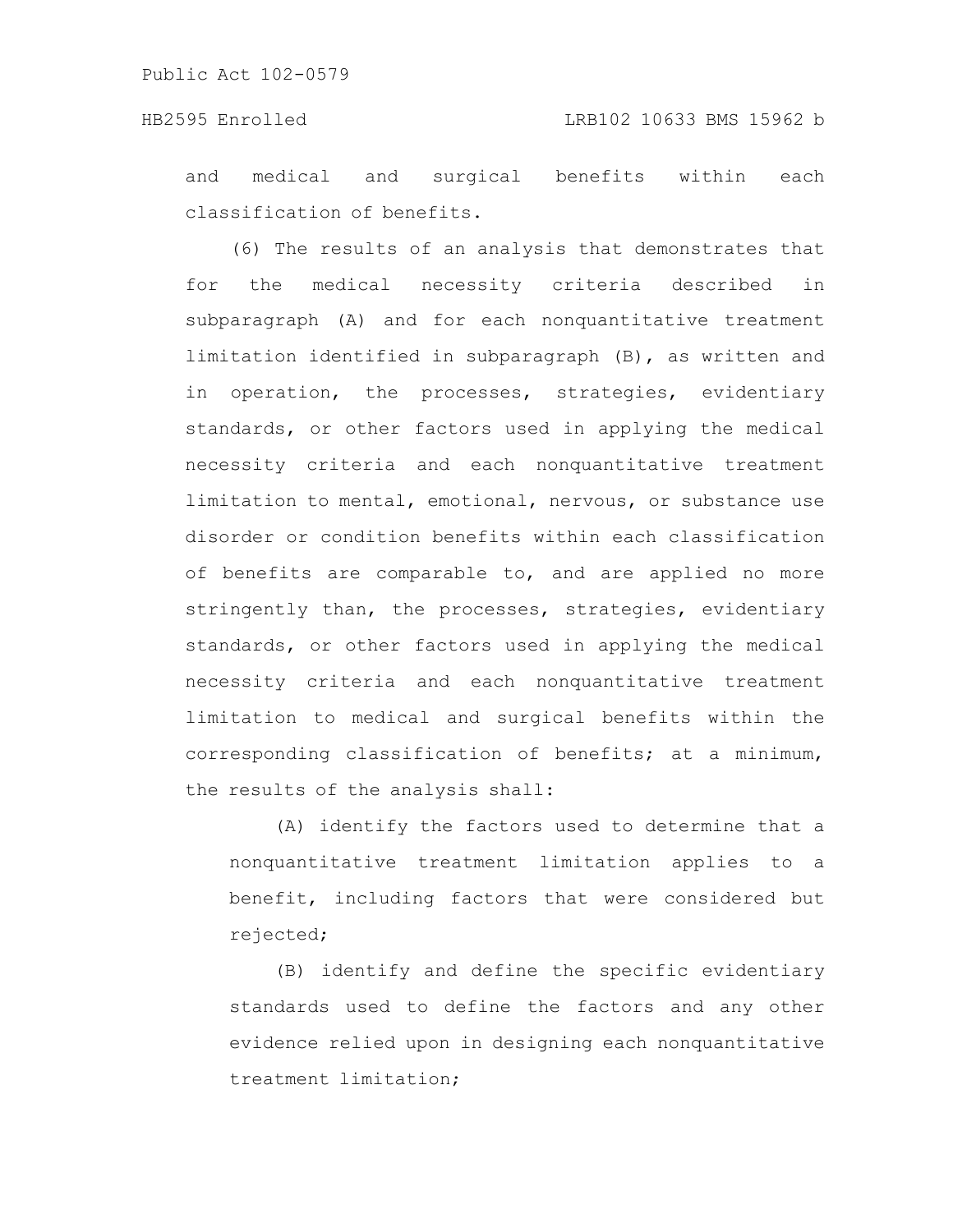# HB2595 Enrolled LRB102 10633 BMS 15962 b

(C) provide the comparative analyses, including the results of the analyses, performed to determine that the processes and strategies used to design each nonquantitative treatment limitation, as written, for mental, emotional, nervous, or substance use disorder or condition benefits are comparable to, and are applied no more stringently than, the processes and strategies used to design each nonquantitative treatment limitation, as written, for medical and surgical benefits;

(D) provide the comparative analyses, including the results of the analyses, performed to determine that the processes and strategies used to apply each nonquantitative treatment limitation, in operation, for mental, emotional, nervous, or substance use disorder or condition benefits are comparable to, and applied no more stringently than, the processes or strategies used to apply each nonquantitative treatment limitation, in operation, for medical and surgical benefits; and

(E) disclose the specific findings and conclusions reached by the insurer that the results of the analyses described in subparagraphs (C) and (D) indicate that the insurer is in compliance with this Section and the Mental Health Parity and Addiction Equity Act of 2008 and its implementing regulations,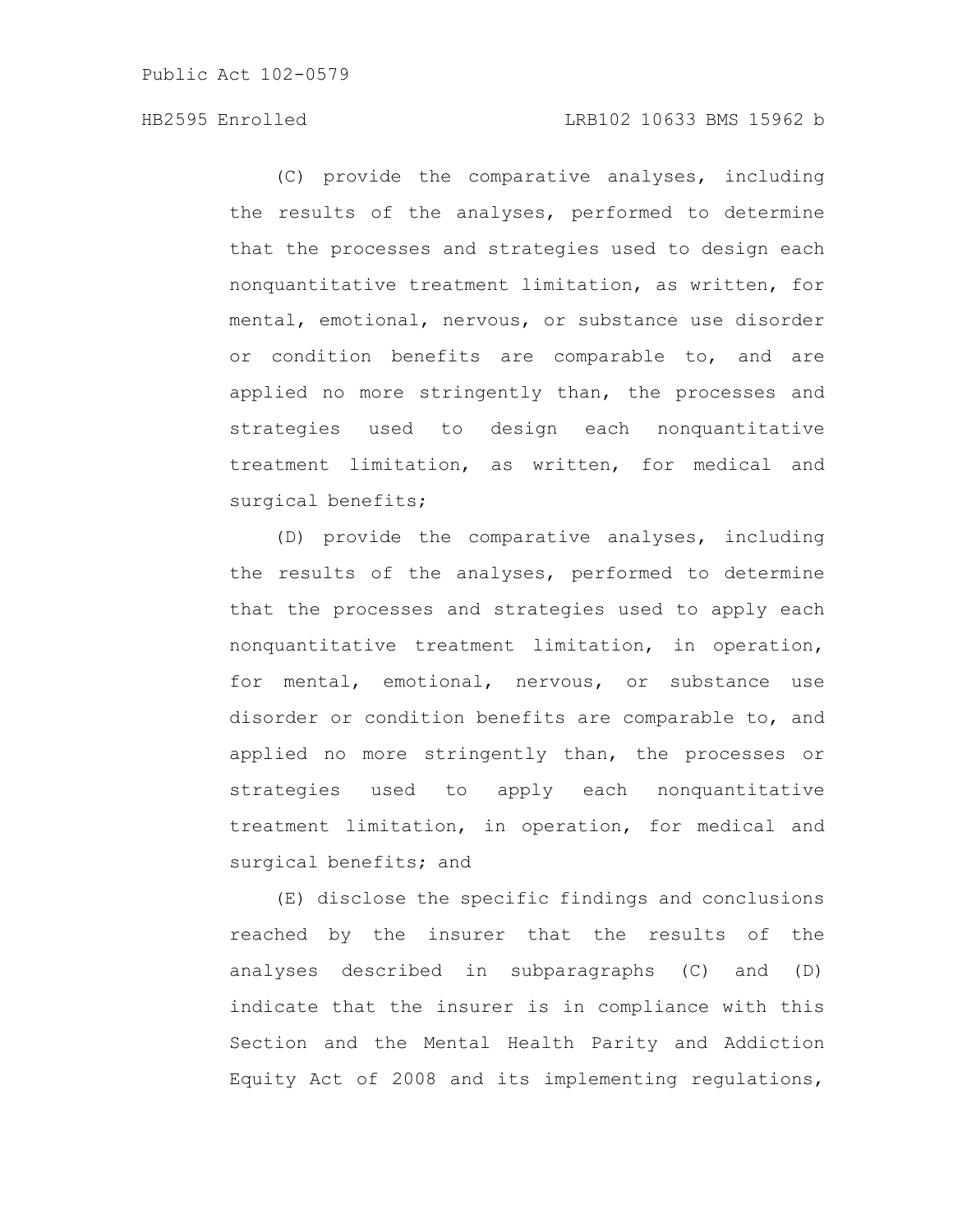which includes 42 CFR Parts 438, 440, and 457 and 45 CFR 146.136 and any other related federal regulations found in the Code of Federal Regulations.

(7) Any other information necessary to clarify data provided in accordance with this Section requested by the Director, including information that may be proprietary or have commercial value, under the requirements of Section 30 of the Viatical Settlements Act of 2009.

(l) An insurer that amends, delivers, issues, or renews a group or individual policy of accident and health insurance or a qualified health plan offered through the health insurance marketplace in this State providing coverage for hospital or medical treatment and for the treatment of mental, emotional, nervous, or substance use disorders or conditions on or after the effective date of this amendatory Act of the 100th General Assembly shall, in advance of the plan year, make available to the Department or, with respect to medical assistance, the Department of Healthcare and Family Services and to all plan participants and beneficiaries the information required in subparagraphs (C) through (E) of paragraph (6) of subsection (k). For plan participants and medical assistance beneficiaries, the information required in subparagraphs (C) through (E) of paragraph (6) of subsection (k) shall be made available on a publicly-available website whose web address is prominently displayed in plan and managed care organization informational and marketing materials.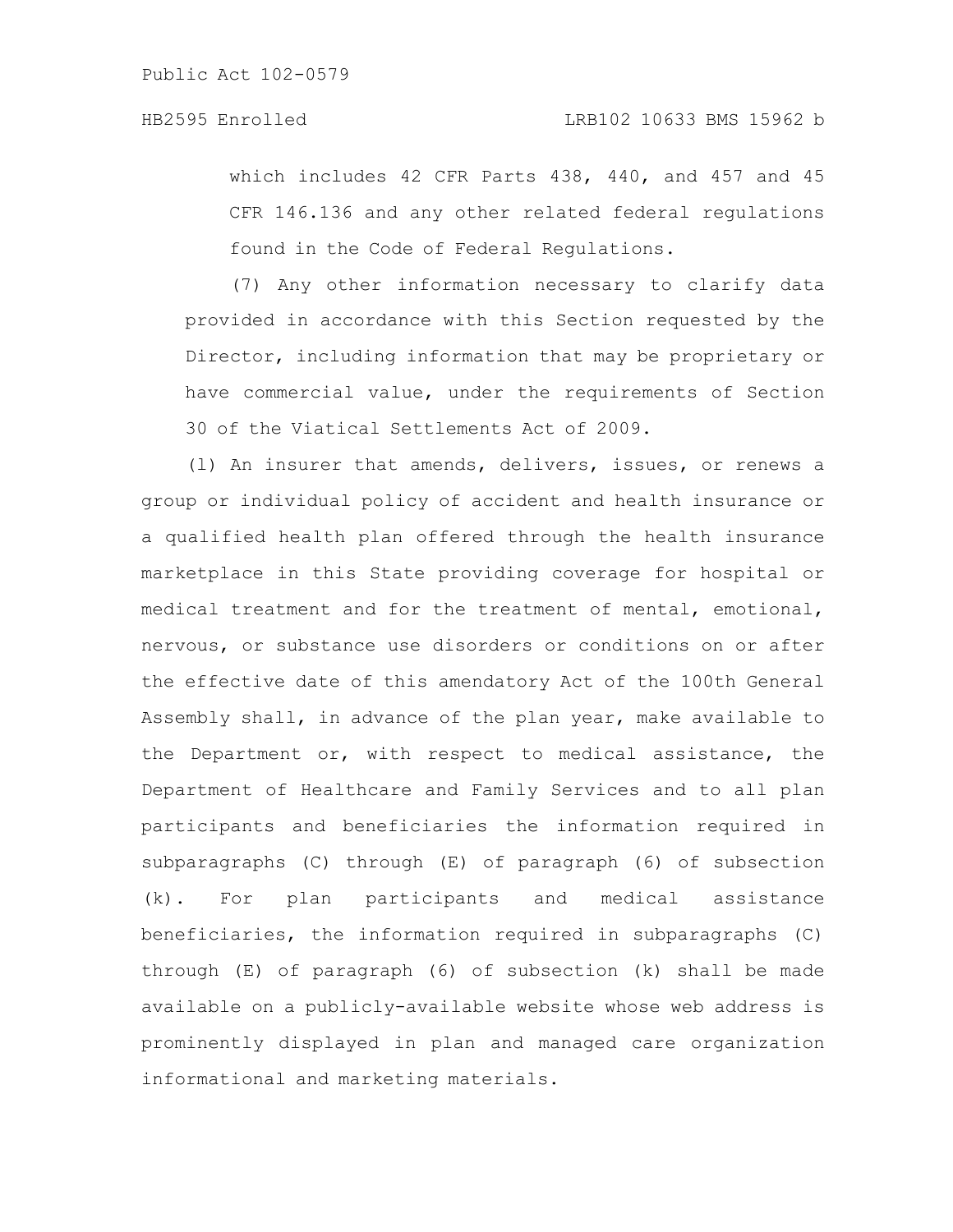# HB2595 Enrolled LRB102 10633 BMS 15962 b

(m) In conjunction with its compliance examination program conducted in accordance with the Illinois State Auditing Act, the Auditor General shall undertake a review of compliance by the Department and the Department of Healthcare and Family Services with Section 370c and this Section. Any findings resulting from the review conducted under this Section shall be included in the applicable State agency's compliance examination report. Each compliance examination report shall be issued in accordance with Section 3-14 of the Illinois State Auditing Act. A copy of each report shall also be delivered to the head of the applicable State agency and posted on the Auditor General's website.

(Source: P.A. 99-480, eff. 9-9-15; 100-1024, eff. 1-1-19.)

Section 10. The Health Carrier External Review Act is amended by changing Sections 35 and 40 as follows:

(215 ILCS 180/35)

Sec. 35. Standard external review.

(a) Within 4 months after the date of receipt of a notice of an adverse determination or final adverse determination, a covered person or the covered person's authorized representative may file a request for an external review with the Director. Within one business day after the date of receipt of a request for external review, the Director shall send a copy of the request to the health carrier.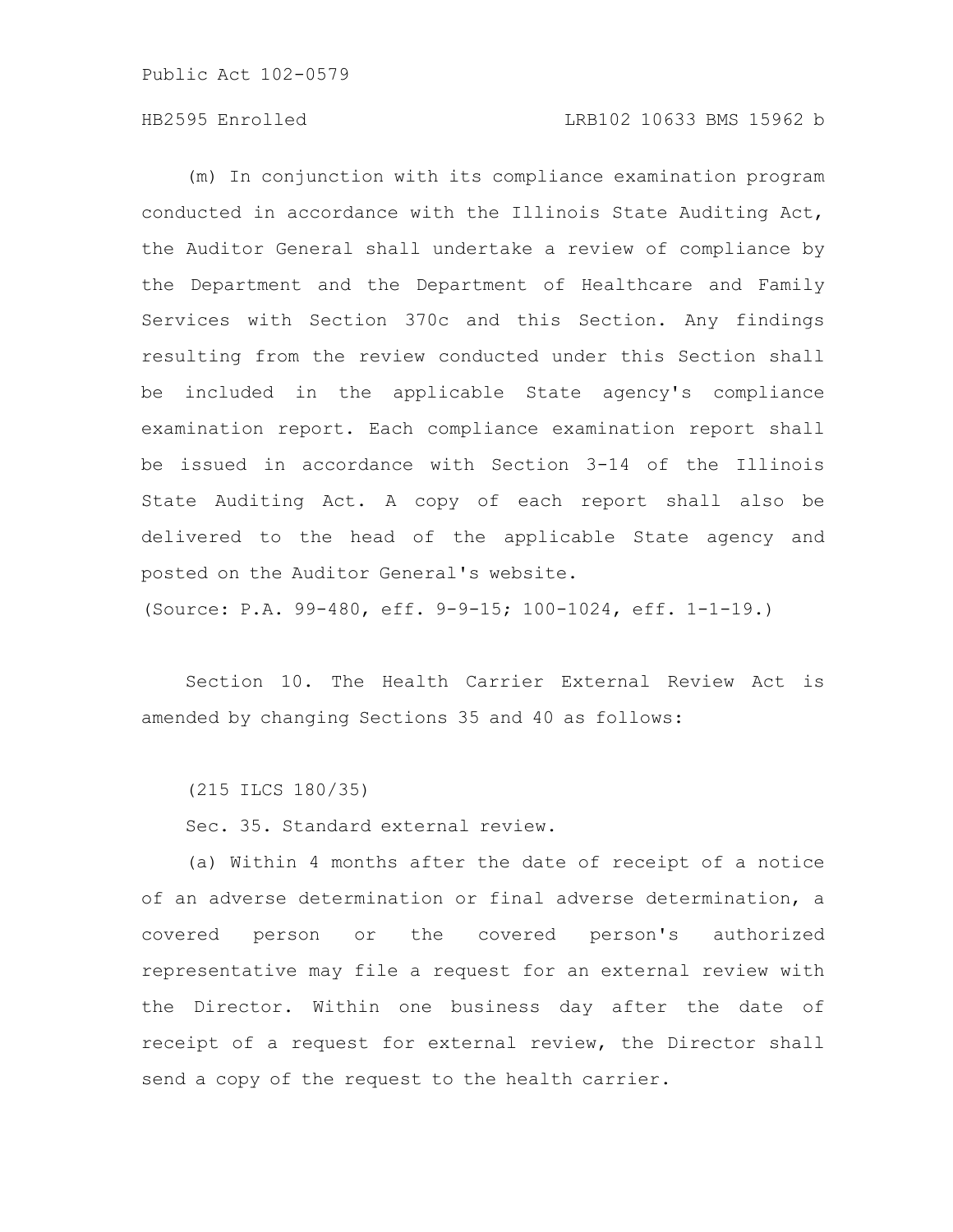(b) Within 5 business days following the date of receipt of the external review request, the health carrier shall complete a preliminary review of the request to determine whether:

(1) the individual is or was a covered person in the health benefit plan at the time the health care service was requested or at the time the health care service was provided;

(2) the health care service that is the subject of the adverse determination or the final adverse determination is a covered service under the covered person's health benefit plan, but the health carrier has determined that the health care service is not covered;

(3) the covered person has exhausted the health carrier's internal appeal process unless the covered person is not required to exhaust the health carrier's internal appeal process pursuant to this Act;

 $(4)$  (blank); and

(5) the covered person has provided all the information and forms required to process an external review, as specified in this Act.

(c) Within one business day after completion of the preliminary review, the health carrier shall notify the Director and covered person and, if applicable, the covered person's authorized representative in writing whether the request is complete and eligible for external review. If the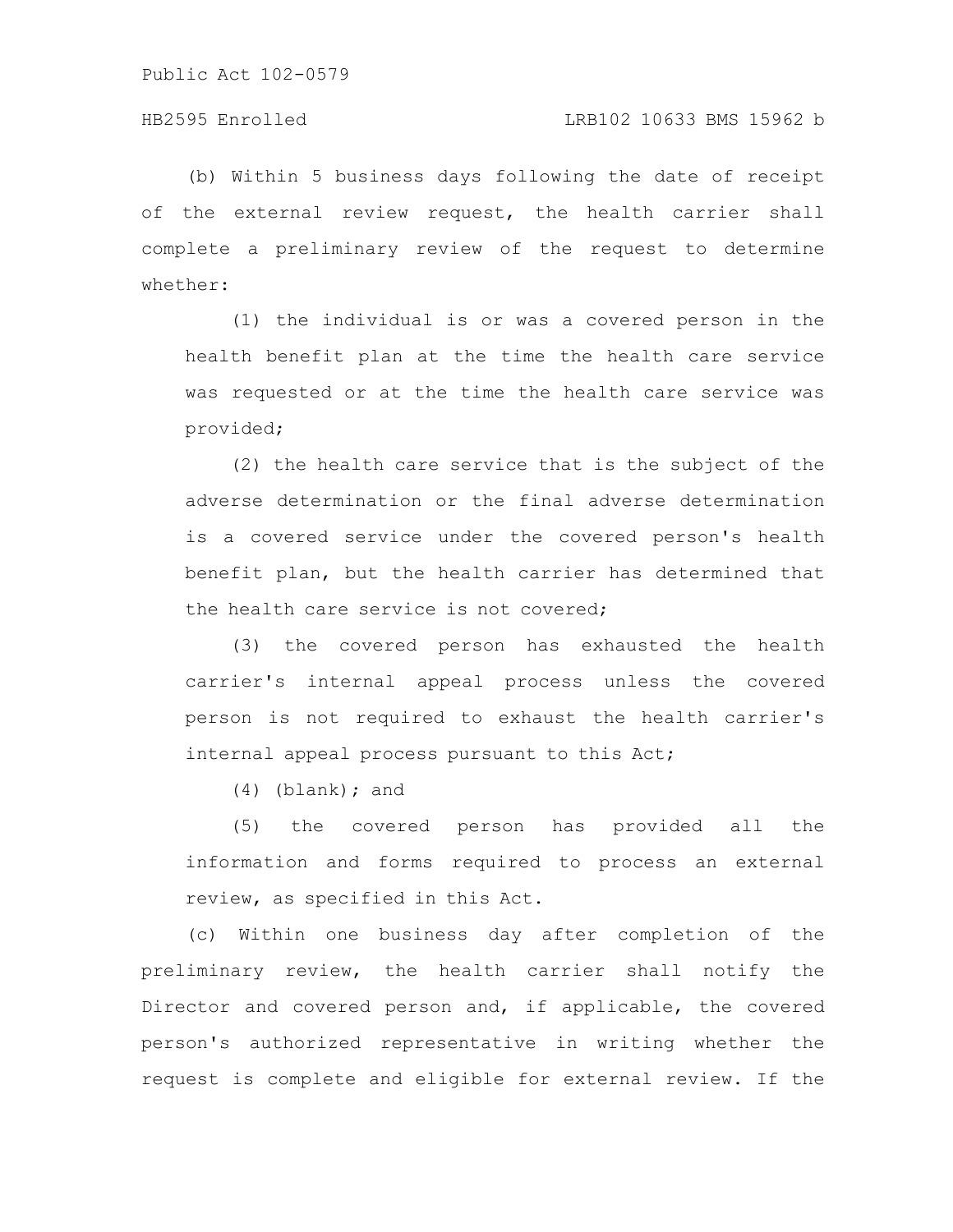request:

(1) is not complete, the health carrier shall inform the Director and covered person and, if applicable, the covered person's authorized representative in writing and include in the notice what information or materials are required by this Act to make the request complete; or

(2) is not eligible for external review, the health carrier shall inform the Director and covered person and, if applicable, the covered person's authorized representative in writing and include in the notice the reasons for its ineligibility.

The Department may specify the form for the health carrier's notice of initial determination under this subsection (c) and any supporting information to be included in the notice.

The notice of initial determination of ineligibility shall include a statement informing the covered person and, if applicable, the covered person's authorized representative that a health carrier's initial determination that the external review request is ineligible for review may be appealed to the Director by filing a complaint with the Director.

Notwithstanding a health carrier's initial determination that the request is ineligible for external review, the Director may determine that a request is eligible for external review and require that it be referred for external review. In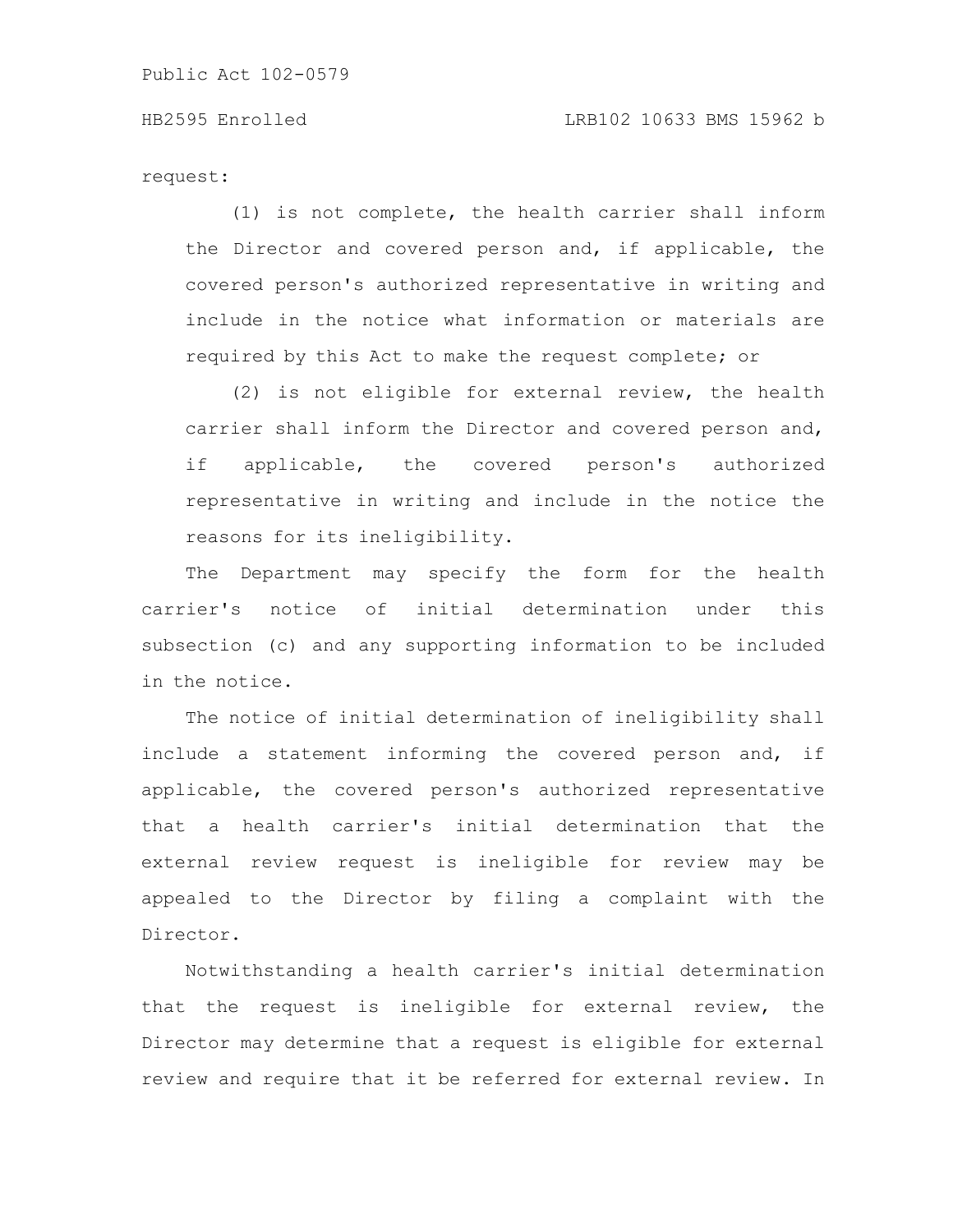# HB2595 Enrolled LRB102 10633 BMS 15962 b

making such determination, the Director's decision shall be in accordance with the terms of the covered person's health benefit plan, unless such terms are inconsistent with applicable law, and shall be subject to all applicable provisions of this Act.

(d) Whenever the Director receives notice that a request is eligible for external review following the preliminary review conducted pursuant to this Section, within one business day after the date of receipt of the notice, the Director shall:

(1) assign an independent review organization from the list of approved independent review organizations compiled and maintained by the Director pursuant to this Act and notify the health carrier of the name of the assigned independent review organization; and

(2) notify in writing the covered person and, if applicable, the covered person's authorized representative of the request's eligibility and acceptance for external review and the name of the independent review organization.

The Director shall include in the notice provided to the covered person and, if applicable, the covered person's authorized representative a statement that the covered person or the covered person's authorized representative may, within 5 business days following the date of receipt of the notice provided pursuant to item (2) of this subsection (d), submit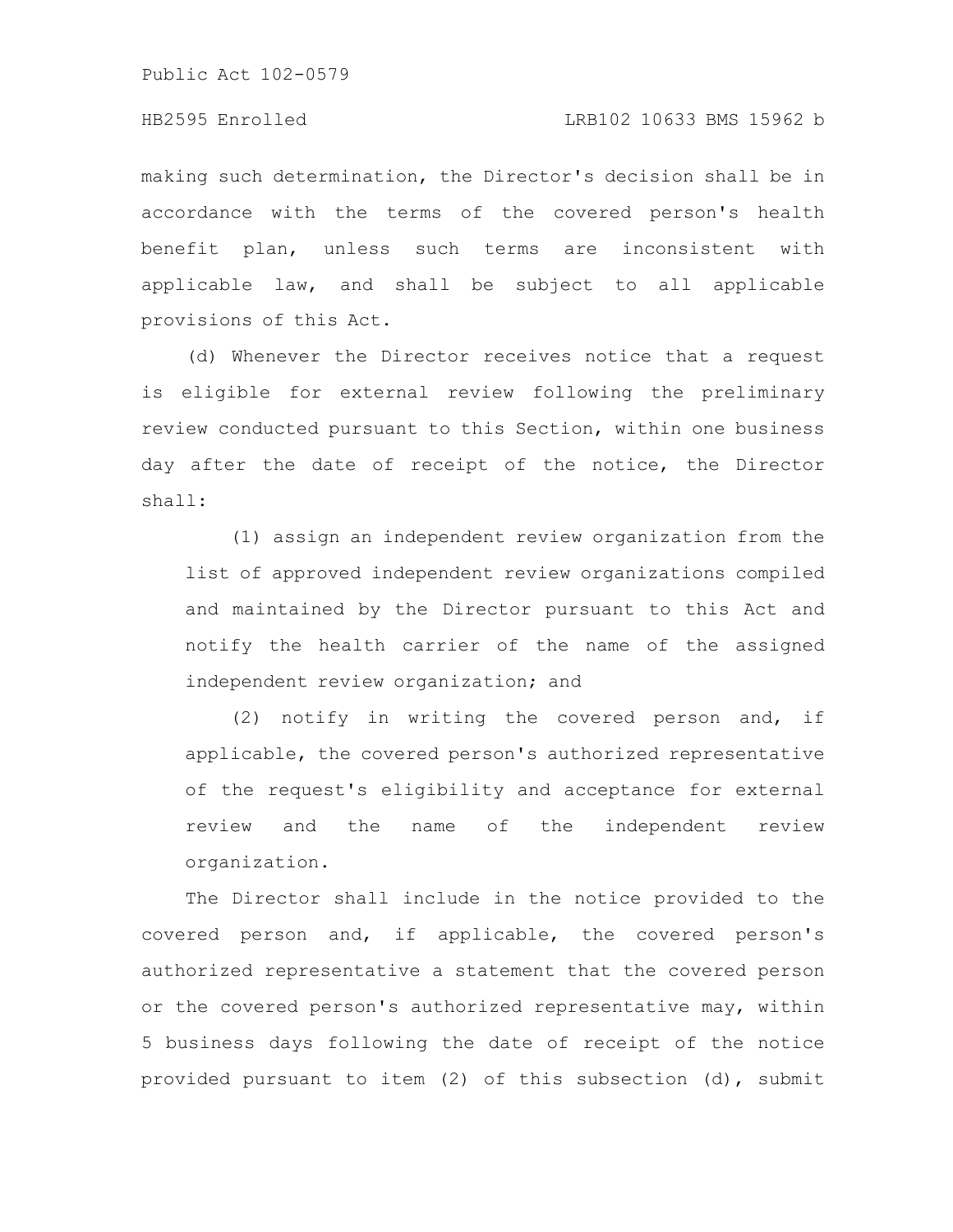# HB2595 Enrolled LRB102 10633 BMS 15962 b

in writing to the assigned independent review organization additional information that the independent review organization shall consider when conducting the external review. The independent review organization is not required to, but may, accept and consider additional information submitted after 5 business days.

(e) The assignment by the Director of an approved independent review organization to conduct an external review in accordance with this Section shall be done on a random basis among those independent review organizations approved by the Director pursuant to this Act.

(f) Within 5 business days after the date of receipt of the notice provided pursuant to item (1) of subsection (d) of this Section, the health carrier or its designee utilization review organization shall provide to the assigned independent review organization the documents and any information considered in making the adverse determination or final adverse determination; in such cases, the following provisions shall apply:

(1) Except as provided in item (2) of this subsection (f), failure by the health carrier or its utilization review organization to provide the documents and information within the specified time frame shall not delay the conduct of the external review.

(2) If the health carrier or its utilization review organization fails to provide the documents and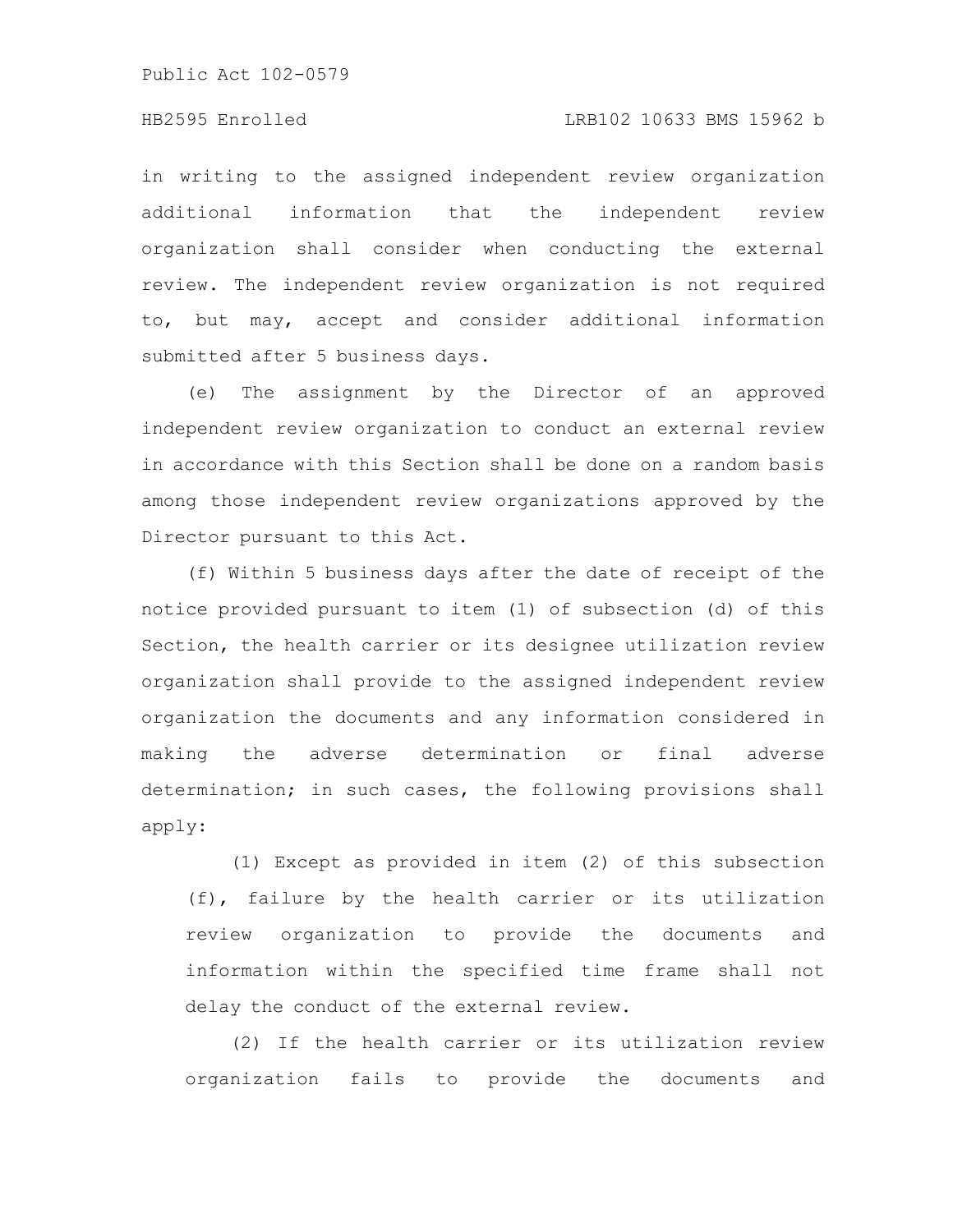information within the specified time frame, the assigned independent review organization may terminate the external review and make a decision to reverse the adverse determination or final adverse determination.

(3) Within one business day after making the decision to terminate the external review and make a decision to reverse the adverse determination or final adverse determination under item (2) of this subsection (f), the independent review organization shall notify the Director, the health carrier, the covered person and, if applicable, the covered person's authorized representative, of its decision to reverse the adverse determination.

(g) Upon receipt of the information from the health carrier or its utilization review organization, the assigned independent review organization shall review all of the information and documents and any other information submitted in writing to the independent review organization by the covered person and the covered person's authorized representative.

(h) Upon receipt of any information submitted by the covered person or the covered person's authorized representative, the independent review organization shall forward the information to the health carrier within 1 business day.

(1) Upon receipt of the information, if any, the health carrier may reconsider its adverse determination or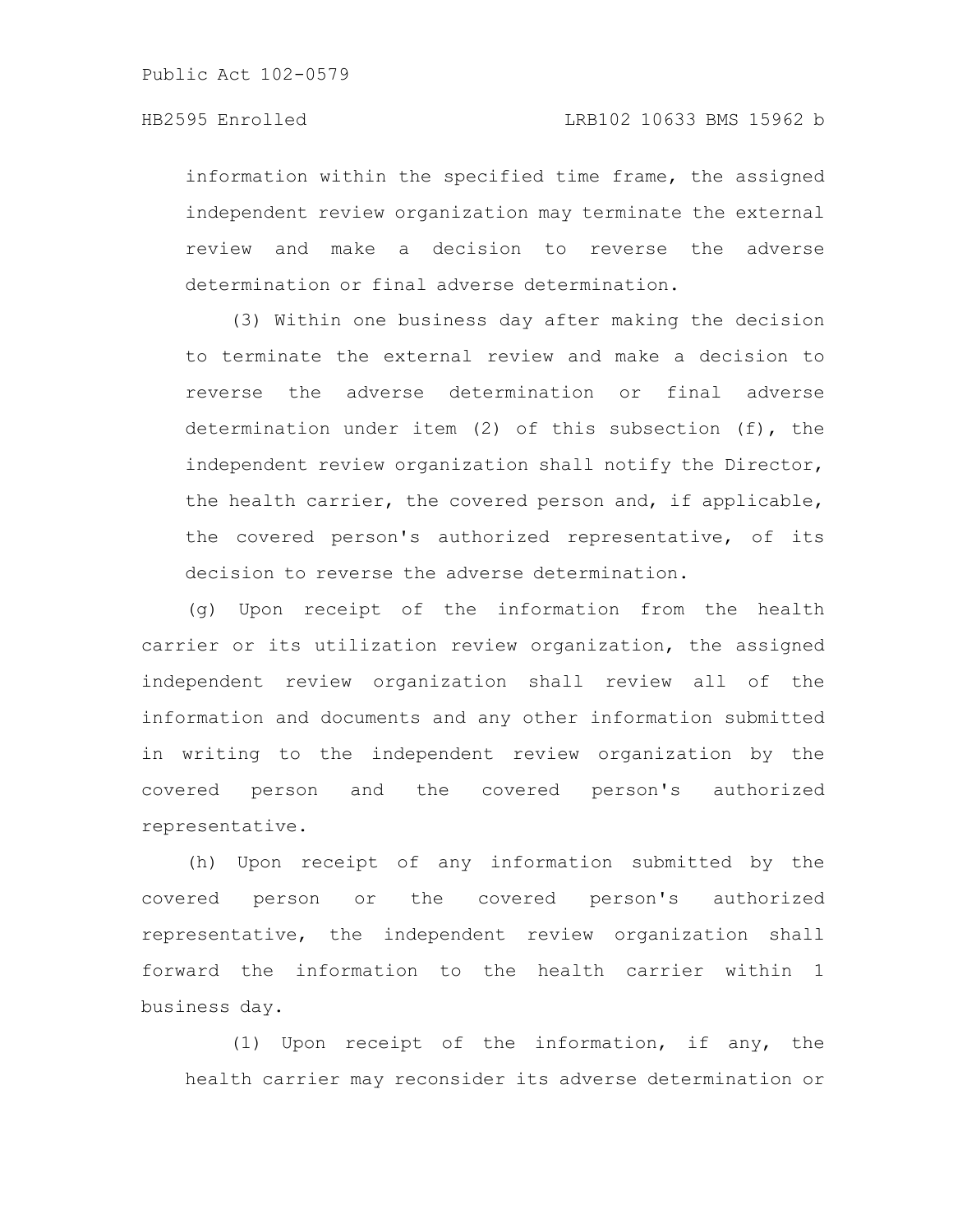# HB2595 Enrolled LRB102 10633 BMS 15962 b

final adverse determination that is the subject of the external review.

(2) Reconsideration by the health carrier of its adverse determination or final adverse determination shall not delay or terminate the external review.

(3) The external review may only be terminated if the health carrier decides, upon completion of its reconsideration, to reverse its adverse determination or final adverse determination and provide coverage or payment for the health care service that is the subject of the adverse determination or final adverse determination. In such cases, the following provisions shall apply:

(A) Within one business day after making the decision to reverse its adverse determination or final adverse determination, the health carrier shall notify the Director, the covered person and, if applicable, the covered person's authorized representative, and the assigned independent review organization in writing of its decision.

(B) Upon notice from the health carrier that the health carrier has made a decision to reverse its adverse determination or final adverse determination, the assigned independent review organization shall terminate the external review.

(i) In addition to the documents and information provided by the health carrier or its utilization review organization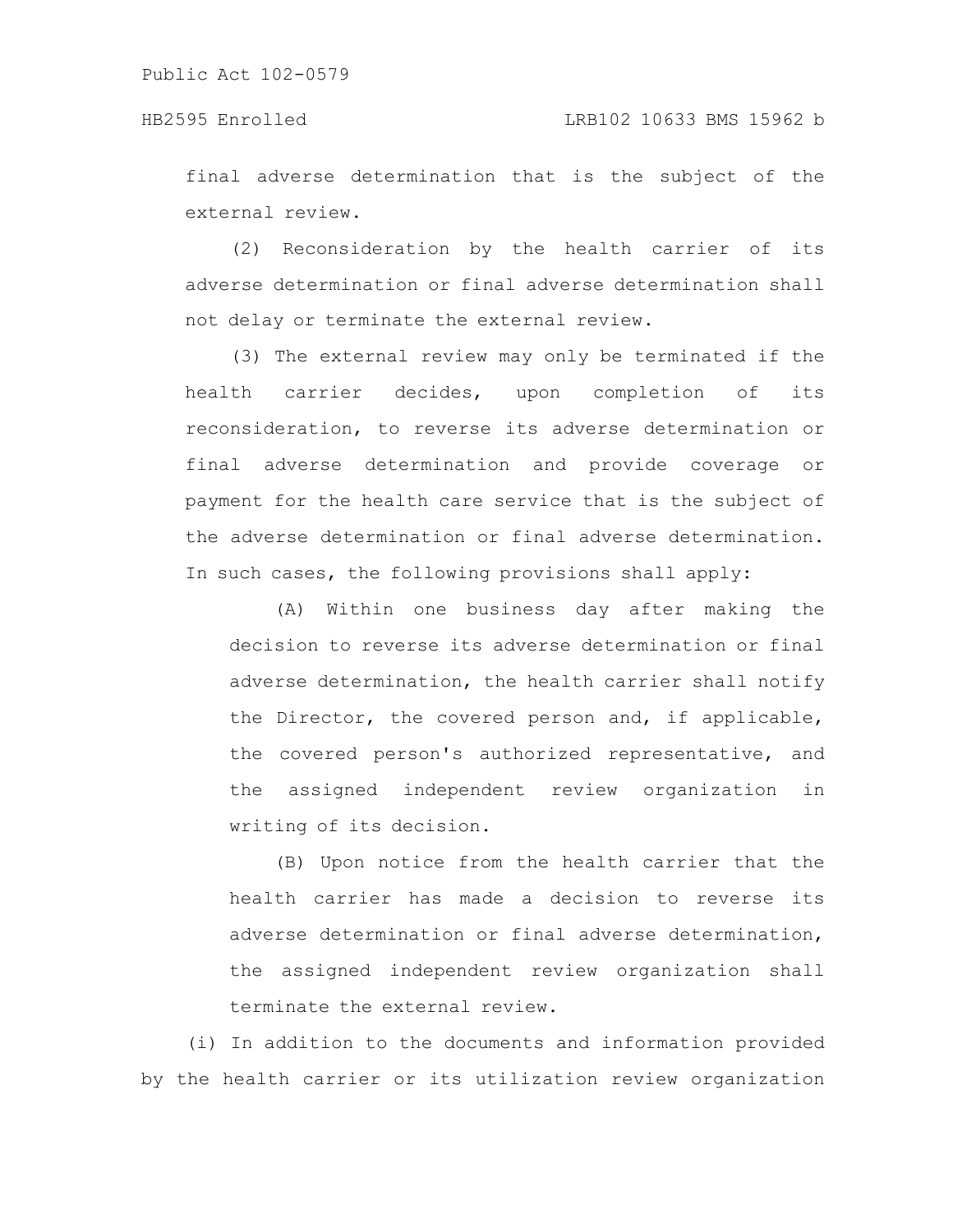# HB2595 Enrolled LRB102 10633 BMS 15962 b

and the covered person and the covered person's authorized representative, if any, the independent review organization, to the extent the information or documents are available and the independent review organization considers them appropriate, shall consider the following in reaching a decision:

(1) the covered person's pertinent medical records;

(2) the covered person's health care provider's recommendation;

(3) consulting reports from appropriate health care providers and other documents submitted by the health carrier or its designee utilization review organization, the covered person, the covered person's authorized representative, or the covered person's treating provider;

(4) the terms of coverage under the covered person's health benefit plan with the health carrier to ensure that the independent review organization's decision is not contrary to the terms of coverage under the covered person's health benefit plan with the health carrier, unless the terms are inconsistent with applicable law;

(5) the most appropriate practice guidelines, which shall include applicable evidence-based standards and may include any other practice guidelines developed by the federal government, national or professional medical societies, boards, and associations;

(6) any applicable clinical review criteria developed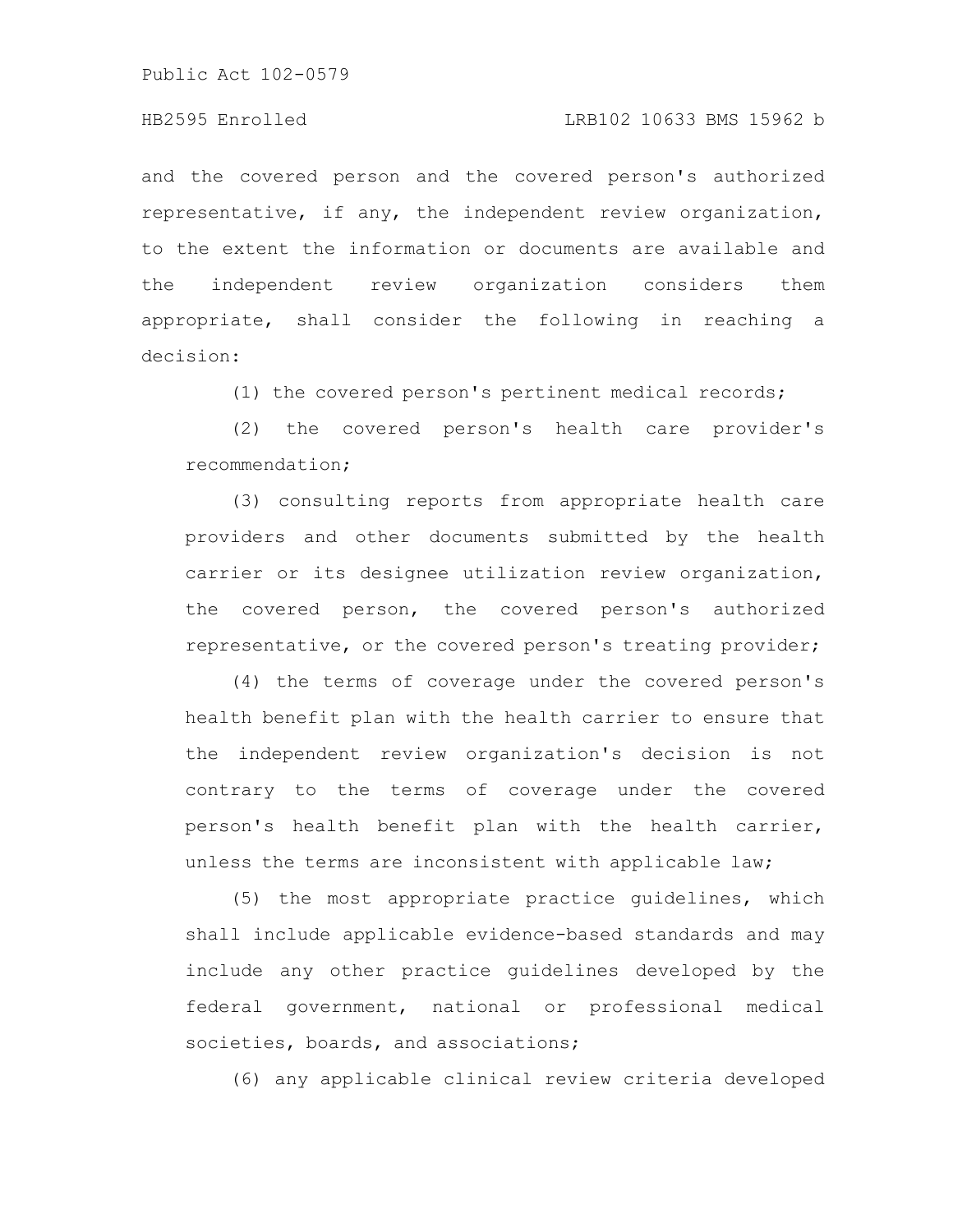and used by the health carrier or its designee utilization review organization;

(7) the opinion of the independent review organization's clinical reviewer or reviewers after considering items (1) through (6) of this subsection (i) to the extent the information or documents are available and the clinical reviewer or reviewers considers the information or documents appropriate;

(8) (blank); and

(9) in the case of medically necessary determinations for substance use disorders, the patient placement criteria established by the American Society of Addiction Medicine.

(i-5) For an adverse determination or final adverse determination involving mental, emotional, nervous, or substance use disorders or conditions, the independent review organization shall:

(1) consider the documents and information as set forth in subsection (i), except that all practice guidelines and clinical review criteria must be consistent with the requirements set forth in Section 370c of the Illinois Insurance Code; and

(2) make its decision, pursuant to subsection  $(j)$ , whether to uphold or reverse the adverse determination or final adverse determination based on whether the service constitutes medically necessary treatment of a mental,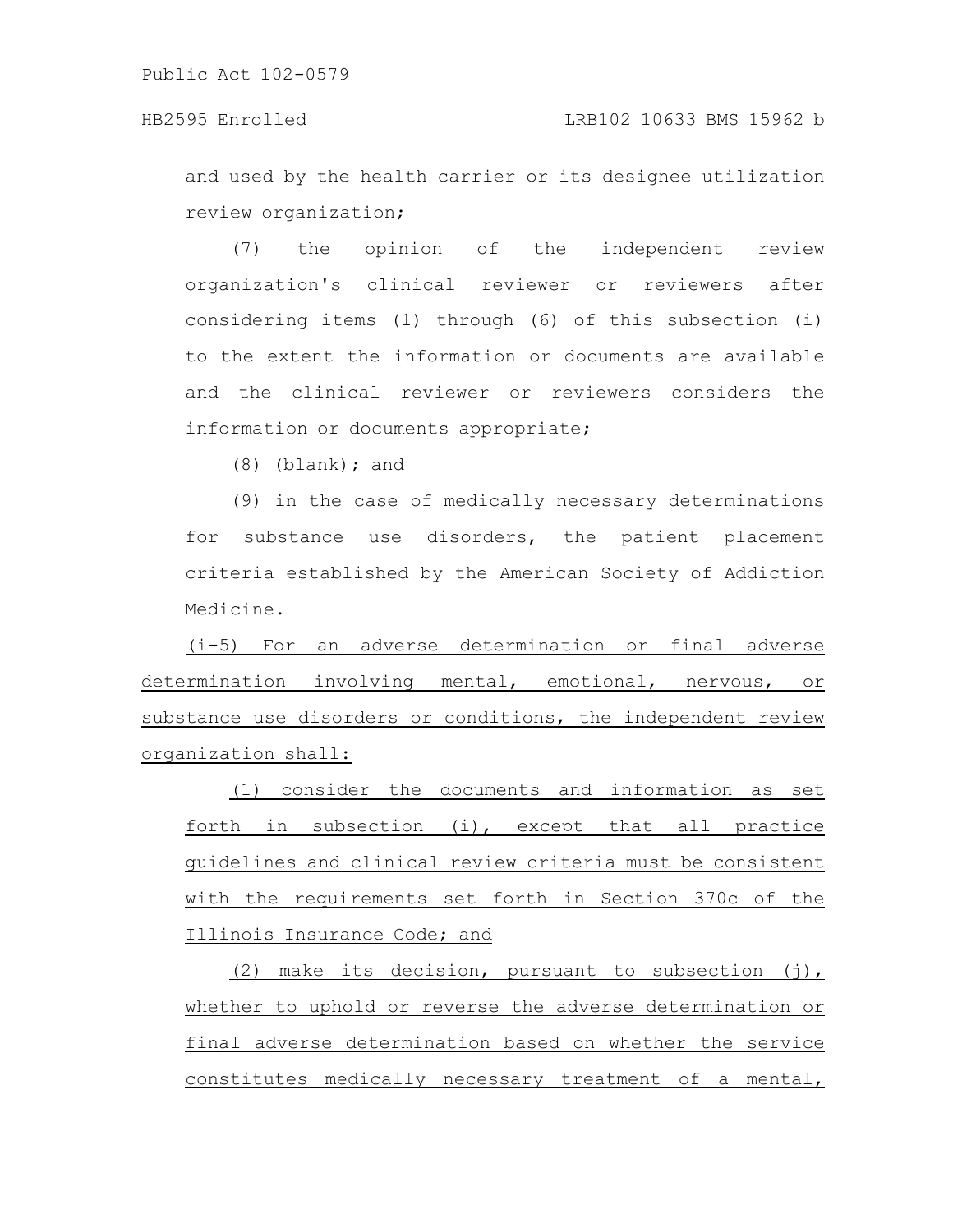emotional, nervous, or substance use disorders or condition as defined in Section 370c of the Illinois Insurance Code.

(j) Within 5 days after the date of receipt of all necessary information, but in no event more than 45 days after the date of receipt of the request for an external review, the assigned independent review organization shall provide written notice of its decision to uphold or reverse the adverse determination or the final adverse determination to the Director, the health carrier, the covered person, and, if applicable, the covered person's authorized representative. In reaching a decision, the assigned independent review organization is not bound by any claim determinations reached prior to the submission of information to the independent review organization. In such cases, the following provisions shall apply:

(1) The independent review organization shall include in the notice:

(A) a general description of the reason for the request for external review;

(B) the date the independent review organization received the assignment from the Director to conduct the external review;

(C) the time period during which the external review was conducted;

(D) references to the evidence or documentation,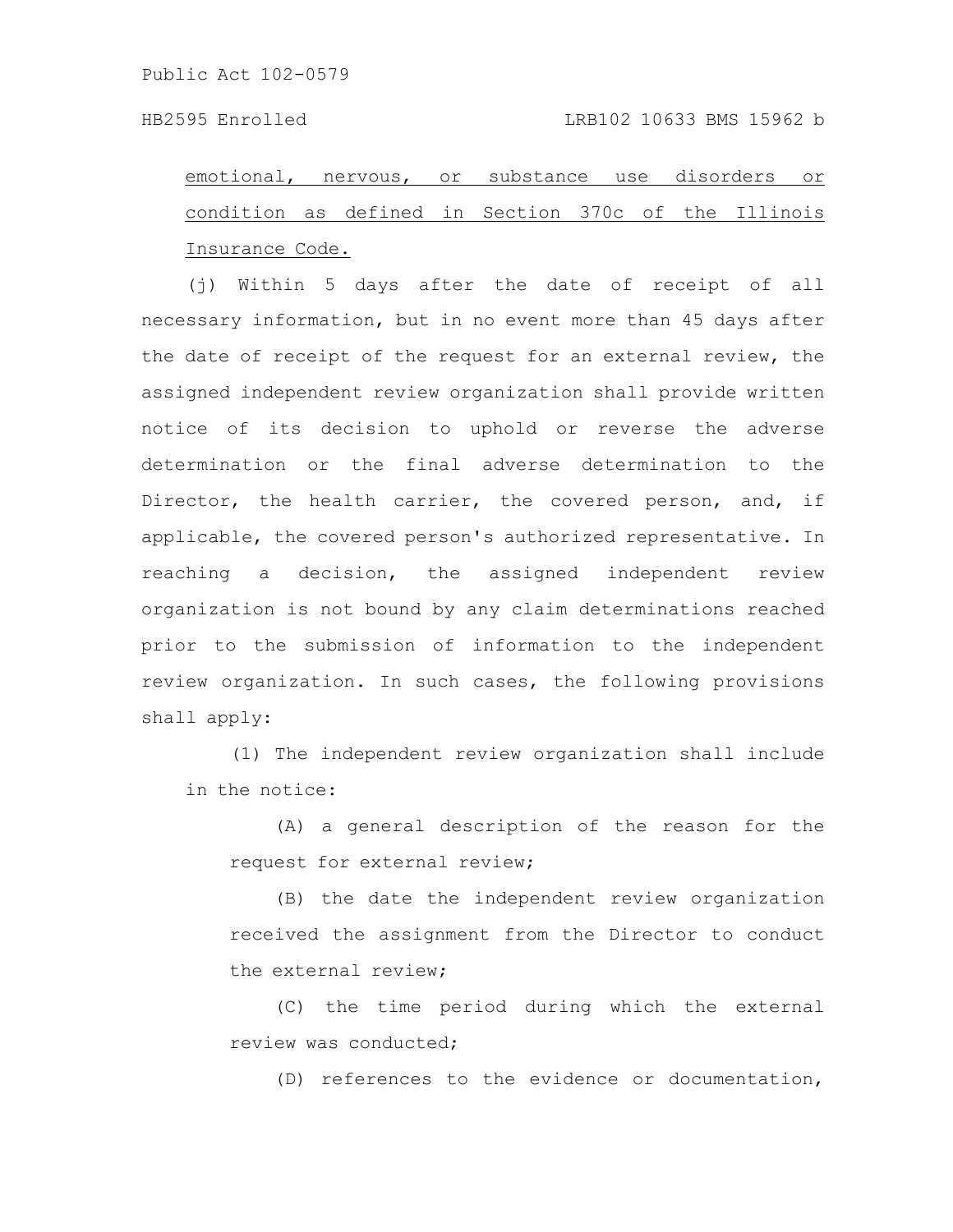# HB2595 Enrolled LRB102 10633 BMS 15962 b

including the evidence-based standards, considered in reaching its decision;

(E) the date of its decision;

(F) the principal reason or reasons for its decision, including what applicable, if any, evidence-based standards that were a basis for its decision; and

(G) the rationale for its decision.

(2) (Blank).

(3) (Blank).

(4) Upon receipt of a notice of a decision reversing the adverse determination or final adverse determination, the health carrier immediately shall approve the coverage that was the subject of the adverse determination or final adverse determination.

(Source: P.A. 99-480, eff. 9-9-15.)

(215 ILCS 180/40)

Sec. 40. Expedited external review.

(a) A covered person or a covered person's authorized representative may file a request for an expedited external review with the Director either orally or in writing:

(1) immediately after the date of receipt of a notice prior to a final adverse determination as provided by subsection (b) of Section 20 of this Act;

(2) immediately after the date of receipt of a notice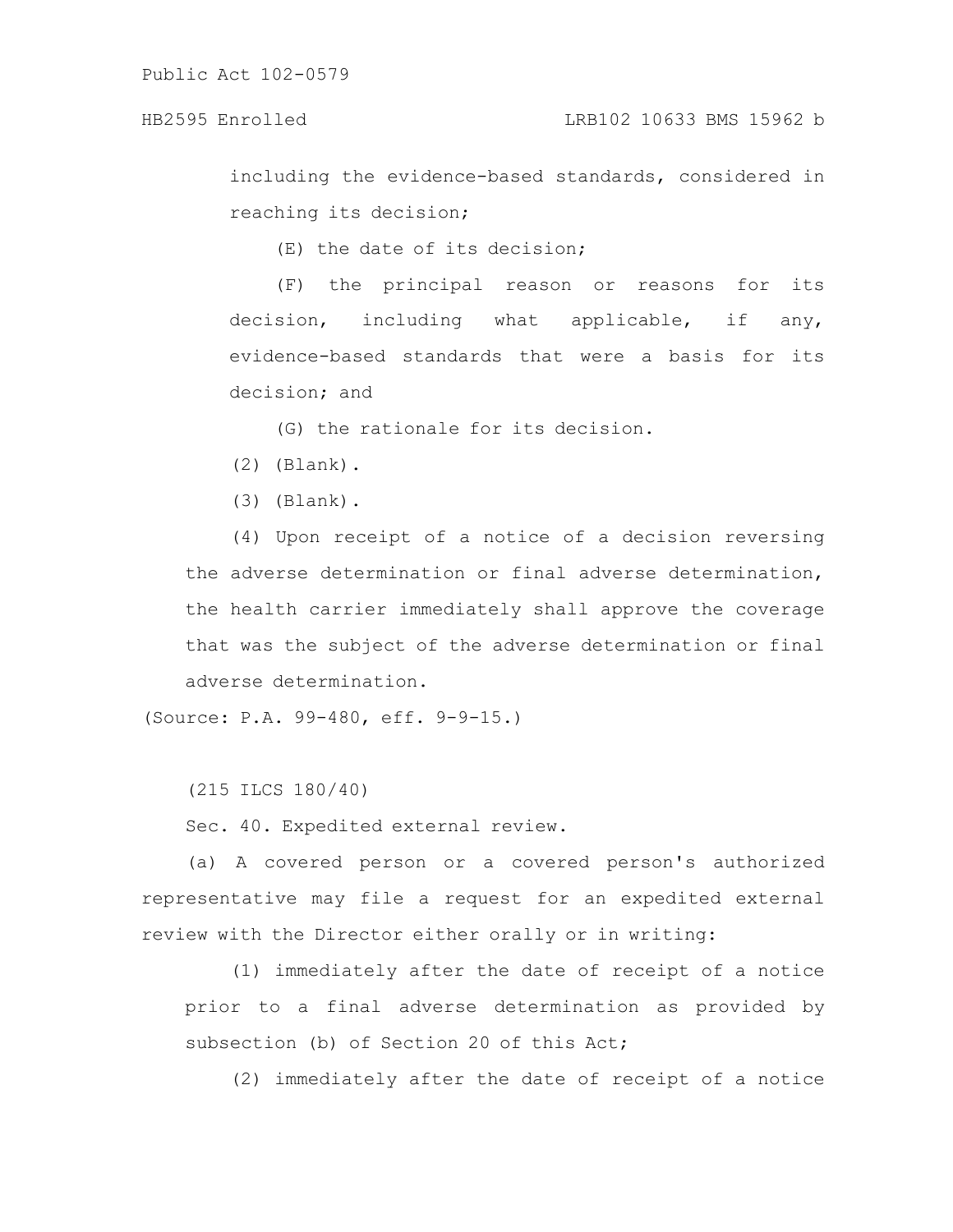upon final adverse determination as provided by subsection (c) of Section 20 of this Act; or

(3) if a health carrier fails to provide a decision on request for an expedited internal appeal within 48 hours as provided by item (2) of Section 30 of this Act.

(b) Upon receipt of a request for an expedited external review, the Director shall immediately send a copy of the request to the health carrier. Immediately upon receipt of the request for an expedited external review, the health carrier shall determine whether the request meets the reviewability requirements set forth in subsection (b) of Section 35. In such cases, the following provisions shall apply:

(1) The health carrier shall immediately notify the Director, the covered person, and, if applicable, the covered person's authorized representative of its eligibility determination.

(2) The notice of initial determination shall include a statement informing the covered person and, if applicable, the covered person's authorized representative that a health carrier's initial determination that an external review request is ineligible for review may be appealed to the Director.

(3) The Director may determine that a request is eligible for expedited external review notwithstanding a health carrier's initial determination that the request is ineligible and require that it be referred for external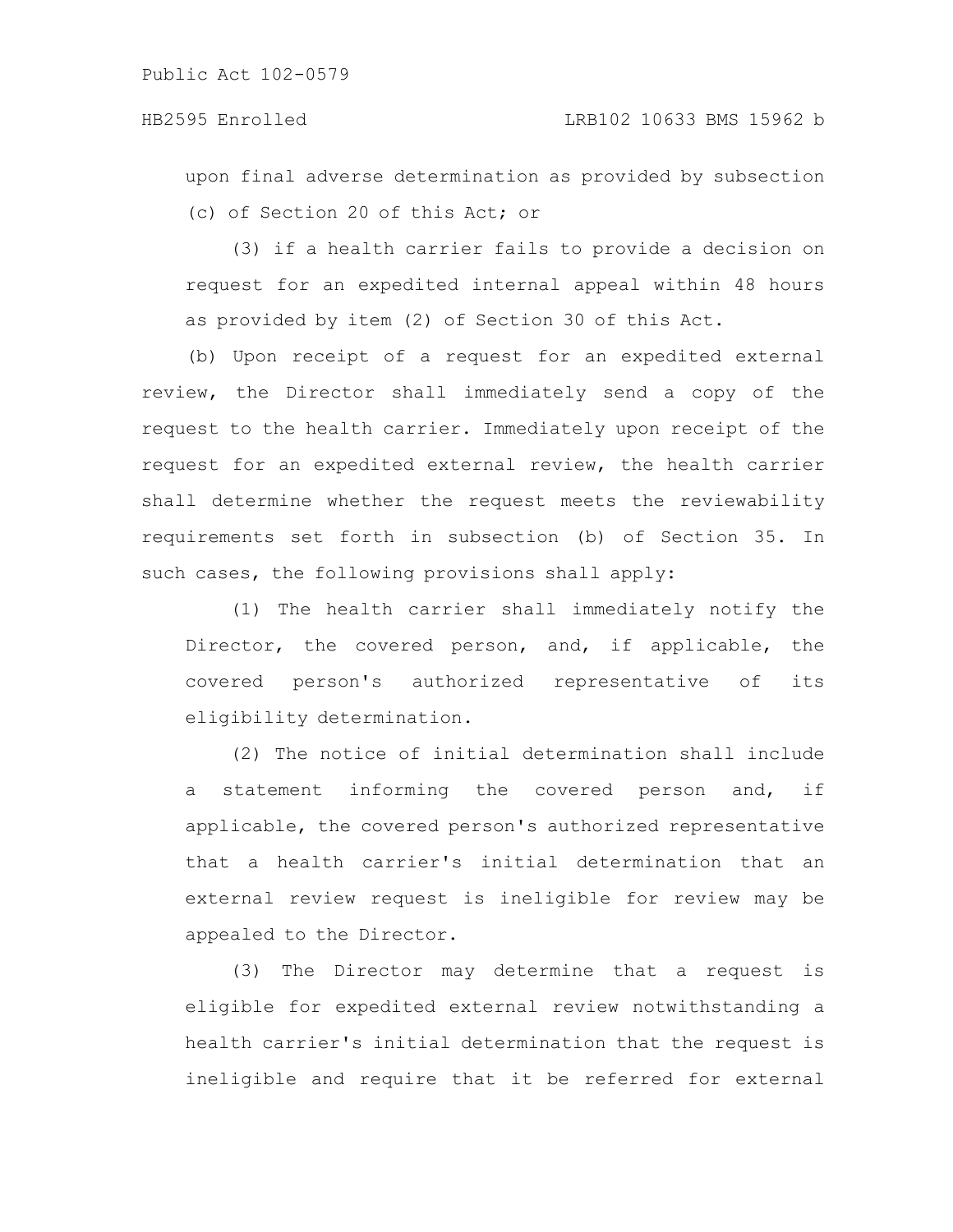# HB2595 Enrolled LRB102 10633 BMS 15962 b

review.

(4) In making a determination under item (3) of this subsection (b), the Director's decision shall be made in accordance with the terms of the covered person's health benefit plan, unless such terms are inconsistent with applicable law, and shall be subject to all applicable provisions of this Act.

(5) The Director may specify the form for the health carrier's notice of initial determination under this subsection (b) and any supporting information to be included in the notice.

(c) Upon receipt of the notice that the request meets the reviewability requirements, the Director shall immediately assign an independent review organization from the list of approved independent review organizations compiled and maintained by the Director to conduct the expedited review. In such cases, the following provisions shall apply:

(1) The assignment of an approved independent review organization to conduct an external review in accordance with this Section shall be made from those approved independent review organizations qualified to conduct external review as required by Sections 50 and 55 of this Act.

(2) The Director shall immediately notify the health carrier of the name of the assigned independent review organization. Immediately upon receipt from the Director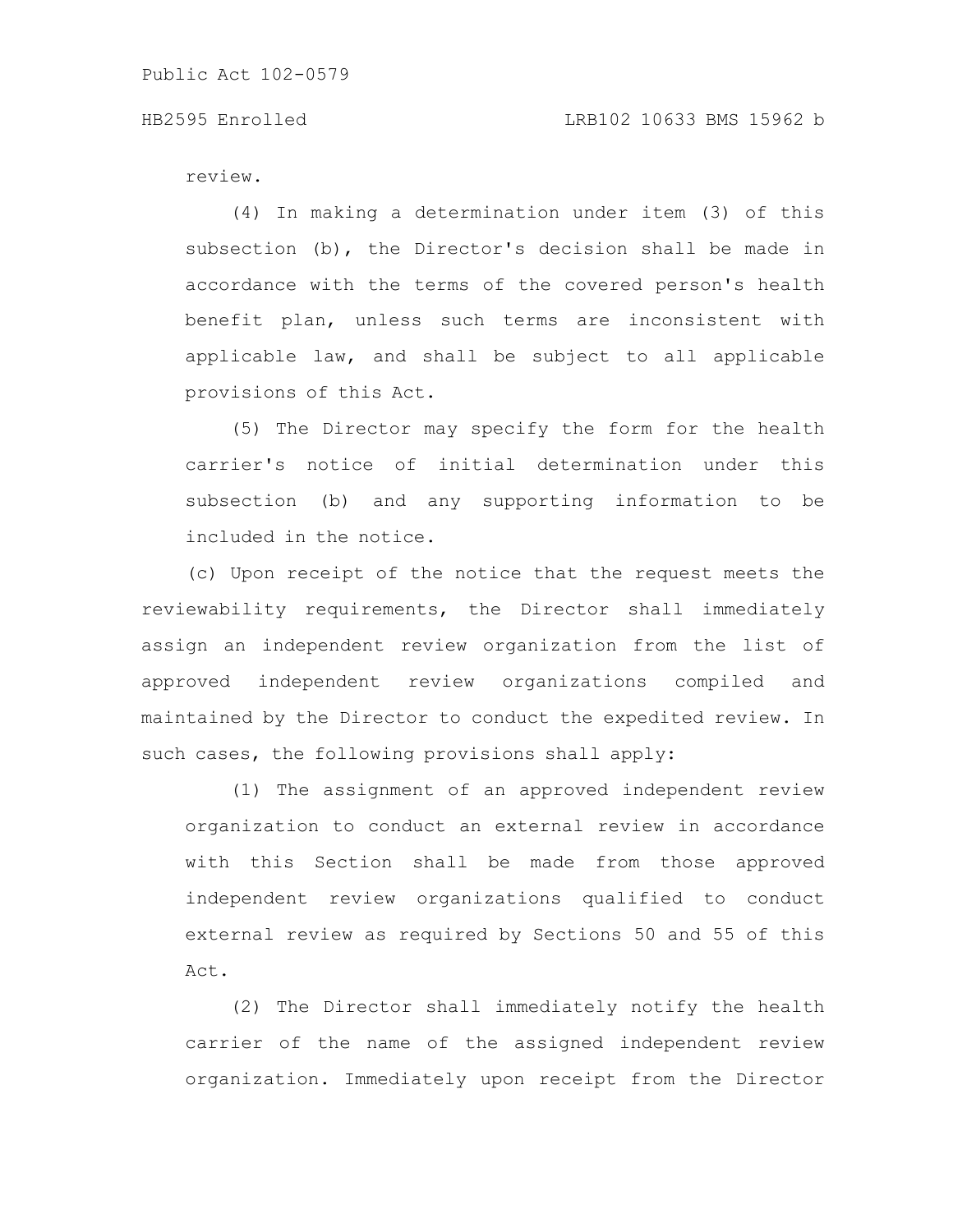# HB2595 Enrolled LRB102 10633 BMS 15962 b

of the name of the independent review organization assigned to conduct the external review, but in no case more than 24 hours after receiving such notice, the health carrier or its designee utilization review organization shall provide or transmit all necessary documents and information considered in making the adverse determination or final adverse determination to the assigned independent review organization electronically or by telephone or facsimile or any other available expeditious method.

(3) If the health carrier or its utilization review organization fails to provide the documents and information within the specified timeframe, the assigned independent review organization may terminate the external review and make a decision to reverse the adverse determination or final adverse determination.

(4) Within one business day after making the decision to terminate the external review and make a decision to reverse the adverse determination or final adverse determination under item (3) of this subsection (c), the independent review organization shall notify the Director, the health carrier, the covered person, and, if applicable, the covered person's authorized representative of its decision to reverse the adverse determination or final adverse determination.

(d) In addition to the documents and information provided by the health carrier or its utilization review organization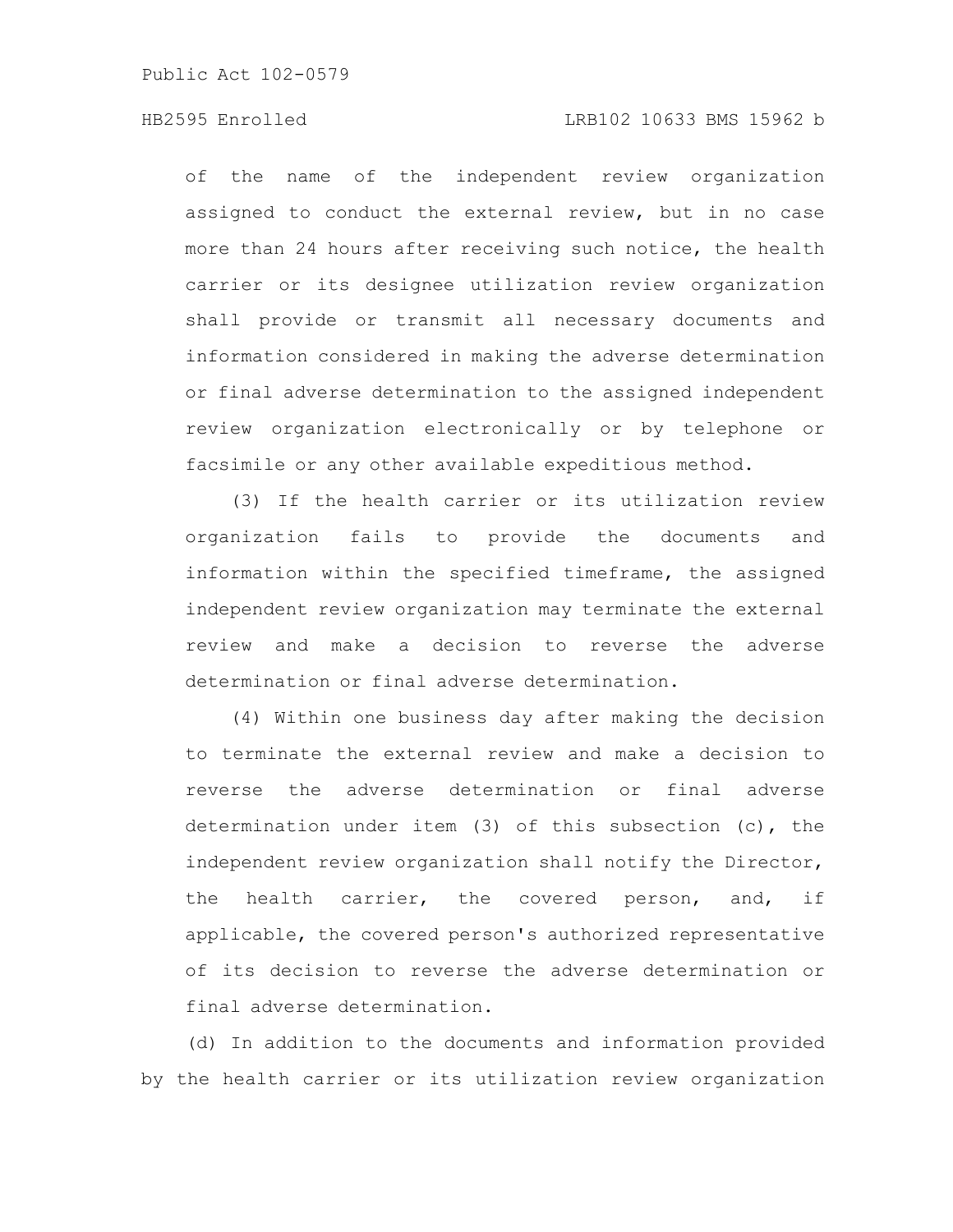and any documents and information provided by the covered person and the covered person's authorized representative, the independent review organization, to the extent the information or documents are available and the independent review organization considers them appropriate, shall consider information as required by subsection (i) of Section 35 of this Act in reaching a decision.

(d-5) For expedited external reviews involving mental, emotional, nervous, or substance use disorders or conditions, the independent review organization shall consider documents and information and shall make a decision to uphold or reverse the adverse determination or final adverse determination pursuant to subsection (i-5) of Section 35.

(e) As expeditiously as the covered person's medical condition or circumstances requires, but in no event more than 72 hours after the date of receipt of the request for an expedited external review, the assigned independent review organization shall:

(1) make a decision to uphold or reverse the final adverse determination; and

(2) notify the Director, the health carrier, the covered person, the covered person's health care provider, and, if applicable, the covered person's authorized representative, of the decision.

(f) In reaching a decision, the assigned independent review organization is not bound by any decisions or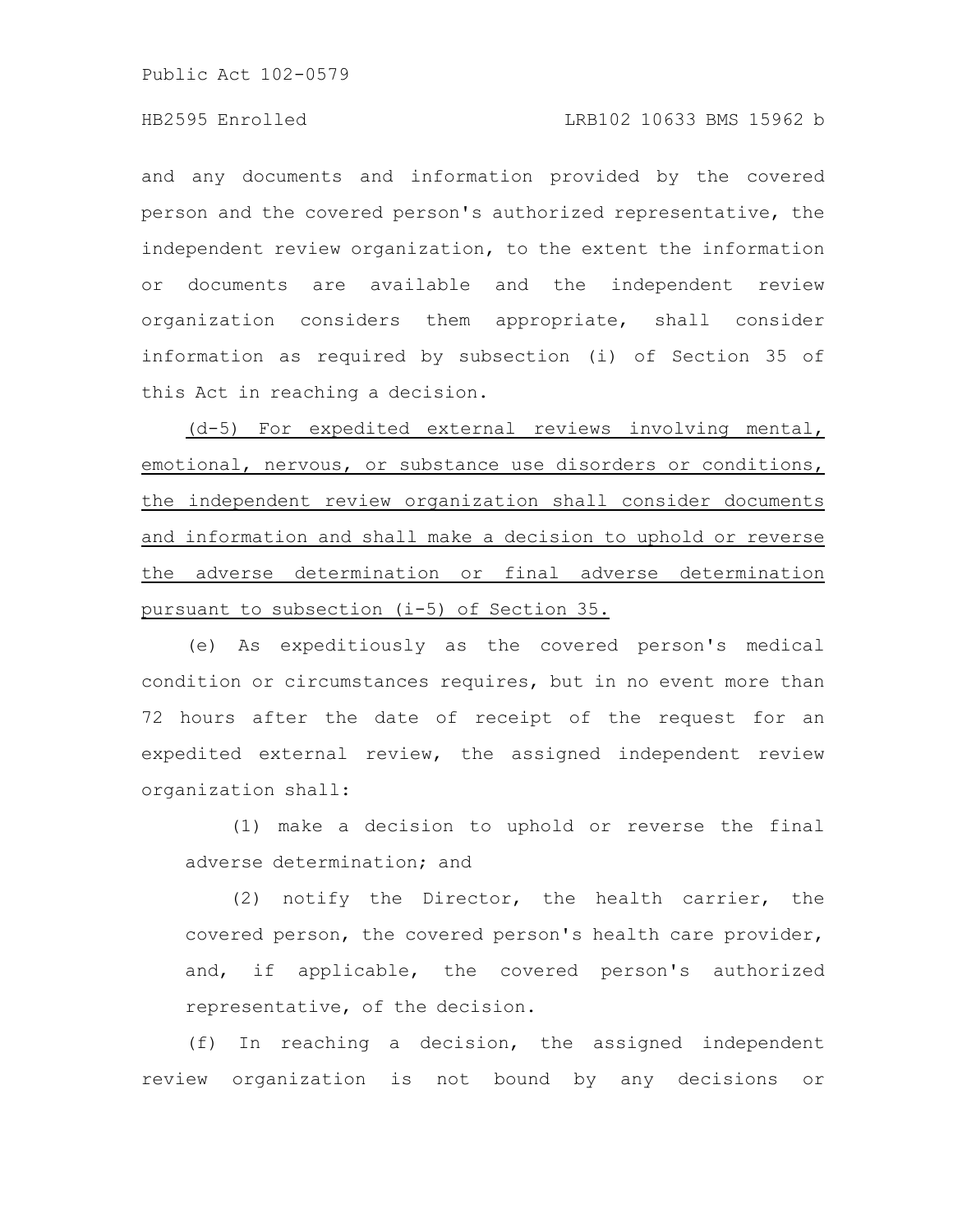# HB2595 Enrolled LRB102 10633 BMS 15962 b

conclusions reached during the health carrier's utilization review process or the health carrier's internal appeal process.

(g) Upon receipt of notice of a decision reversing the adverse determination or final adverse determination, the health carrier shall immediately approve the coverage that was the subject of the adverse determination or final adverse determination.

(h) If the notice provided pursuant to subsection (e) of this Section was not in writing, then within 48 hours after the date of providing that notice, the assigned independent review organization shall provide written confirmation of the decision to the Director, the health carrier, the covered person, and, if applicable, the covered person's authorized representative including the information set forth in subsection (j) of Section 35 of this Act as applicable.

(i) An expedited external review may not be provided for retrospective adverse or final adverse determinations.

(j) The assignment by the Director of an approved independent review organization to conduct an external review in accordance with this Section shall be done on a random basis among those independent review organizations approved by the Director pursuant to this Act.

(Source: P.A. 96-857, eff. 7-1-10; 97-333, eff. 8-12-11; 97-574, eff. 8-26-11.)

Section 99. Effective date. This Act takes effect January